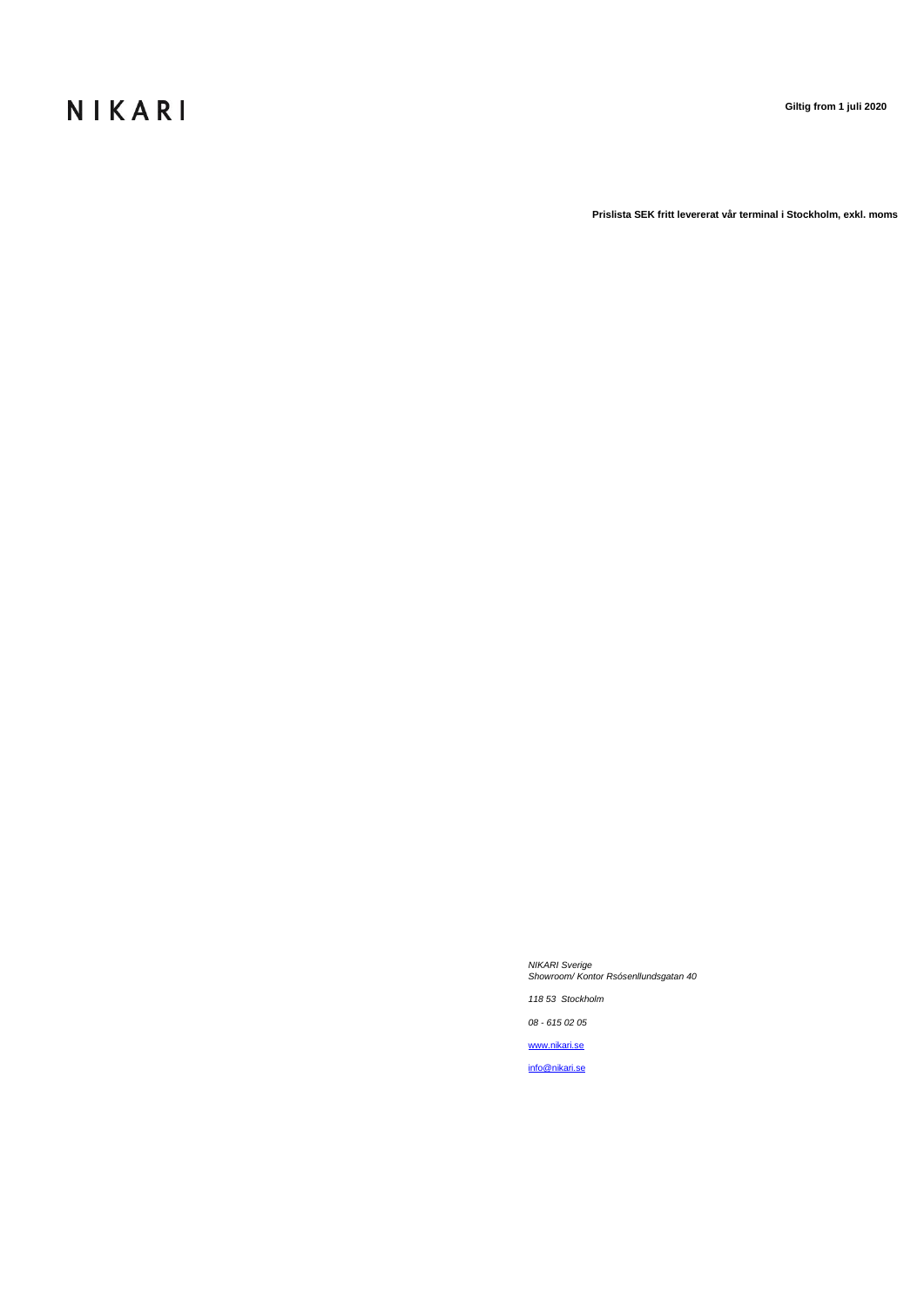|  |  | <b>GUARANTEE</b> |
|--|--|------------------|
|  |  |                  |

**GUARANTEE** *We give our product structures a guarantee of 2 years, unless otherwise written in the order confirmation. The guarantee does not cover special or modified products. The surface treatment and upholsteries are not covered by the guarantee.* 

**COUNTRY OF ORIGIN** *All products are made in Finland, EU.*

**LEATHERS AND FABRICS** *We use natural tanned leather as our standard leather option. They develop a beautiful patina during the years. It is not recommended to do any extra treatments for them when in use. Like all leathers without extra treatment, grease, moisture and exposure to light will darken the surface. Ask for the fabric options: sales@nikari.fi*

|                          | <b>FABRIC1</b><br><b>FABRIC 2</b><br><b>FABRIC 3</b><br><b>FABRIC 4</b><br><b>FABRIC 5</b> | ROCCIA BY FIDIVI<br><b>TECHNO BY NEVOTEX</b><br><b>FLAMENCO BY FIDIVI</b><br>STEELCUT TRIO 3 BY KVADRAT<br><b>MOLLY BY KVADRAT</b> | Trevira CS M1, 60° wash, 70 000 Martindale, Crib5<br>Trevira CS M1, 60° wash, 100 000 Martindale, Crib5, Eco-Label: IT/016/032<br>wool 100%, dry clean, 60 000 Martindale, Crib5<br>wool 90% nylon 10%, dry clean, 100 000 Martindale, Crib5, EU ecolabel<br>wool 100%, 75 000 Martindale, Crib5, EU ecolabel |
|--------------------------|--------------------------------------------------------------------------------------------|------------------------------------------------------------------------------------------------------------------------------------|---------------------------------------------------------------------------------------------------------------------------------------------------------------------------------------------------------------------------------------------------------------------------------------------------------------|
|                          | <b>LEATHER 1</b><br><b>LEATHER 2</b>                                                       | ELMOSOFT 22024<br>ELMOVEGETA 22011<br>Leather order unit: a hide $4-5m^2$                                                          | Semi-aniline leather from Skandinavian kettle.<br>Natural leather from Skandinavian kettle.<br>No added pigmentation, will patinate.                                                                                                                                                                          |
| <b>SURFACE TREATMENT</b> |                                                                                            | Natural wood oil mix                                                                                                               | Oiled surface is safe for both the user and the environment.<br>Oiled surface is easy to maintain by cleaning, light sanding and re-oiling it fre                                                                                                                                                             |
|                          |                                                                                            | Lacquer<br><b>Black stain</b><br>Paint                                                                                             | Lacquer keeps the surface protected against liquids and dirt.<br>Black stained surface is protected by a layer of lacquer on top.<br>Painted surface protects the wood against liquids and dirt.                                                                                                              |
|                          |                                                                                            | All surfaces should be wined clean and dry of any liquids with a damn cloth using organic soaps                                    |                                                                                                                                                                                                                                                                                                               |

*All surfaces should be wiped clean and dry of any liquids with a damp cloth, using organic soaps. In case the lacquered, black stained or painted surface is damaged, it should be sanded and surface treated again. More info: nikari@nikari.fi*

**DELIVERY TIME** Category 1: stock item, delivery time 1-4 weeks Category 2: delivery time 8 weeks Category 3: manufactured in series or by order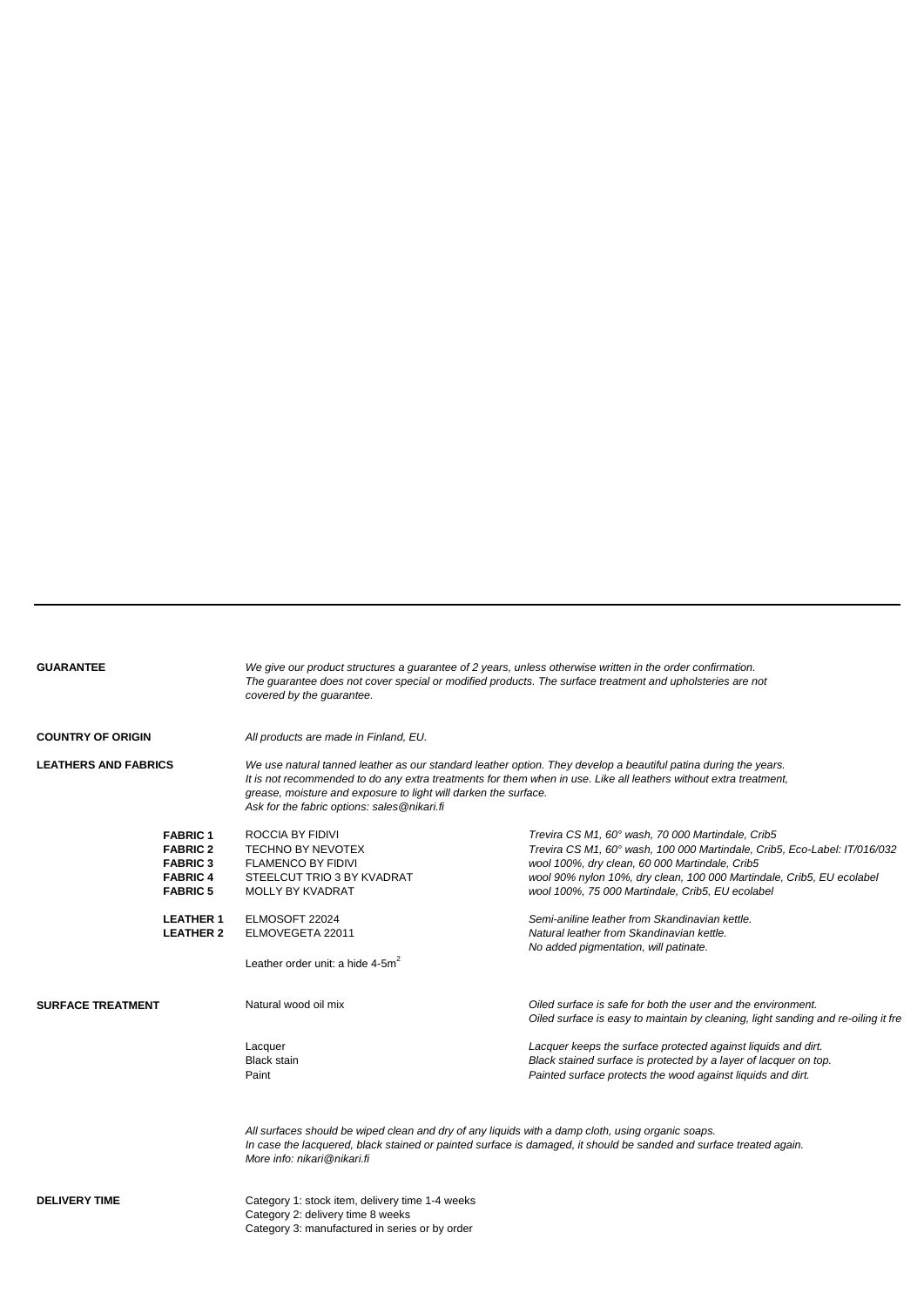$\mathbb{A}$ 

AA<br>Fr

 $\frac{1}{\sqrt{2}}$ 

 $\overline{1}$ 

| <b>NEW</b><br>AKAD-O<br>AKAD-LO<br>AKAD-BO<br>AKAD-G<br>AKAD-V                           | <b>AKADEMIA TUOLI</b><br>DESIGN Wesley Walters & Salla Luhtasela 2019<br>-leveys 460, syvyys 470, korkeus 810/460mm<br>-tammi, lakka<br>-vaalea tammi, lakka<br>-mustaksi petsattu tammi, pintalakka<br>-maalattu harmaa<br>-maalattu asiakkaan oma väri, minimi tilausmäärä 20kpl<br>Verhoiluvaihtoehdot (kangasmenekki 0,6m)<br>KANGAS 1: Roccia by Fidivi<br>KANGAS 2: Techno by Nevotex<br>KANGAS 4: Steelcut Trio by Kvadrat<br>NAHKA 1: Elmosoft 22024<br>NAHKA 2: Elmovegeta 22011<br>-paketin koko 530 x 480 x 980mm, 10 kg<br>-kategoria 2: toimitusaika 8 viikkoa | <b>AKADEMIA CHAIR</b><br>DESIGN Wesley Walters & Salla Luhtasela 2019<br>width 460, depth 470, height 810/460mm<br>oak, lacquer<br>light oak, lacquer<br>black stained oak<br>painted grey<br>customers own painted colour, min. 20pc<br>Upholstery options (fabric 0,6m, add to the price of the chair)<br>FABRIC 1: Roccia by Fidivi<br>FABRIC 2: Techno by Nevotex<br>FABRIC 4: Steelcut Trio by Kvadrat<br>LEATHER 1: Elmosoft 22024<br>LEATHER 2: Elmovegeta 22011<br>package size 530 x 480 x 980, 10 kg<br>category 2: delivery time 8 weeks | 4921<br>4921<br>4921<br>4921<br>4921 |
|------------------------------------------------------------------------------------------|-----------------------------------------------------------------------------------------------------------------------------------------------------------------------------------------------------------------------------------------------------------------------------------------------------------------------------------------------------------------------------------------------------------------------------------------------------------------------------------------------------------------------------------------------------------------------------|-----------------------------------------------------------------------------------------------------------------------------------------------------------------------------------------------------------------------------------------------------------------------------------------------------------------------------------------------------------------------------------------------------------------------------------------------------------------------------------------------------------------------------------------------------|--------------------------------------|
| PERCH-O-63<br>PERCH-BO-63                                                                | <b>PERCH BAARIJAKKARA</b><br>DESIGN Wesley Walters & Salla Luhtasela 2016<br>-leveys 370, syvyys 410, korkeus 630mm<br>-tammi<br>-mustaksi petsattu tammi<br>-paketin koko 420 x 380 x 640mm, 5 kg<br>-pintakäsittely: kasviöljyseos tai musta petsi<br>-kategoria 1: varastotuote, toimitusaika 1-4 viikkoa                                                                                                                                                                                                                                                                | <b>PERCH BAR STOOL</b><br>DESIGN Wesley Walters & Salla Luhtasela 2016<br>width 370, depth 410, height 630mm<br>oak<br>black stained oak<br>package size 420 x 380 x 640mm, 5 kg<br>surface finish: natural wood oil mix or black stain<br>category 1: stock item, delivery time 1-4 weeks                                                                                                                                                                                                                                                          | 3356<br>3356                         |
| PERCH-O-75<br>PERCH-BO-75                                                                | PERCH HIGH BAARIJAKKARA<br>-leveys 420, syvyys 480, korkeus 750mm<br>-tammi<br>-mustaksi petsattu tammi<br>-paketin koko 520 x 440 x 770mm, 7 kg<br>-pintakäsittely: kasviöljyseos tai musta petsi<br>-kategoria 1: varastotuote, toimitusaika 1-4 viikkoa                                                                                                                                                                                                                                                                                                                  | <b>PERCH HIGH BAR STOOL</b><br>width 420, depth 480, height 750mm<br>oak<br>black stained oak<br>package size 420 x 380 x 640mm, 5 kg<br>surface finish: natural wood oil mix or black stain<br>category 1: stock item, delivery time 1-4 weeks                                                                                                                                                                                                                                                                                                     | 3737<br>3737                         |
| RMT3-A-F1<br>RMT3-A-F2<br>RMT3-A-F3<br>RMT3-A-F4<br>RMT3-A-L1<br>RMT3-A-F2<br>RMT3-A-COM | <b>LINEA RMT3 TUOLI</b><br>DESIGN Rudi Merz 2009<br>-leveys 570, syvyys 490, korkeus 720/460mm<br>-saarni ja verhoilu<br>-pintakäsittely: kasviöljyseos<br>KANGAS 1: Roccia by Fidivi<br>KANGAS 2: Techno by Nevotex<br>KANGAS 3: Flamenco by Fidivi<br>KANGAS 4: Steelcut Trio by Kvadrat<br>NAHKA 1: Elmosoft 22024<br>NAHKA 2: Elmovegeta 22011<br>Asiakkaan oma kangas, 0,6m<br>-paketin koko 610 x 500 x 800mm, 10 kg<br>-kategoria 2: toimitusaika 8 viikkoa                                                                                                          | <b>LINEA RMT3 CHAIR</b><br><b>DESIGN Rudi Merz 2009</b><br>width 570, depth 490, height 720/460mm<br>ash and upholstery<br>surface finish: natural wood oil mix<br>FABRIC 1: Roccia by Fidivi<br>FABRIC 2: Techno by Nevotex<br>FABRIC 3: Flamenco by Fidivi<br>FABRIC 4: Steelcut Trio by Kvadrat<br>LEATHER 1: Elmosoft 22024<br>LEATHER 2: Elmovegeta 22011<br>Customers own fabric, 0,6m<br>package size 610 x 500 x 800mm, 10 kg<br>category 2: delivery time 8 weeks                                                                          | 9512                                 |
| RMT6-A-F1<br>RMT6-A-F2<br>RMT6-A-F3<br>RMT6-A-F4<br>RMT6-A-L1<br>RMT6-A-F2<br>RMT6-A-COM | <b>LINEA RMT6 TUOLI</b><br>DESIGN Rudi Merz 2011<br>-leveys 610, syvyys 490, korkeus 720/460mm<br>-saarni ja verhoilu<br>-pintakäsittely: kasviöljyseos<br>KANGAS 1: Roccia by Fidivi<br>KANGAS 2: Techno by Nevotex<br>KANGAS 3: Flamenco by Fidivi<br>KANGAS 4: Steelcut Trio by Kvadrat<br>NAHKA 1: Elmosoft 22024<br>NAHKA 2: Elmovegeta 22011<br>Asiakkaan oma kangas, 0,6m<br>-paketin koko 610 x 500 x 800mm, 10 kg<br>-kategoria 2: toimitusaika 8 viikkoa                                                                                                          | <b>LINEA RMT6 CHAIR</b><br>DESIGN Rudi Merz 2011<br>width 610, depth 490, height 720/460mm<br>ash and upholstery<br>surface finish: natural wood oil mix<br>FABRIC 1: Roccia by Fidivi<br>FABRIC 2: Techno by Nevotex<br>FABRIC 3: Flamenco by Fidivi<br>FABRIC 4: Steelcut Trio by Kvadrat<br>LEATHER 1: Elmosoft 22024<br>LEATHER 2: Elmovegeta 22011<br>Customers own fabric, 0,6m<br>package size 610 x 500 x 800mm, 10 kg<br>category 2: delivery time 8 weeks                                                                                 | 13284                                |
| JRA5-F2<br><b>JRA5-F5</b><br>JRA5-COM                                                    | <b>LINEA SOHVA</b><br>DESIGN Jenni Roininen 2015<br>-leveys 2050, syvyys 850, korkeus 700/430mm<br>-saarni tai tammi<br>-pintakäsittely: kasviöljyseos tai lakka<br>KANGAS 2: Techno by Nevotex<br>KANGAS 5: Molly by Kvadrat<br>Asiakkaan oma kangas, 9m<br>-paketin koko 2200 x 900 x 800mm, 80 kg<br>-kategoria 2: toimitusaika 8 viikkoa                                                                                                                                                                                                                                | <b>LINEA SOFA</b><br>DESIGN Jenni Roininen 2015<br>width 2050, depth 850, height 700/430mm<br>ash or oak<br>surface finish: natural wood oil mix or laquered<br><b>FABRIC 2: Techno by Nevotex</b><br>FABRIC 5: Molly by Kvadrat<br>Customers own fabric, 9m<br>package size 2200 x 900 x 800mm, 80 kg<br>category 2: delivery time 8 weeks                                                                                                                                                                                                         | 59040                                |
| JRA7-F2<br>JRA7-F5<br>JRA7-COM                                                           | <b>LINEA DAYBED</b><br>DESIGN Jenni Roininen 2016<br>-leveys 1950, syvyys 780, korkeus 430mm<br>-saarni tai tammi<br>-pintakäsittely: kasviöljyseos tai lakka<br>KANGAS 2: Techno by Nevotex<br>KANGAS 5: Molly by Kvadrat<br>Asiakkaan oma kangas, 4m<br>-paketin koko 2200 x 850 x 500mm, 40 kg<br>-kategoria 2: toimitusaika 8 viikkoa                                                                                                                                                                                                                                   | <b>LINEA DAYBED</b><br><b>DESIGN Jenni Roininen 2016</b><br>width 1950, depth 780, height 430mm<br>ash or oak<br>surface finish: natural wood oil mix or laquered<br>FABRIC 2: Techno by Nevotex<br>FABRIC 5: Molly by Kvadrat<br>Customers own fabric, 4m<br>package size 2200 x 850 x 500mm, 40 kg<br>category 2: delivery time 8 weeks                                                                                                                                                                                                           | 41000                                |

3/19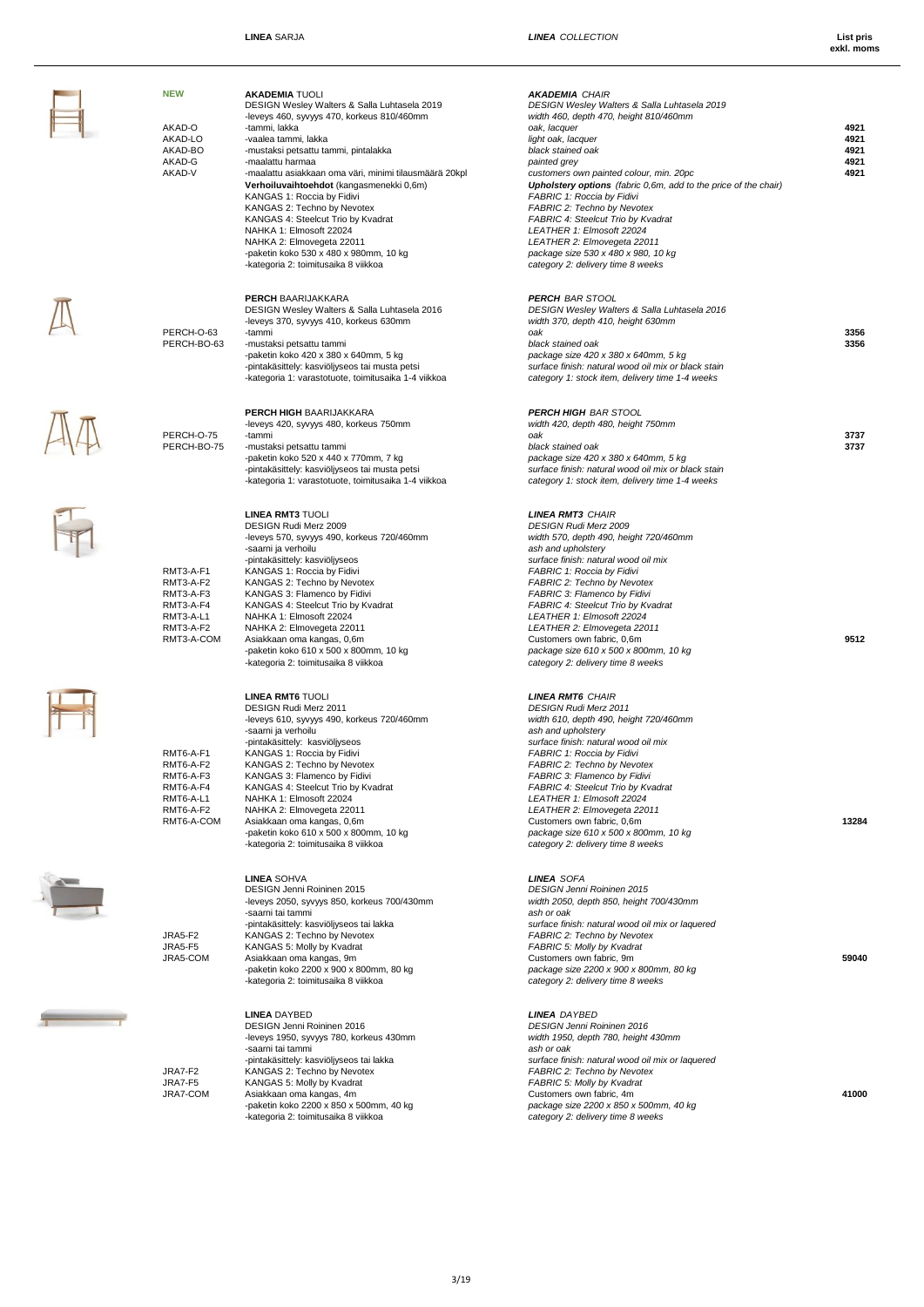







# -kategoria 2: toimitusaika 8 viikkoa *category 2: delivery time 8 weeks*

-kategoria 2: toimitusaika 8 viikkoa *category 2: delivery time 8 weeks*

UPBD-B-F4 KANGAS 4: Steelcut Trio by Kvadrat<br>
UPBD-B-L1 NAHKA 1: Elmosoft 22024 -<br>-paketin koko 600 x 550 x 800mm, 10 kg<br>-kategoria 2: toimitusaika 8 viikkoa

-kategoria 2: toimitusaika 8 viikkoa *category 2: delivery time 8 weeks*

| <u> PLUIVII INAII VIINAIIVII LUIT</u>                |
|------------------------------------------------------|
| -korkeus 750mm                                       |
| $-700$ mm x $700$ mm                                 |
| $-1200$ mm x 600mm                                   |
| $-1400$ mm x $700$ mm                                |
| $-1800$ mm x 900mm                                   |
| $-1400$ mm x 1400mm                                  |
| -koivua, valk. laminaatti (muu puulaji lisähinnalla) |
| -pintakäsittely: vesilakka                           |
| -tuolien ripustusmekanismi, 2 tuolia                 |
| -tuolien ripustusmekanismi, 4 tuolia                 |
| -tuolien ripustusmekanismi, 6 tuolia                 |
| -kategoria 2: toimitusaika 8 viikkoa                 |
|                                                      |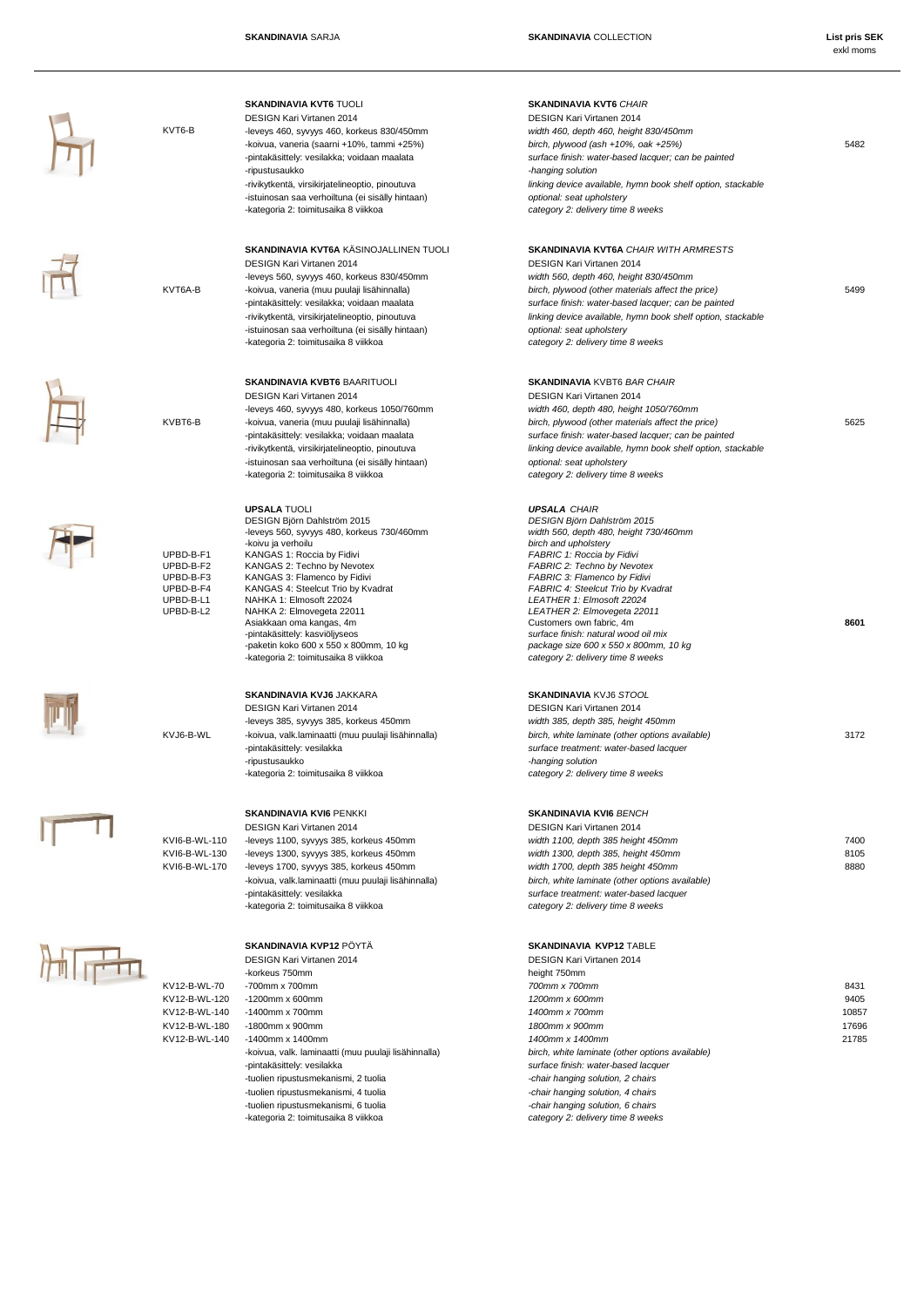| KVB12-B-70<br>KVB12-B-120<br>KVB12-B-140                                           | <b>SKANDINAVIA KVB12 BAARIPÖYTÄ</b><br>DESIGN Kari Virtanen 2014<br>-korkeus 1050mm<br>-700mm x 700mm<br>$-1200$ mm x 600mm<br>$-1400$ mm x 700mm<br>-koivua, valk. laminate (muu puulaji lisähinnalla)<br>-pintakäsittely: vesilakka<br>-kategoria 2: toimitusaika 8 viikkoa                                                                                                                                                         | SKANDINAVIA KVB12 BAR TABLE<br><b>DESIGN Kari Virtanen 2014</b><br>height 1050mm<br>700mm x 700mm<br>1200mm x 600mm<br>1400mm x 700mm<br>birch, white laminate (other options available)<br>surface finish: water-based lacquer<br>category 2: delivery time 8 weeks                                                                                                                                                               | 9165<br>10152<br>11632                             |
|------------------------------------------------------------------------------------|---------------------------------------------------------------------------------------------------------------------------------------------------------------------------------------------------------------------------------------------------------------------------------------------------------------------------------------------------------------------------------------------------------------------------------------|------------------------------------------------------------------------------------------------------------------------------------------------------------------------------------------------------------------------------------------------------------------------------------------------------------------------------------------------------------------------------------------------------------------------------------|----------------------------------------------------|
| AHN1-A<br>AHN1-O                                                                   | <b>SKANDINAVIA NAULAKKO</b><br>DESIGN Antrei Hartikainen 2015<br>-leveys 1360, syvyys 500, korkeus 1520mm<br>-saarni<br>-tammi<br>-pintakäsittely: kasviöljyseos<br>-paketin koko 1550 x 550 x 150mm, 10 kg, flat pack<br>-kategoria 2: toimitusaika 8 viikkoa                                                                                                                                                                        | <b>SKANDINAVIA COAT RACK</b><br><b>DESIGN Antrei Hartikainen 2015</b><br>width 1360, depth 500, height 1520mm<br>ash<br>oak<br>surface finish: natural wood oil mix<br>package size 1550 x 550 x 150mm, 10 kg, flat pack<br>category 2: delivery time 8 weeks                                                                                                                                                                      | 4838<br>4838                                       |
| EDI-260<br>EDI-300<br>EDI-400<br>EDI-1<br>EDI-2<br>EDI-3<br>EDI-4                  | <b>EDI</b> PÖYTÄ<br><b>DESIGN Claesson Koivisto Rune 2015</b><br>-pituus 2600, leveys 900, korkeus 730mm<br>-pituus 3000, leveys 1000, korkeus 730mm<br>-pituus 4000, leveys 1100, korkeus 730mm<br>Mittatilauskoot<br>-pituus 2400-2900, leveys 800-900, korkeus 730mm<br>-pituus 3000-3900, leveys 800-1100, kokeus 730mm<br>-pituus 4000-5000, leveys 800-1200, korkeus 730mm<br>-pituus 5100-6000, leveys 900-1200, korkeus 730mm | <b>EDI TABLE</b><br><b>DESIGN Claesson Koivisto Rune 2015</b><br>length 2600, width 900, height 730mm<br>length 3000, width 1000 height 730mm<br>length 4000, width 1100, height 730mm<br><b>Made by order measurements</b><br>length 2400-2900, depth 800-900, height 730mm<br>length 3000-3900, depth 800-1100, height 730mm<br>length 4000-5000, depth 800-1200, height 730mm<br>length 5100-6000, depth 900-1200, height 730mm | 54288<br>67860<br>101790                           |
|                                                                                    | -saarni tai tammi<br>-tason ja jalkojen paksuus 40mm<br>-pintakäsittely: kasviöljyseos<br>-optio: johtokouru ja puiset luukut sähköratkaisuille<br>-pakkauksen korkeus 400mm, flatback<br>-kategoria 2: toimitusaika 8 viikkoa                                                                                                                                                                                                        | ash or oak<br>top and legs thickess 40mm<br>surface finish: natural wood oil mix<br>option: cable tray and solid wood flaps for tables<br>package height 400mm, flatback<br>category 2: delivery time 8 weeks                                                                                                                                                                                                                      | 6525                                               |
| EDI-BP260-90<br>EDI-BP300-90<br>EDI-BP260-105<br>EDI-BP300-105<br>EDI-BP1-4        | <b>EDI KORKEA PÖYTÄ</b><br>DESIGN Claesson Koivisto Rune 2018<br>-pituus 2600, leveys 800, korkeus 900mm<br>-pituus 3000, leveys 900, korkeus 900mm<br>-pituus 2600, leveys 800, korkeus 1050mm<br>-pituus 3000, leveys 900, korkeus 1050mm<br>Mittatilauskoot<br>-pituus 2200-3000, leveys 750-1000, korkeus 900-1100mm                                                                                                              | <b>EDI HIGH TABLE</b><br><b>DESIGN Claesson Koivisto Rune 2018</b><br>length 2600, width 800, height 900mm<br>length 3000, width 900, height 900mm<br>length 2600, width 800, height 1050mm<br>length 3000, width 900, height 1050mm<br>Made by order measurements<br>length 2200-3000, width 750-1000, height 900-1100mm                                                                                                          | 60900<br>65250<br>62350<br>66700<br>66700          |
|                                                                                    | -saarni tai tammi<br>-tason ja jalkojen paksuus 40mm<br>-pintakäsittely: kasviöljyseos<br>-optio: johtokouru ja puiset luukut sähköratkaisuille<br>-pakkauksen korkeus 400mm, flatback<br>-kategoria 2: toimitusaika 8 viikkoa                                                                                                                                                                                                        | ash or oak<br>top and legs thickess 40mm<br>surface finish: natural wood oil mix<br>option: cable tray and solid wood flaps for tables<br>package height 400mm, flatback<br>category 2: delivery time 8 weeks                                                                                                                                                                                                                      | 6525                                               |
| EDI-I-186<br>EDI-I-236<br>EDI-I-266<br><b>EDI-I-1</b><br><b>EDI-I-2</b><br>EDI-I-3 | <b>EDI PENKKI</b><br><b>DESIGN Claesson Koivisto Rune 2016</b><br>-pituus 1860, syvyys 400, korkeus 450mm<br>-pituus 2360, syvyys 400, korkeus 450mm<br>-pituus 2660, syvyys 400, korkeus 450mm<br>Mittatilauskoot<br>-pituus 1860-2400, leveys 380-420, korkeus 450mm<br>-pituus 2400-2700, leveys 380-420, korkeus 450mm<br>-pituus 2800-3100, leveys 380-420, korkeus 450mm<br>-saarni tai tammi<br>-pintakäsittely: kasviöljyseos | <b>EDI BENCH</b><br><b>DESIGN Claesson Koivisto Rune 2016</b><br>length 1860, depth 400, height 450mm<br>length 2360, depth 400, height 450mm<br>length 2660, depth 400, height 450mm<br>Made by order measurements<br>length 1860-2400, depth 380-420, height 450<br>length 2400-2700, depth 380-420, height 450<br>length 2800-3100, depth 380-420, height 450<br>ash or oak<br>surface finish: natural wood oil mix             | 26825<br>27550<br>30450<br>27500<br>31900<br>42050 |
| SEPA-P<br>SEPA-A                                                                   | -kategoria 2: toimitusaika 8 viikkoa<br><b>SEPARAT TILANJAKAJA</b><br><b>DESIGN Cecilie Manz 2018</b><br>-leveys 1800, syvyys 16, korkeus 1350mm<br>-mänty ja luonnonparkkinahka (nude)<br>-saarni ja luonnonparkkinahka (nude)<br>-pintakäsittely: kasviöljyseos<br>-paketin koko 1520 x 420 x 230mm, 15 kg<br>-kategoria 2: toimitusaika 8 viikkoa                                                                                  | category 2: delivery time 8 weeks<br><b>SEPARAT SPACE DIVIDER</b><br><b>DESIGN Cecilie Manz 2018</b><br>width 1800, depth 16, height 1350mm<br>pine and natural leather (nude)<br>ash and natural leather (nude)<br>surface finish: natural wood oil mix<br>package size 1520 x 420 x 230mm, 15 kg<br>category 2: delivery time 8 weeks                                                                                            | 20172<br>20172                                     |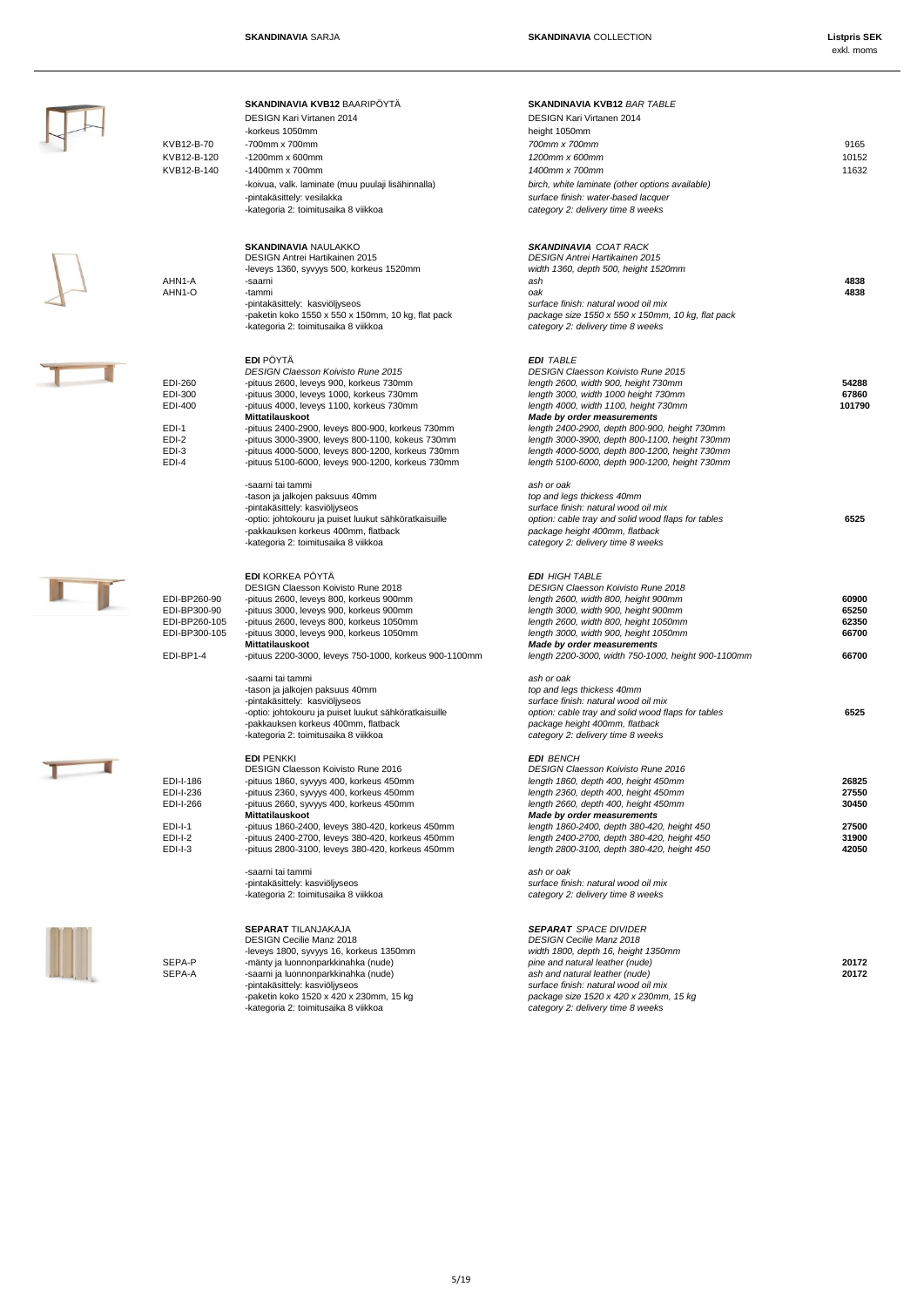| KVTT1-O                                                                                                                | ARKIPELAGO KVTT1 TERASSITUOLI<br>DESIGN Rudi Merz & Kari Virtanen 1997<br>-leveys 580, syvyys 580, korkeus 900, istuinkorkeus 450mm<br>-tammi<br>-pintakäsittely: ulkoöljy<br>-pinoutuva (4 kpl pinossa)<br>-paketin koko 670 x 600 x 1010mm, 15 kg<br>-kategoria 3: valmistetaan sarjoissa                                                                                                                                                                                                                                                                                                                                    | <b>ARKIPELAGO KVTT1 OUTDOOR CHAIR</b><br>DESIGN Rudi Merz & Kari Virtanen 1997<br>width 580, depth 580, height 900, seat height 450mm<br>oak<br>surface finish: wood oil for outdoors<br>stackable (4 pcs in a stack)<br>package size 670 x 600 x 1010mm, 15 kg<br>category 3: manufactured in series                                                                                                                                                                                                                                                                                                                                                                                                | 7249                                                                 |
|------------------------------------------------------------------------------------------------------------------------|--------------------------------------------------------------------------------------------------------------------------------------------------------------------------------------------------------------------------------------------------------------------------------------------------------------------------------------------------------------------------------------------------------------------------------------------------------------------------------------------------------------------------------------------------------------------------------------------------------------------------------|------------------------------------------------------------------------------------------------------------------------------------------------------------------------------------------------------------------------------------------------------------------------------------------------------------------------------------------------------------------------------------------------------------------------------------------------------------------------------------------------------------------------------------------------------------------------------------------------------------------------------------------------------------------------------------------------------|----------------------------------------------------------------------|
| KVTP1-O-78                                                                                                             | ARKIPELAGO KVTP1 TERASSIPÖYTÄ<br>DESIGN Rudi Merz & Kari Virtanen 1997<br>-pituus 780mm, leveys 780, korkeus 730<br>-tammi<br>-pintakäsittely: ulkoöljy<br>-paketin koko 850 x 850 x 800mm, 25 kg<br>-kategoria 3: valmistetaan sarjoissa                                                                                                                                                                                                                                                                                                                                                                                      | <b>ARKIPELAGO KVTP1 OUTDOOR TABLE</b><br>DESIGN Rudi Merz & Kari Virtanen 1997<br>length 780mm, width 780, height 730<br>oak<br>surface finish: wood oil for outdoors<br>package size 850 x 850 x 800mm, 25 kg<br>category 3: manufactured in series                                                                                                                                                                                                                                                                                                                                                                                                                                                 | 10578                                                                |
| KVTT3-O                                                                                                                | ARKIPELAGO KVTT3 TERASSILEPOTUOLI<br><b>DESIGN Kari Virtanen 2014</b><br>-leveys 760, syvyys 950, korkeus 980/380mm<br>-tammi<br>-väritön sävy<br>-pintakäsittely: ulkoöljy<br>-paketin koko 850 x 1000 x 1100mm, 35 kg<br>-kategoria 3: valmistetaan sarjoissa                                                                                                                                                                                                                                                                                                                                                                | <b>ARKIPELAGO KVTT3 OUTDOOR LOUNGE CHAIR</b><br><b>DESIGN Kari Virtanen 2014</b><br>width 760, depth 950, height 980/380mm<br>oak<br>natural shade<br>surface finish: wood oil for outdoors<br>package size 850 x 1000 x 1100mm, 35 kg<br>category 3: manufactured in series                                                                                                                                                                                                                                                                                                                                                                                                                         | 19742                                                                |
| KVTR1-O                                                                                                                | <b>ARKIPELAGO KVTR1 TERASSIRAHI</b><br><b>DESIGN Kari Virtanen 2014</b><br>-leveys 600, syvyys 380, korkeus 370mm<br>-tammi<br>-väritön sävy<br>-pintakäsittely: ulkoöljy<br>-paketin koko 610 x 450 x 400mm, 8kg<br>-kategoria 3: valmistetaan sarjoissa                                                                                                                                                                                                                                                                                                                                                                      | <b>ARKIPELAGO KVTR1 OUTDOOR OTTOMAN</b><br><b>DESIGN Kari Virtanen 2014</b><br>width 600, depth 380, height 370mm<br>oak<br>natural shade<br>surface finish: wood oil for outdoors<br>packege size 610 x 450 x 400mm, 8kg<br>category 3: manufactured in series                                                                                                                                                                                                                                                                                                                                                                                                                                      | 9430                                                                 |
| KVP10T-200<br>KVP10-O-200<br>KVP10-PA-200<br>KVP10-SA-200<br>KVP10T-250<br>KVP10-O-250<br>KVP10-PA-250<br>KVP10-SA-250 | ARKIPELAGO KVP10 PÖYTÄ<br>DESIGN Kari Virtanen 2010<br>-pituus 2000, leveys 900, korkeus 730mm<br>-tammi, taso lankuista, myös terassikäyttöön<br>-tammi, kiinteä taso, sisäkäyttöön<br>-saarni, taso lankuista, sisäkäyttöön<br>-saarni, kiinteä taso, sisäkäyttöön<br>-pituus 2500, leveys 900, korkeus 730mm<br>-tammi, taso lankuista, myös terassikäyttöön<br>-tammi, kiinteä taso, sisäkäyttöön<br>-saarni, taso lankuista, sisäkäyttöön<br>-saarni, kiinteä taso, sisäkäyttöön<br>-pintakäsittely: kasviöljyseos tai ulkoöljy<br>-paketin koko 2100/2600 x 1000 x 400mm, 120 kg<br>-kategoria 2: toimitusaika 8 viikkoa | ARKIPELAGO KVP10 TABLE<br>DESIGN Kari Virtanen 2010<br>length 2000, width 900, height 730mm<br>oak, table top consists of planks, available for outdoors<br>oak, solid table top, indoor use only<br>ash, table top consists of planks, indoor use only<br>ash, solid table top, indoor use only<br>length 2500, width 900, height 730mm<br>oak, table top consists of planks, available for outdoors<br>oak, solid table top, indoor use only<br>ash, table top consists of planks, indoor use only<br>ash, solid table top, indoor use only<br>surface finish: natural wood oil mix or wood oil for outdoors<br>package size 2100/2600 x 1000 x 400mm, 120 kg<br>category 2: delivery time 8 weeks | 46530<br>46530<br>46530<br>46530<br>52175<br>52175<br>52175<br>52175 |
| KVBP10T-O-250<br>KVBP10-O-250<br>KVBP10-A-250                                                                          | ARKIPELAGO KVBP10 KORKEA PÖYTÄ<br>DESIGN Kari Virtanen 2018<br>-pituus 2500, leveys 750, korkeus 1050<br>-tammi, taso lankuista, myös ulkokäyttöön<br>-tammi, kiinteä taso, sisäkäyttöön<br>KVBP10-PL-A-250 -saarni, taso lankuista, sisäkäyttöön<br>-saarni, kiinteä taso, sisäkäyttöön<br>-pintakäsittely: kasviöljyseos tai ulkoöljy<br>-paketin koko 2600 x 900 x 1100mm, 120 kg<br>-kategoria 2: toimitusaika 8 viikkoa                                                                                                                                                                                                   | <b>ARKIPELAGO KVBP10 HIGH TABLE</b><br>DESIGN Kari Virtanen 2018<br>length 2500, width 750, height 1050mm<br>oak, table top consists of planks, available for outdoors<br>oak, solid table top, indoor use only<br>ash, table top consists of planks, indoor use only<br>ash, solid table top, indoor use only<br>surface finish: natural wood oil mix or wood oil for outdoors<br>package size 2600 x 900 x 1100mm, 120 kg<br>category 2: delivery time 8 weeks                                                                                                                                                                                                                                     | 58515<br>58515<br>58515                                              |
| KVI10T-O-180<br>KVI10-O-180<br>KVI10-PL-A-180<br>KVI10-A-180<br>KVI10T-O-230<br>KVI10-O-230                            | ARKIPELAGO KVI10 PENKKI<br>DESIGN Kari Virtanen 2010<br>-pituus 1800, leveys 450, korkeus 450mm<br>-tammi, taso lankuista, myös ulkokäyttöön<br>-tammi, kiinteä taso, sisäkäyttöön<br>-saarni, taso lankuista, sisäkäyttöön<br>-saarni, kiinteä taso, sisäkäyttöön<br>-pituus 2300, leveys 450, korkeus 450<br>-tammi, taso lankuista, käy ulkokäyttöön<br>-tammi, kiinteä taso, sisäkäyttöön                                                                                                                                                                                                                                  | <b>ARKIPELAGO KVI10 BENCH</b><br><b>DESIGN Kari Virtanen 2010</b><br>length 1800, width 450, height 450mm<br>oak, seat consists of planks, available for outdoors<br>oak, solid seat, indoor use only<br>ash, seat consists of planks, indoor use only<br>ash, solid seat, indoor use only<br>length 2300, width 450, height 450mm<br>oak, seat consists of planks, available for outdoors<br>oak, solid seat, indoor use only                                                                                                                                                                                                                                                                       | 15510<br>16920                                                       |
| KVI10-PL-A-230<br>KVI10-A-230                                                                                          | -saarni, taso lankuista, sisäkäyttöön<br>-saarni, kiinteä taso, sisäkäyttöön<br>-pintakäsittely: kasviöljyseos tai ulkoöljy<br>-paketin koko 1900/2400 x 500 x 500mm, 20 kg<br>-kategoria 2: toimitusaika 8 viikkoa                                                                                                                                                                                                                                                                                                                                                                                                            | ash, seat consists of planks, indoor use only<br>ash, solid seat, indoor use only<br>surface finish: natural wood oil mix or wood oil for outdoors<br>package size 1900/2400 x 500 x 500mm, 20 kg<br>category 2: delivery time 8 weeks                                                                                                                                                                                                                                                                                                                                                                                                                                                               |                                                                      |





KVBP10T-O-25<br>KVBP10-O-250<br>KVBP10-PL-A-2<br>KVBP10-A-250

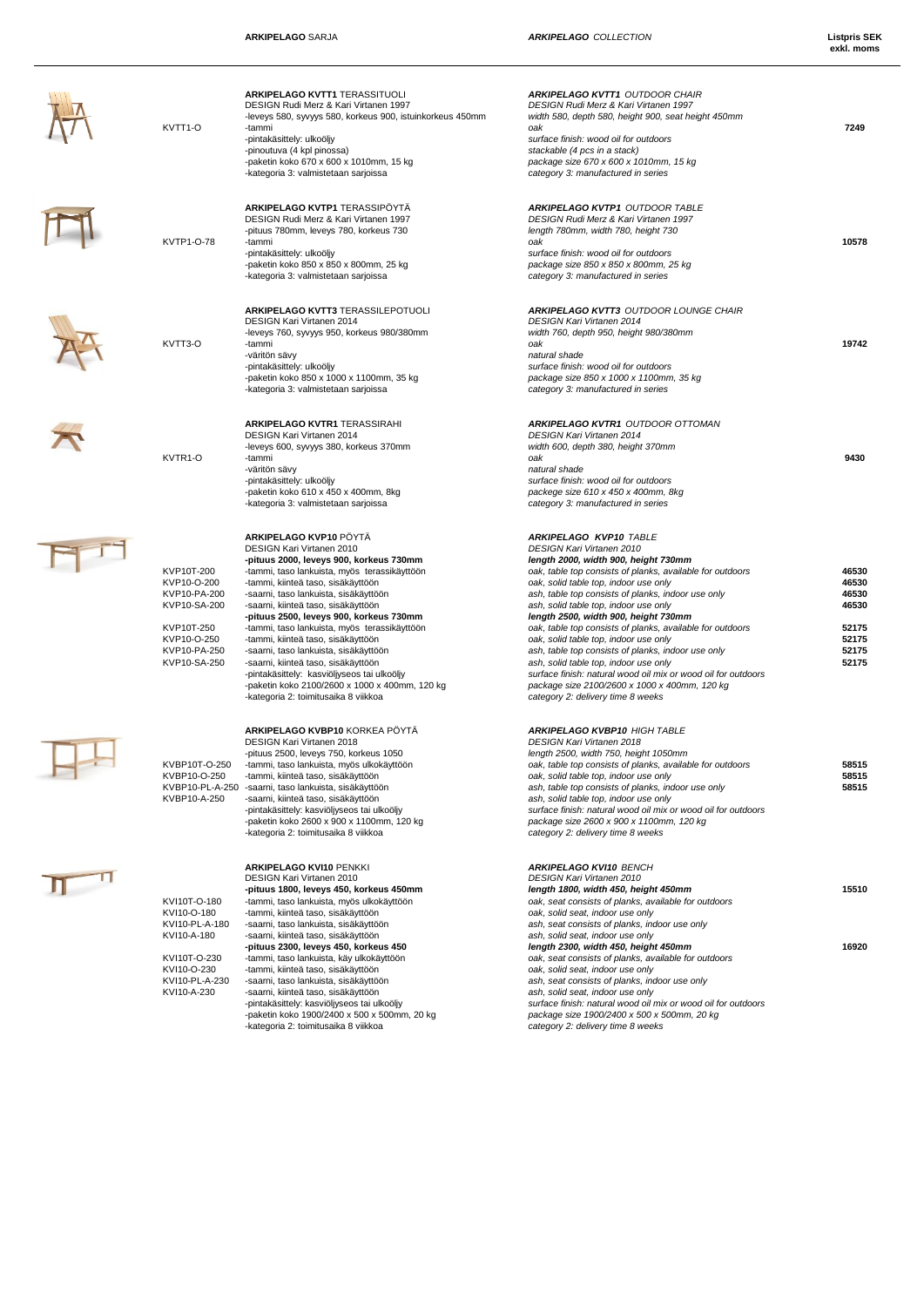| <b>BIENNALE-O</b>                    | <b>BIENNALE JAKKARA</b><br><b>DESIGN Kari Virtanen 2014</b><br>-leveys 320-350, syvyys 270-300, korkeus 450mm, 30-40kg<br>-tammi<br>-pintakäsittely: kasviöljyseos<br>-paketin koko 350 x 350 x 500mm, 40 kg<br>-kategoria 3: valmistetaan sarjoissa                                                                                                                    | <b>BIENNALE STOOL</b><br><b>DESIGN Kari Virtanen 2014</b><br>width 320-350, depth 270-300mm, height 450mm, 30-40kg<br>oak<br>surface finish: natural wood oil mix<br>package size 350 x 350 x 500mm, 40 kg<br>category 3: manufactured in series                                                                                                                                  | 7035                    |
|--------------------------------------|-------------------------------------------------------------------------------------------------------------------------------------------------------------------------------------------------------------------------------------------------------------------------------------------------------------------------------------------------------------------------|-----------------------------------------------------------------------------------------------------------------------------------------------------------------------------------------------------------------------------------------------------------------------------------------------------------------------------------------------------------------------------------|-------------------------|
| <b>CULTURE-AL</b>                    | <b>CULTURE SAUNAJAKKARA</b><br>DESIGN Aamu Song & Johan Olin 2013<br>-leveys 440 x syvyys 320, korkeus 390mm<br>-tervaleppä<br>-pintakäsittely: kasviöljyseos kosteisiin tiloihin<br>-paketin koko 480 x 400 x 450mm, 6 kg<br>-kategoria 2: toimitusaika 8 viikkoa                                                                                                      | <b>CULTURE SAUNA STOOL</b><br>DESIGN Aamu Song & Johan Olin 2013<br>width 440 x depth 320mm<br>alder<br>surface finish: wood oil mix for bathroom areas<br>package size 480 x 400 x 450mm, 6 kg<br>category 2: delivery time 8 weeks                                                                                                                                              | 4592                    |
| RML1-A-F2<br>RML1-A-F5<br>RML1-A-COM | <b>ARTE LEPOTUOLI</b><br><b>DESIGN Rudi Merz</b><br>-leveys 700, syvyys 760, korkeus 885 / 410mm<br>-saarni ja verhoilu<br>KANGAS 2: Techno by Nevotex<br>KANGAS 5: Molly by Kvadrat<br>Asiakkaan oma kangas<br>-irrotettavat verhoiluosat<br>-pintakäsittely: kasviöljyseos<br>-paketin koko 750 x 800 x 950mm, 20 kg<br>-kategoria 2: toimitusaika 8 viikkoa          | <b>ARTE LOUNGE CHAIR</b><br><b>DESIGN Rudi Merz</b><br>width 700, depth 760, height 885 / 410mm<br>ash<br><b>FABRIC 2: Techno by Nevotex</b><br>FABRIC 5: Molly by Kvadrat<br>Customers own fabric<br>removable upholstery<br>surface finish: natural wood oil mix<br>package size 750 x 800 x 950mm, 20 kg<br>category 2: delivery time 8 weeks                                  | 22271<br>23550<br>19926 |
| BLOOM1-B<br>BLOOM2-B                 | <b>BLOOM PENKKI</b><br>DESIGN Klaus Haapaniemi & Jenni Roininen 2013<br>-leveys 1200, syvyys 600, korkeus 790/440mm<br>-koivu ja verhoilu, ilman käsinojia<br>-koivu ja verhoilu, käsinojilla<br>-pintakäsittely: kasviöljyseos<br>-hinta sisältää Nocturnal Bloom -kankaan<br>-paketin koko 1300mm x 700mm x 850mm, 50/55 kg<br>-kategoria 3: valmistetaan tilauksesta | <b>BLOOM BENCH</b><br>DESIGN Klaus Haapaniemi & Jenni Roininen 2013<br>width 1200, depth 600, height 790/440mm<br>birch and upholstery, without armrests<br>birch and upholstery, with armrests<br>surface treatment: natural wood oil mix<br>upholstery included in price, Noctural Bloom<br>package size 1300mm x 700mm x 850mm, 50/55 kg<br>category 3: manufactured in series | 49036<br>54940          |
| ALVAR                                | <b>ALVAR -TARJOTIN</b><br><b>DESIGN Alvar Aalto</b><br>-leveys 330, syvyys 570, korkeus 35mm<br>-koivu ja valkoinen laminaatti<br>-pintakäsittely: kasviöljyseos<br>-paketin koko 580 x 340 x 40mm, 1kg<br>-kategoria 1: varastotuote                                                                                                                                   | <b>ALVAR TRAY</b><br><b>DESIGN Alvar Aalto</b><br>width 330, depth 570, height 40mm<br>birch and white laminate<br>surface treatment: natural wood oil mix<br>package size 580 x 340 x 36mm, 1kg<br>category 1: stock item                                                                                                                                                        | 3066                    |
| MARFA-A<br>MARFA-BA                  | <b>MARFA PIKKUPÖYTÄ-JAKKARA</b><br>DESIGN Claesson Koivisto Rune 2016<br>-Ø400mm, korkeus 450mm<br>-saarni, kasviöljyseos<br>-mustaksi petsattu saarni<br>-paketin koko 450 x 450 x 500mm, 6 kg<br>-kategoria 2: toimitusaika 8 viikkoa                                                                                                                                 | <b>MARFA STOOL-TABLE</b><br><b>DESIGN Claesson Koivisto Rune 2016</b><br>Ø400mm, height 450<br>ash natural, natural wood oil mix<br>black stained ash<br>package size 450 x 450 x 500mm, 6 kg<br>category 2: delivery time 8 weeks                                                                                                                                                | 6232<br>6232            |
| NEW<br>ARTE1-B<br>ARTE1-CB           | <b>ARTE OSA 1 - 2 - 3</b><br>DESIGN Alfredo Häberli 2019<br>-leveys 320, syvyys 300, korkeus 410mm<br>-koivu<br>-visakoivu<br>-leveys 600, syvyys 300, korkeus 410mm                                                                                                                                                                                                    | ARTE OSA 1 - 2 - 3<br>DESIGN Alfredo Häberli 2019<br>width 320, depth 300, height 410mm<br>birch<br>curly birch<br>width 600, depth 300, height 410mm                                                                                                                                                                                                                             | 13776<br>27880          |
| ARTE2-B<br>ARTE3-B                   | -koivu<br>-leveys 900, syvyys 300, korkeus 730mm<br>-koivu<br>-kategoria 3: valmistetaan tilauksesta                                                                                                                                                                                                                                                                    | birch<br>width 900, depth 300, height 730mm<br>birch<br>category 3: manufactured in series                                                                                                                                                                                                                                                                                        | 16564<br>26240          |
|                                      |                                                                                                                                                                                                                                                                                                                                                                         |                                                                                                                                                                                                                                                                                                                                                                                   |                         |

 $M$ 



**STORE** 



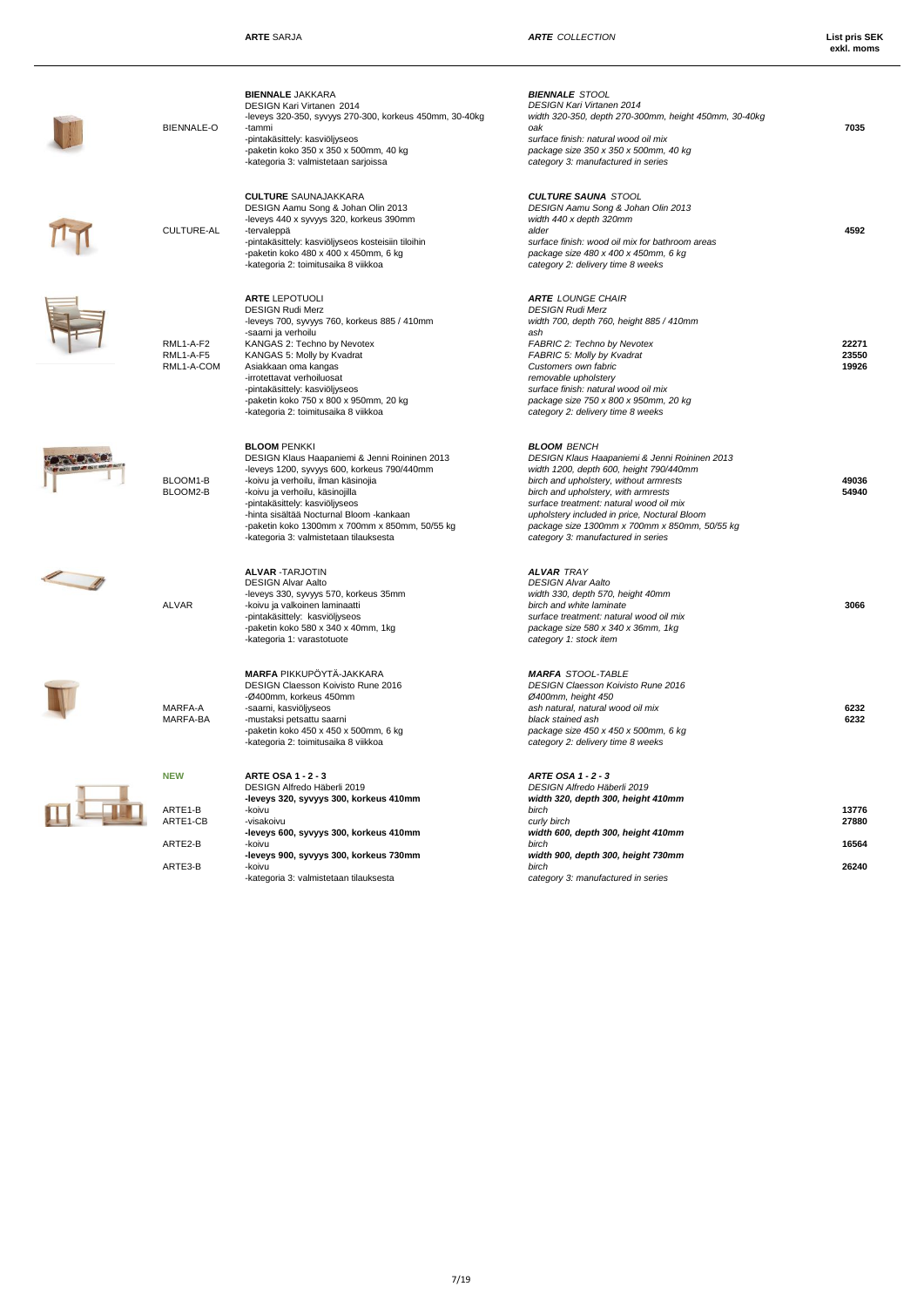**exkl. moms**

| KVT1-B<br>KVT1-A<br>KVT1-O    | <b>SEMINAR KVT1 TUOLI</b><br><b>DESIGN Kari Virtanen 1992</b><br>-leveys 380, syvyys 420, korkeus 790/450mm<br>-koivu<br>-saarni<br>-tammi<br>-pintakäsittely: kasviöljyseos, lakka tai musta petsi<br>-rivikytkentäoptio<br>-paketin koko 520 x 480 x 980mm, 8 kg<br>-kategoria 2: toimitusaika 8 viikkoa                                                                                                                                                                               | <b>SEMINAR KVT1 CHAIR</b><br><b>DESIGN Kari Virtanen 1992</b><br>width 380, depth 420, height 790/450mm<br>birch<br>ash<br>oak<br>surface finish: natural wood oil mix, lacquered or black stain<br>option: linking device<br>package size 520 x 480 x 980mm, 8 kg<br>category 2: delivery time 8 weeks                                                                                                                                                                            | 4756<br>5248<br>6068<br>508                                      |
|-------------------------------|------------------------------------------------------------------------------------------------------------------------------------------------------------------------------------------------------------------------------------------------------------------------------------------------------------------------------------------------------------------------------------------------------------------------------------------------------------------------------------------|------------------------------------------------------------------------------------------------------------------------------------------------------------------------------------------------------------------------------------------------------------------------------------------------------------------------------------------------------------------------------------------------------------------------------------------------------------------------------------|------------------------------------------------------------------|
| KVT2-B<br>KVT2-A<br>KVT2-O    | <b>SEMINAR KVT2 TUOLI</b><br>DESIGN Kari Virtanen 1997<br>-leveys 450, syvyys 450, korkeus 810/460mm<br>-koivu<br>-saarni<br>-tammi<br>Verhoiluvaihtoehdot (kangasmenekki 0,5m)<br>KANGAS 1: Roccia by Fidivi<br>KANGAS 2: Techno by Nevotex<br>KANGAS 3: Flamenco by Fidivi<br>KANGAS 4: Kvadrat, Steelcut Trio 3<br>Asiakkaan oma kangas<br>-pintakäsittely: kasviöljyseos, lakka tai musta petsi                                                                                      | <b>SEMINAR KVT2 CHAIR</b><br><b>DESIGN Kari Virtanen 1997</b><br>width 450, depth 450, height 810/460mm<br>birch<br>ash<br>oak<br>Upholstery options (fabric quantity 0,5m)<br>FABRIC 1: Roccia by Fidivi<br><b>FABRIC 2: Techno by Nevotex</b><br>FABRIC 3: Flamenco by Fidivi<br>FABRIC 4: Kvadrat, Steelcut Trio 3<br>Customers own fabric<br>surface finish: natural wood oil mix, lacquered or black stain                                                                    | 5494<br>6068<br>6888<br>738<br>902<br>1230<br>1394<br>by request |
|                               | -pinoutuva<br>-rivikytkentäoptio<br>-tuolivaunu pinottaville tuoleille (max.12kpl)<br>-tuolin paketin koko 520 x 480 x 980mm, 8 kg<br>-kategoria 2: toimitusaika 8 viikkoa                                                                                                                                                                                                                                                                                                               | stackable<br>option: linking device<br>chair carriage option for stackable chairs (max.12chairs/carriage)<br>package size 520 x 480 x 980mm, 8 kg<br>category 2: delivery time 8 weeks                                                                                                                                                                                                                                                                                             | 508<br>12792                                                     |
| KVI3-B                        | <b>SEMINAR KVI3 PENKKI</b><br>DESIGN Kari Virtanen 2014<br>-leveys 1200, syvyys 490, korkeus 810/460mm<br>-koivu                                                                                                                                                                                                                                                                                                                                                                         | <b>SEMINAR KVI3 BENCH</b><br>DESIGN Kari Virtanen 2014<br>width 1200, depth 490, height 810/460mm<br>birch                                                                                                                                                                                                                                                                                                                                                                         | 9512<br>10463                                                    |
|                               | -saarni<br>-tammi<br>-pintakäsittely: kasviöljyseos, lakka tai musta petsi<br>-rivikytkentäoptio<br>Verhoiluvaihtoehdot (kangasmenekki 1m)<br>KANGAS 1: Roccia by Fidivi<br>KANGAS 2: Techno by Nevotex<br>KANGAS 3: Flamenco by Fidivi<br>KANGAS 4: Kvadrat, Steelcut Trio 3<br>Asiakkaan oma kangas<br>-istuinosan verhoilutyö ilman kangasta (menekki 1m)<br>-kategoria 2: toimitusaika 8 viikkoa<br>-minimitilaus 10 kpl                                                             | ash<br>oak<br>surface finish: natural wood oil mix, lacquered or black stain<br>option: linking device<br>Upholstery options (fabric quantity 1m)<br>FABRIC 1: Roccia by Fidivi<br><b>FABRIC 2: Techno by Nevotex</b><br>FABRIC 3: Flamenco by Fidivi<br>FABRIC 4: Kvadrat, Steelcut Trio 3<br>Customers own fabric<br>seat upholstery work without fabric (1m)<br>category 2: delivery time 8 weeks<br>minimum order 10 pcs                                                       | 11890<br>by request<br>1476                                      |
| KVBT1-B<br>KVBT1-A<br>KVBT1-O | <b>SEMINAR KVBT1 BAARITUOLI</b><br><b>DESIGN Kari Virtanen 1997</b><br>-leveys 380, syvyys 430, kork. 1100/760mm tai 970/630mm<br>-koivu<br>-saarni<br>-tammi<br>-pintakäsittely: kasviöljyseos, lakka tai musta petsi<br>Verhoiluvaihtoehdot (kangasmenekki 0,5m)<br>KANGAS 1: Roccia by Fidivi<br>KANGAS 2: Techno by Nevotex<br>KANGAS 3: Flamenco by Fidivi<br>KANGAS 4: Steelcut Trio by Kvadrat<br>-paketin koko 400 x 500 x 1200mm, 10 kg<br>-kategoria 2: toimitusaika 8 viikkoa | <b>SEMINAR KVBT1 BAR CHAIR</b><br><b>DESIGN Kari Virtanen 1997</b><br>width 380, depth 430, height 1100/760mm or 970/630mm<br>birch<br>ash<br>oak<br>surface finish: natural wood oil mix, lacquered or black stain<br>Upholstery options (fabric quantity 0,5m)<br>FABRIC 1: Roccia by Fidivi<br>FABRIC 2: Techno by Nevotex<br>FABRIC 3: Flamenco by Fidivi<br>FABRIC 4: Steelcut Trio by Kvadrat<br>package size 400 x 500 x 1200mm, 10 kg<br>category 2: delivery time 8 weeks | 6806<br>7495<br>8512<br>738<br>902<br>1230<br>1394               |
| KVJ1-B<br>KVJ1-A<br>KVJ1-O    | <b>SEMINAR KVJ1 JAKKARA</b><br><b>DESIGN Kari Virtanen 2001</b><br>-leveys 350, syvyys 350, korkeus 450mm<br>-koivu<br>-saarni<br>-tammi<br>-pintakäsittely: kasviöljyseos, lakka tai musta petsi<br>-pinoutuva<br>-paketin koko 400 x 400 x 500mm, 6 kg<br>-kategoria 2: toimitusaika 8 viikkoa                                                                                                                                                                                         | <b>SEMINAR KVJ1 STOOL</b><br><b>DESIGN Kari Virtanen 2001</b><br>width 350, depth 350, height 450mm<br>birch<br>ash<br>oak<br>surface finish: natural wood oil mix, lacquered or black stain<br>stackable<br>package size 400 x 400 x 500mm, 6 kg<br>category 2: delivery time 8 weeks                                                                                                                                                                                             | 3854<br>4248<br>4822                                             |
| KVBJ1-B<br>KVBJ1-A<br>KVBJ1-O | <b>SEMINAR KVBJ1</b> BAARIJAKKARA, design Kari Virtanen 1997<br>DESIGN Kari Virtanen 2009<br>-leveys 350, syvyys 350, korkeus 760mm tai 630mm<br>-koivu<br>-saarni<br>-tammi<br>-pintakäsittely: kasviöljyseos, lakka tai musta petsi<br>-paketin koko 400 x 400 x 800mm, 8 kg<br>-kategoria 2: toimitusaika 8 viikkoa                                                                                                                                                                   | <b>SEMINAR KVBJ1 BAR STOOL</b><br><b>DESIGN Kari Virtanen 2009</b><br>width 350, depth 350, height 760mm or 630mm<br>birch<br>ash<br>oak<br>surface finish: natural wood oil mix, lacquered or black stain<br>package size 400 x 400 x 800mm, 8 kg<br>category 2: delivery time 8 weeks                                                                                                                                                                                            | 5740<br>6314<br>7183                                             |



 $H_1$ 

F

 $\frac{1}{\sqrt{2}}$ 

M

 $\mathbb{H}$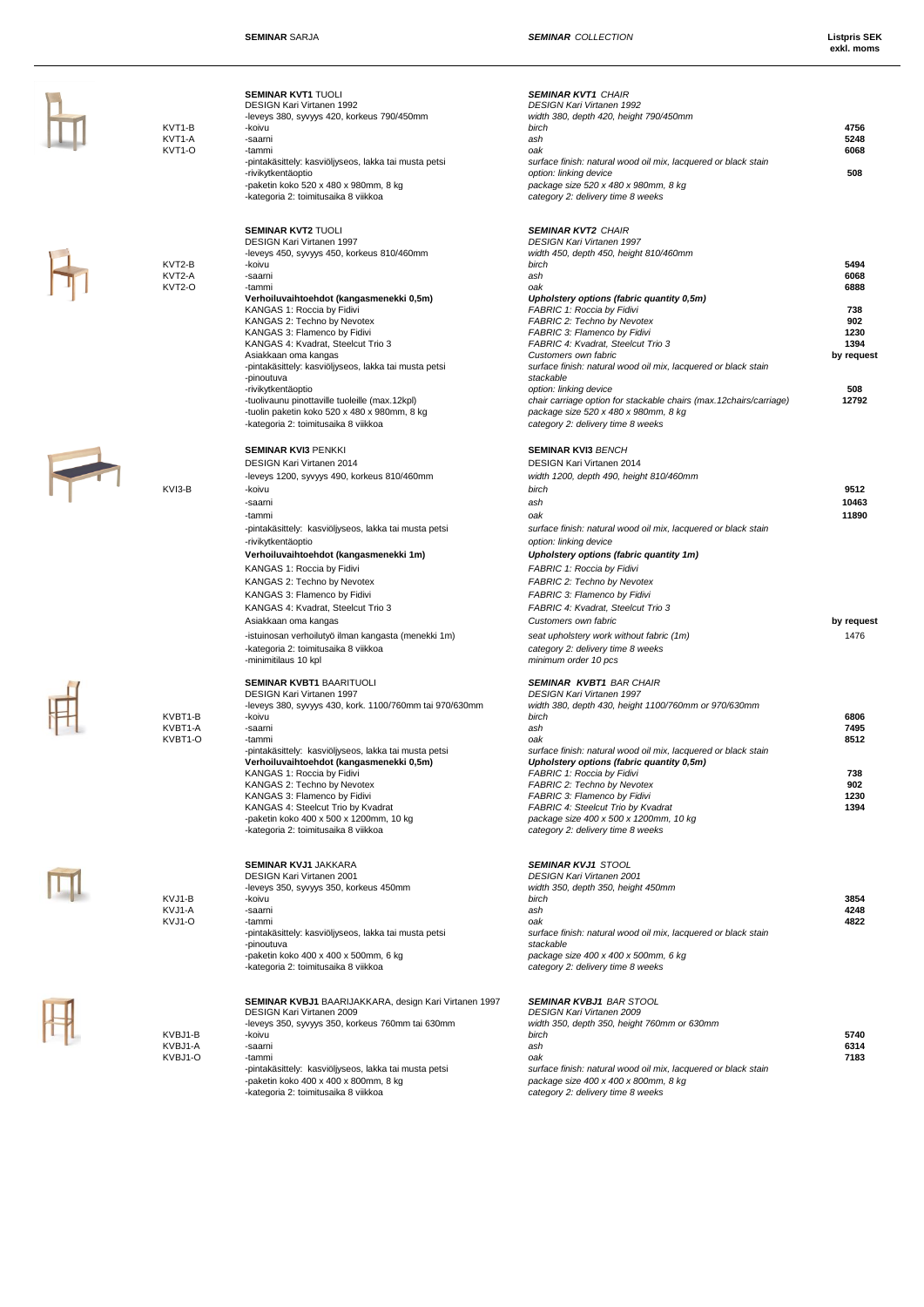| KVI1-B<br>KVI1-A<br>KVI1-O                                                                   | <b>SEMINAR KVI1 PENKKI</b><br>DESIGN Kari Virtanen 2004<br>-leveys 1350, syvyys 400, korkeus 450mm<br>-koivu<br>-saarni<br>-tammi<br>-pintakäsittely: kasviöljyseos, lakka tai musta petsi<br>-paketin koko 1400 x 450 x 500mm, 15 kg<br>-kategoria 2: toimitusaika 8 viikkoa                                                                                                                                                                                                                                             | <b>SEMINAR KVI1 BENCH</b><br><b>DESIGN Kari Virtanen 2004</b><br>width 1350, depth 400, height 450mm<br>birch<br>ash<br>oak<br>surface finish: natural wood oil mix, lacquered or black stain<br>package size 1400 x 450 x 500mm, 15 kg<br>category 2: delivery time 8 weeks                                                                                                                                                                                                                                                        | 10660<br>11726<br>13333               |
|----------------------------------------------------------------------------------------------|---------------------------------------------------------------------------------------------------------------------------------------------------------------------------------------------------------------------------------------------------------------------------------------------------------------------------------------------------------------------------------------------------------------------------------------------------------------------------------------------------------------------------|-------------------------------------------------------------------------------------------------------------------------------------------------------------------------------------------------------------------------------------------------------------------------------------------------------------------------------------------------------------------------------------------------------------------------------------------------------------------------------------------------------------------------------------|---------------------------------------|
| KVI2-B<br>KVI2-A<br>KVI2-O                                                                   | <b>SEMINAR KVI2 PENKKI</b><br>DESIGN Kari Virtanen 2004<br>-leveys 1400, syvyys 450, korkeus 450/680mm<br>-koivu<br>-saarni<br>-tammi<br>-pintakäsittely: kasviöljyseos, lakka tai musta petsi<br>Verhoiluvaihtoehdot (kangasmenekki 1m)<br>KANGAS 1: Roccia by Fidivi<br>KANGAS 2: Techno by Nevotex<br>KANGAS 3: Flamenco by Fidivi<br>KANGAS 4: Steelcut Trio by Kvadrat<br>Asiakkaan oma kangas<br>-istuinosan verhoilutyö ilman kangasta (menekki 1m)<br>-kategoria 2: toimitusaika 8 viikkoa<br>-minimitilaus 4 kpl | <b>SEMINAR KVI2 BENCH KVI2</b><br>DESIGN Kari Virtanen 2004<br>width 1400, depth 450, height 450/680mm<br>birch<br>ash<br>oak<br>surface finish: natural wood oil mix, lacquered or black stain<br>Upholstery options (fabric quantity 1m)<br>FABRIC 1: Roccia by Fidivi<br><b>FABRIC 2: Techno by Nevotex</b><br>FABRIC 3: Flamenco by Fidivi<br>FABRIC 4: Steelcut Trio by Kvadrat<br>Customers own fabric<br>optional: seat upholstery work without fabric (1m)<br>category 2: delivery time 8 weeks<br>minimum order 4 pcs      | 12054<br>13268<br>15072<br>by request |
| JRA1-B<br>JRA1-A<br>JRA1-O<br>JRA1-F1<br>JRA1-F2<br>JRA1-F3<br>JRA1-F4<br>JRA1-L1<br>JRA1-L2 | <b>SEMINAR NOJATUOLI</b><br>DESIGN Jenni Roininen 2009<br>-leveys 650, syvyys 600, korkeus 790/440mm<br>-koivu<br>-saarni<br>-tammi<br>-pintakäsittely: luonnonmuk. kasviöljyseos, lakka tai musta petsi<br>Verhoiluvaihtoehdot 1,3m<br>KANGAS 1: Roccia by Fidivi<br>KANGAS 2: Techno by Nevotex<br>KANGAS 3: Flamenco by Fidivi<br>KANGAS 4: Steelcut Trio by Kvadrat<br>NAHKA 1: Elmosoft 22024<br>NAHKA 2: Elmovegeta 22011<br>-paketin koko 700 x 650 x 800mm, 20 kg<br>-kategoria 2: toimitusaika 8 viikkoa         | <b>SEMINAR LOUNGE CHAIR</b><br><b>DESIGN Jenni Roininen 2009</b><br>width 650, depth 600, height 790/440mm<br>birch<br>ash<br>oak<br>surface finish: natural wood oil mix, lacquered or black stain<br>Upholstery 1,3m (add to the price of the chair)<br>FABRIC 1: Roccia by Fidivi<br>FABRIC 2: Techno by Nevotex<br>FABRIC 3: Flamenco by Fidivi<br>FABRIC 4: Steelcut Trio by Kvadrat<br>LEATHER 1: Elmosoft 22024<br>LEATHER 2: Elmovegeta 22011<br>package size 700 x 650 x 800mm, 20 kg<br>category 2: delivery time 8 weeks | 13366<br>14711<br>16712               |
| JRA2-B<br>JRA2-A<br>JRA2-O<br>JRA2-F1<br>JRA2-F2<br>JRA2-F3<br>JRA2-F4<br>JRA2-L1<br>JRA2-L2 | <b>SEMINAR NOJATUOLI</b><br>DESIGN Jenni Roininen 2009<br>-leveys 650, syvyys 600, korkeus 790/440mm<br>-koivu<br>-saarni<br>-tammi<br>-pintakäsittely: luonnonmuk. kasviöljyseos, lakka tai musta petsi<br>Verhoiluvaihtoehdot 1,8m<br>KANGAS 1: Roccia by Fidivi<br>KANGAS 2: Techno by Nevotex<br>KANGAS 3: Flamenco by Fidivi<br>KANGAS 4: Steelcut Trio by Kvadrat<br>NAHKA 1: Elmosoft 22024<br>NAHKA 2: Elmovegeta 22011<br>-paketin koko 700 x 650 x 800mm, 25 kg<br>-kategoria 2: toimitusaika 8 viikkoa         | <b>SEMINAR LOUNGE CHAIR</b><br>DESIGN Jenni Roininen 2009<br>width 650, depth 600, height 790/440mm<br>birch<br>ash<br>oak<br>surface finish: natural wood oil mix, lacquered or black stain<br>Upholstery 1,8m (add to the price of the chair)<br>FABRIC 1: Roccia by Fidivi<br>FABRIC 2: Techno by Nevotex<br>FABRIC 3: Flamenco by Fidivi<br>FABRIC 4: Steelcut Trio by Kvadrat<br>LEATHER 1: Elmosoft 22024<br>LEATHER 2: Elmovegeta 22011<br>package size 700 x 650 x 800mm, 25 kg<br>category 2: delivery time 8 weeks        | 13727<br>15104<br>17154               |
| JRA3-B<br>JRA3-A<br>JRA3-O                                                                   | <b>SEMINAR SOHVA</b><br>DESIGN Jenni Roininen 2009<br>-leveys 1200, syvyys 600, korkeus 790/440mm<br>-koivu<br>-saarni<br>-tammi<br>-pintakäsittely: luonnonmuk. kasviöljyseos, lakka tai musta petsi<br>Verhoiluvaihtoehdot 2,3m<br>KANGAS 1: Roccia by Fidivi<br>KANGAS 2: Techno by Nevotex<br>KANGAS 3: Flamenco by Fidivi<br>KANGAS 4: Steelcut Trio by Kvadrat<br>NAHKA 1: Elmosoft 22024<br>NAHKA 2: Elmovegeta 22011<br>-paketin koko 1300 x 650 x 800mm, 40 kg<br>-kategoria 2: toimitusaika 8 viikkoa           | <b>SEMINAR SOFA</b><br><b>DESIGN Jenni Roininen 2009</b><br>width 1200, depth 600, height 790/440mm<br>birch<br>ash<br>oak<br>surface finish: natural wood oil mix, lacquered or black stain<br>Upholstery 2,3m (add to the price of the sofa)<br>FABRIC 1: Roccia by Fidivi<br>FABRIC 2: Techno by Nevotex<br>FABRIC 3: Flamenco by Fidivi<br>FABRIC 4: Steelcut Trio by Kvadrat<br>LEATHER 1: Elmosoft 22024<br>LEATHER 2: Elmovegeta 22011<br>package size 1300 x 650 x 800mm, 40 kg<br>category 2: delivery time 8 weeks        | 17351<br>19090<br>21697               |
|                                                                                              |                                                                                                                                                                                                                                                                                                                                                                                                                                                                                                                           |                                                                                                                                                                                                                                                                                                                                                                                                                                                                                                                                     |                                       |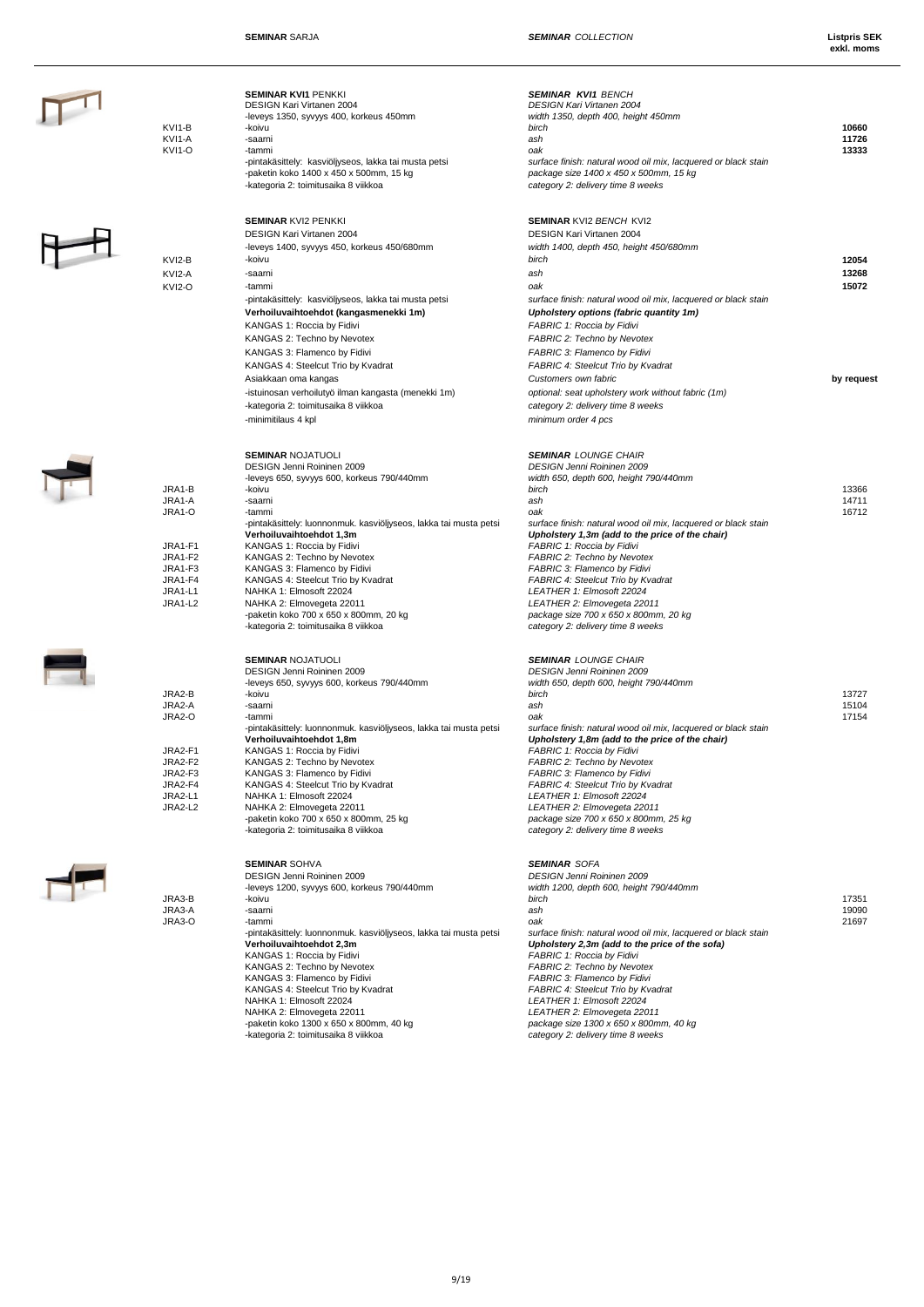**SEMINAR** SARJA **SEMINAR** COLLECTION

| JRA4-B<br>JRA4-A<br>JRA4-O                                                                                                 | <b>SEMINAR SOHVA KÄSINOJILLA</b><br>DESIGN Jenni Roininen 2009<br>-leveys 1200, syvyys 600, korkeus 790/440mm<br>-koivu<br>-saarni<br>-tammi<br>-pintakäsittely: luonnonmuk. kasviöljyseos, lakka tai musta petsi<br>Verhoiluvaihtoehdot 2,8m<br>KANGAS 1: Roccia by Fidivi<br>KANGAS 2: Techno by Nevotex<br>KANGAS 3: Flamenco by Fidivi<br>KANGAS 4: Steelcut Trio by Kvadrat<br>NAHKA 1: Elmosoft 22024<br>NAHKA 2: Elmovegeta 22011<br>-paketin koko 1300 x 650 x 800mm, 45 kg<br>-kategoria 2: toimitusaika 8 viikkoa | <b>SEMINAR</b> SOFA WITH ARMRESTS<br>DESIGN Jenni Roininen 2009<br>width 1200, depth 600, height 790/440mm<br>birch<br>ash<br>oak<br>surface finish: natural wood oil mix, lacquered or black stain<br>Upholstery 2,8m (add to the price of the sofa)<br>FABRIC 1: Roccia by Fidivi<br>FABRIC 2: Techno by Nevotex<br>FABRIC 3: Flamenco by Fidivi<br><b>FABRIC 4: Steelcut Trio by Kvadrat</b><br>LEATHER 1: Elmosoft 22024<br>LEATHER 2: Elmovegeta 22011<br>package size 1300 x 650 x 800mm, 45 kg<br>category 2: delivery time 8 weeks | 21172<br>22189<br>25223                                                      |
|----------------------------------------------------------------------------------------------------------------------------|-----------------------------------------------------------------------------------------------------------------------------------------------------------------------------------------------------------------------------------------------------------------------------------------------------------------------------------------------------------------------------------------------------------------------------------------------------------------------------------------------------------------------------|--------------------------------------------------------------------------------------------------------------------------------------------------------------------------------------------------------------------------------------------------------------------------------------------------------------------------------------------------------------------------------------------------------------------------------------------------------------------------------------------------------------------------------------------|------------------------------------------------------------------------------|
| JRP1C-B<br>JRP2C-B                                                                                                         | SEMINAR JRP1C JA JPR2C KAHVIPÖYTÄ<br>DESIGN Jenni Roininen 2009<br>-JRP1C: koivu, 560x560 H420mm<br>-JRP2C: koivu 560x1120 H420mm<br>-pintakäsittely: luonnonmuk. kasviöljyseos<br>-kategoria 2: toimitusaika 8 viikkoa<br>-minimitilaus 10 kpl                                                                                                                                                                                                                                                                             | SEMINAR JRP1C AND JRP2C COFFEE TABLE<br>DESIGN Jenni Roininen 2009<br>JRP1C: birch, 560x560 H420mm<br>JRP2C: koivu, 560x1120 H420mm<br>surface finish: natural wood oil mix<br>category 2: delivery time 8 weeks<br>minimum order 10 pcs                                                                                                                                                                                                                                                                                                   | 7431<br>8418                                                                 |
| KVP6-B-60<br>KVP6-A-60<br>KVP6-O-60<br>KVP7-B-120<br>KVP7-A-120<br>KVP7-O-120<br>KVP7B-B-140<br>KVP7B-A-140<br>KVP7B-O-140 | <b>SEMINAR KVP PÖYTÄ</b><br>DESIGN Kari Virtanen 1996<br>-pituus 600, leveys 600, korkeus 730mm<br>-koivu<br>-saarni<br>-tammi<br>-pituus 1200, leveys 600, korkeus 730mm<br>-koivu<br>-saarni<br>-tammi<br>-pituus 1400, leveys 700, korkeus 730mm<br>-koivu<br>-saarni<br>-tammi<br>-pintakäsittely: kasviöljyseos, lakka tai musta petsi<br>-optio: johtokouru ja puiset luukut sähköratkaisuille<br>-kategoria 2: toimitusaika 8 viikkoa                                                                                | <b>SEMINAR KVP TABLE</b><br><b>DESIGN Kari Virtanen 1996</b><br>width 600, depth 600, height 730mm<br>birch<br>ash<br>oak<br>length 1200, width 600, height 730mm<br>birch<br>ash<br>oak<br>length1400, width 700, height 730mm<br>birch<br>ash<br>oak<br>surface finish: natural wood oil mix, lacquered or black stain<br>option: cable tray and solid wood flaps for tables<br>category 2: delivery time 8 weeks                                                                                                                        | 9743<br>10716<br>12182<br>12859<br>14142<br>16074<br>14199<br>15623<br>17752 |
| KVBP6-B-60<br>KVBP6-A-60<br>KVBP6-O-60<br>KVBP7-B-120<br>KVBP7-A-120                                                       | <b>SEMINAR KVBP KORKEA PÖYTÄ</b><br>DESIGN Kari Virtanen 2001<br>-pituus 600, leveys 600, korkeus 1050mm<br>-koivu<br>-saarni<br>-tammi<br>-pituus 1200, leveys 600, korkeus 1050mm<br>-koivu<br>-saarni<br>-tammi<br>-pintakäsittely: kasviöljyseos, lakka tai musta petsi<br>-kategoria 2: toimitusaika 8 viikkoa                                                                                                                                                                                                         | <b>SEMINAR KVBP HIGH TABLE</b><br>DESIGN Kari Virtanen 2001<br>width 600, depth 600, height 1050mm<br>birch<br>ash<br>oak<br>length 1200, width 600, height 1050mm<br>birch<br>ash<br>oak<br>surface finish: natural wood oil mix, lacquered or black stain<br>category 2: delivery time 8 weeks                                                                                                                                                                                                                                           | 13973<br>15369<br>17470<br>19317<br>21249<br>24153                           |
| TJP2-B-140<br>TJP2-A-140<br>TJP2-O-140                                                                                     | <b>SEMINAR TJP2 TAITTOJALKAPÖYTÄ</b><br>DESIGN Kari Virtanen 1999<br>-pituus 1400, leveys 700, korkeus 730mm<br>-koivu<br>-saarni<br>-tammi<br>-pintakäsittely: kasviöljyseos, lakka tai musta petsi<br>-optio: pöytävaunu<br>-kategoria 2: toimitusaika 8 viikkoa                                                                                                                                                                                                                                                          | <b>SEMINAR TJP2 TABLE WITH FOLDING LEGS</b><br><b>DESIGN Kari Virtanen 1999</b><br>length 1400, width 700, height 730mm<br>birch<br>ash<br>oak<br>surface finish: natural wood oil mix, lacquered or black stain<br>table carriage<br>category 2: delivery time 8 weeks                                                                                                                                                                                                                                                                    | 15679<br>17244<br>19599<br>13677                                             |
| <b>KVP7M-A-180</b><br>KVP7M-O-180<br>KVP8M-A-280<br>KVP8M-O-280                                                            | <b>SEMINAR KVPM PÖYTÄ</b><br>DESIGN Kari Virtanen 1996<br>-pituus 1800, leveys 900, korkeus 730mm<br>-saarni<br>-tammi<br>-pituus 2800, leveys 1000, korkeus 730mm<br>-saarni<br>-tammi<br>Mittatilauskoot<br>-leveysvaihtoehdot 800-1000mm<br>-pituusvaihtoehdot 1800-3000mm<br>-saarni tai tammi<br>-pintakäsittely: kasviöljyseos, lakka tai musta petsi<br>-optio: johtokouru ja puiset luukut sähköratkaisuille<br>-kategoria 2: toimitusaika 8 viikkoa                                                                | <b>SEMINAR KVPM TABLE</b><br>DESIGN Kari Virtanen 1996<br>length 1800, width 900mm, height 730mm<br>ash<br>oak<br>length 2800, width 1000mm, height 730mm<br>ash<br>oak<br><b>Made by order measurements</b><br>width limits 800-1000mm<br>length limits 1800-3000mm<br>ash or oak<br>surface finish: natural wood oil mix, lacquered or black stain<br>option: cable tray and solid wood flaps for tables<br>category 2: delivery time 8 weeks                                                                                            | 29610<br>29610<br>45120<br>45120<br>By request<br>By request                 |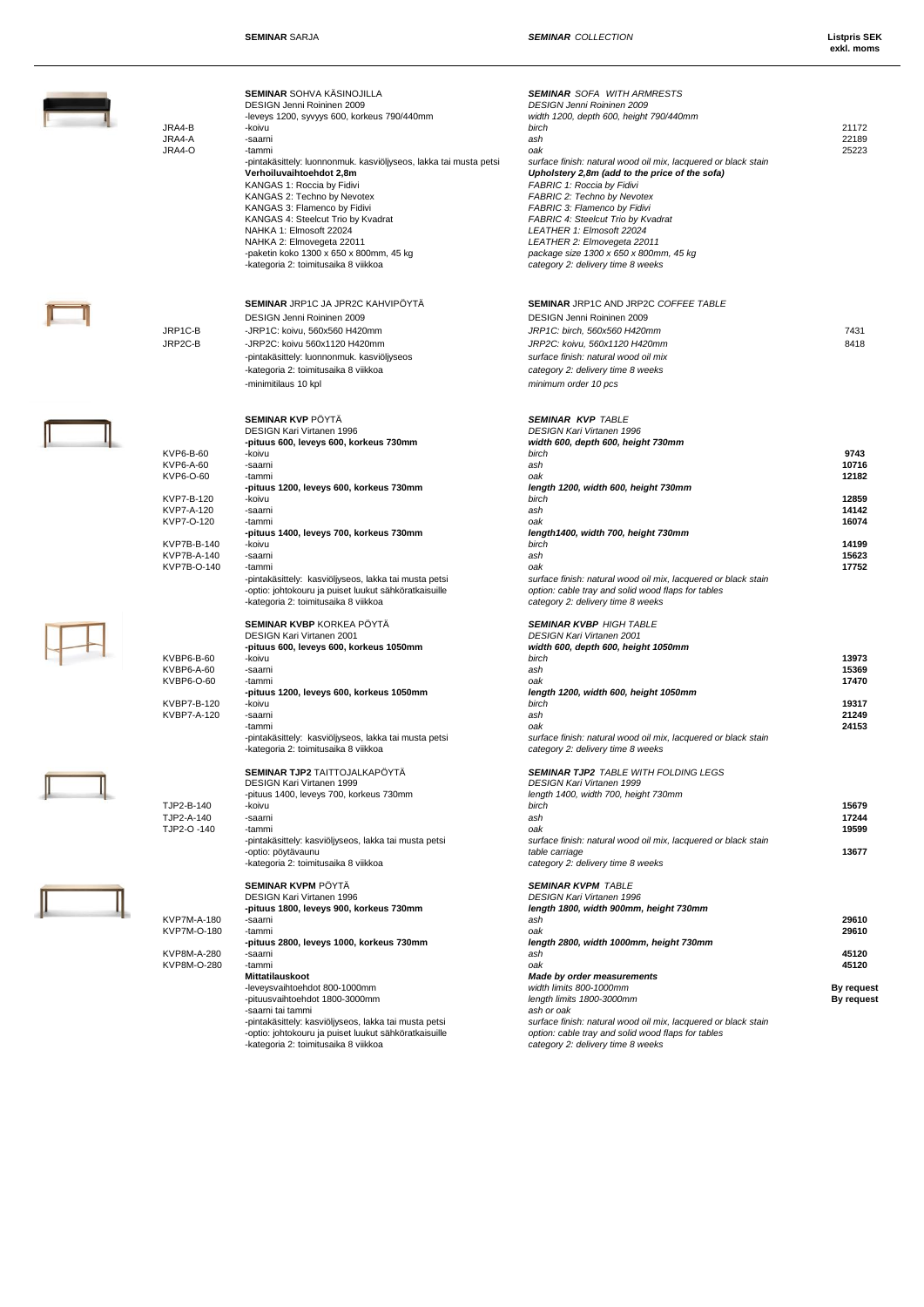**PPP** 

M

 $\Pi$ 

 $\mathbb I$ 

 $\frac{1}{2}$ 

 $\Box$ 

ı

|                            | <b>SEMINAR LASTEN TUOLI</b><br><b>DESIGN Kari Virtanen 1999</b><br>-KVLT1: L280xS300 K280/480mm<br>-KVLT2: L310xS335 K330/570mm<br>-KVLT3: L340xS370 K380/670mm<br>-koivua (saarni +10%, tammi +25%)<br>-pintakäsittely: luonnonmuk. kasviöljyseos<br>-kategoria 3: valmistetaan tilauksesta<br>-minimitilaus 10 kpl                                                                                                                                                                                                                   | <b>SEMINAR CHILDREN'S CHAIR</b><br><b>DESIGN Kari Virtanen 1999</b><br>KVLT1: W280xD300 H280/480mm<br>KVLT2: W310xD335 H330/570mm<br>KVLT3: W340xD370 H380/670mm<br>birch (ash +10%, oak +25%)<br>surface finish: natural wood oil mix<br>category 3: manufactured in series<br>minimum order 10 pcs                                                                                                                                                                                                                                                          | KVLT1: 4018<br>KVLT2: 4182<br>KVLT3: 4346                   |
|----------------------------|----------------------------------------------------------------------------------------------------------------------------------------------------------------------------------------------------------------------------------------------------------------------------------------------------------------------------------------------------------------------------------------------------------------------------------------------------------------------------------------------------------------------------------------|---------------------------------------------------------------------------------------------------------------------------------------------------------------------------------------------------------------------------------------------------------------------------------------------------------------------------------------------------------------------------------------------------------------------------------------------------------------------------------------------------------------------------------------------------------------|-------------------------------------------------------------|
|                            | <b>SEMINAR LASTEN JAKKARA</b><br>DESIGN Kari Virtanen 2001<br>-leveys 330, syvyys 330, korkeus 330 /380mm<br>-koivua (saarni +10%, tammi +25%)<br>-pintakäsittely: luonnonmuk. kasviöljyseos<br>-kategoria 3: valmistetaan tilauksesta<br>-minimitilaus 10 kpl                                                                                                                                                                                                                                                                         | <b>SEMINAR CHILDREN'S STOOL</b><br>DESIGN Kari Virtanen 2001<br>width 330, depth 330, height 330/380mm<br>birch (ash +10%, oak +25%)<br>surface treatment: natural wood oil mix<br>category 3: manufactured in series<br>minimum order 10 pcs                                                                                                                                                                                                                                                                                                                 | 3608                                                        |
|                            | <b>SEMINAR LASTEN PENKKI</b><br><b>DESIGN Kari Virtanen 2004</b><br>-KVLI1: L1250xS380 K280mm<br>-KVLI2: L1350xS380 K380mm<br>-koivua (saarni +10%, tammi +25%)<br>-pintakäsittely: luonnonmuk. kasviöljyseos<br>-kategoria 3: valmistetaan tilauksesta<br>-minimitilaus 10 kpl                                                                                                                                                                                                                                                        | <b>SEMINAR CHILDREN'S BENCH</b><br>DESIGN Kari Virtanen 2004<br>KVL11: W1250xD380 H280mm<br>KVLI2: W1350xD380 H380mm<br>birch (ash +10%, oak +25%)<br>surface treatment: natural wood oil mix<br>category 3: manufactured in series<br>minimum order 10 pcs                                                                                                                                                                                                                                                                                                   | KVLI1: 8364<br>KVLI2: 8692                                  |
|                            | SEMINAR KVLP5-6-7-7B LASTEN PÖYTÄ<br>DESIGN Kari Virtanen 1999<br>-KVLP5: 600x600 H550mm<br>-KVLP6: 1200x600 H550mm<br>-KVLP7: 600x600 H600mm<br>-KVLP7B: 1200x600 H600mm<br>-koivua (saarni +10%, tammi +25%)<br>-pintakäsittely: luonnonmuk. kasviöljyseos<br>-kategoria 3: valmistetaan tilauksesta                                                                                                                                                                                                                                 | <b>SEMINAR KVLP5-6-7-7B CHILDREN'S TABLE</b><br>DESIGN Kari Virtanen 1999<br>KVLP5: 600x600 H550mm<br>KVLP6: 1200x600 H550mm<br>KVLP7: 600x600 H600mm<br>KVLP7B: 1200x600 H600mm<br>birch (ash +10%, oak +25%)<br>surface finish: natural wood oil mix<br>category 3: manufactured in series                                                                                                                                                                                                                                                                  | KVLP5: 8389<br>KVLP6: 9235<br>KVLP7: 10927<br>KVLP7B: 12338 |
|                            | <b>PERIFERIA SARJA</b>                                                                                                                                                                                                                                                                                                                                                                                                                                                                                                                 | <b>PERIFERIA COLLECTION</b>                                                                                                                                                                                                                                                                                                                                                                                                                                                                                                                                   | <b>Listpris SEK</b><br>exkl. moms                           |
| KVT3-B<br>KVT3-A<br>KVT3-O | PERIFERIA KVT3 TUOLI<br><b>DESIGN Kari Virtanen 2001</b><br>-leveys 620, syvyys 480, korkeus 800/450mm<br>-koivu<br>-saarni<br>-tammi<br>Verhoiluvaihtoehdot (kangasmenekki 0,5m)<br>KANGAS 1: Roccia by Fidivi<br>KANGAS 2: Techno by Nevotex<br>KANGAS 3: Flamenco by Fidivi<br>KANGAS 4: Steelcut Trio by Kvadrat<br>NAHKA 1: Elmosoft 22024<br>NAHKA 2: Elmovegeta 22011<br>Asiakkaan oma kangas<br>-pinoutuva<br>-pintakäsittely: kasviöljyseos<br>-paketin koko 650 x 500 x 850mm, 10 kg<br>-kategoria 2: toimitusaika 8 viikkoa | <b>PERIFERIA KVT3 CHAIR</b><br><b>DESIGN Kari Virtanen 2001</b><br>width 620, depth 480, height 800/450mm<br>birch<br>ash<br>oak<br>Upholstery options (fabric 0,5m, add to the price of the chair)<br>FABRIC 1: Roccia by Fidivi<br>FABRIC 2: Techno by Nevotex<br>FABRIC 3: Flamenco by Fidivi<br>FABRIC 4: Steelcut Trio by Kvadrat<br>LEATHER 1: Elmosoft 22024<br>LEATHER 2: Elmovegeta 22011<br>Customers own fabric<br>stackable<br>surface finish: natural wood oil mix<br>package size 650 x 500 x 850mm, 10 kg<br>category 2: delivery time 8 weeks | 6567<br>7183<br>8167<br>By request                          |
| KVJ3-ALD<br>KVJ3-ALD-B     | PERIFERIA KVJ3 JAKKARA<br><b>DESIGN Kari Virtanen 1997</b><br>-leveys 600, syvyys 320, korkeus 440mm<br>-tervaleppä<br>-tervaleppä mustaksi öljytty<br>-pintakäsittely: öljyseos kosteisiin tiloihin<br>-paketin koko 630 x 360 x 490mm, 8 kg<br>-kategoria 3: valmistetaan sarjoissa                                                                                                                                                                                                                                                  | <b>PERIFERIA KVJ3 STOOL</b><br>DESIGN Kari Virtanen 1997<br>width 600, depth 320, height 440mm<br>alder natural<br>alder oiled black<br>surface finish: wood oil mix for bathroom areas<br>package size 630 x 360 x 490mm, 8 kg<br>category 3: manufactured in series                                                                                                                                                                                                                                                                                         | 3854<br>3854                                                |

## 11/19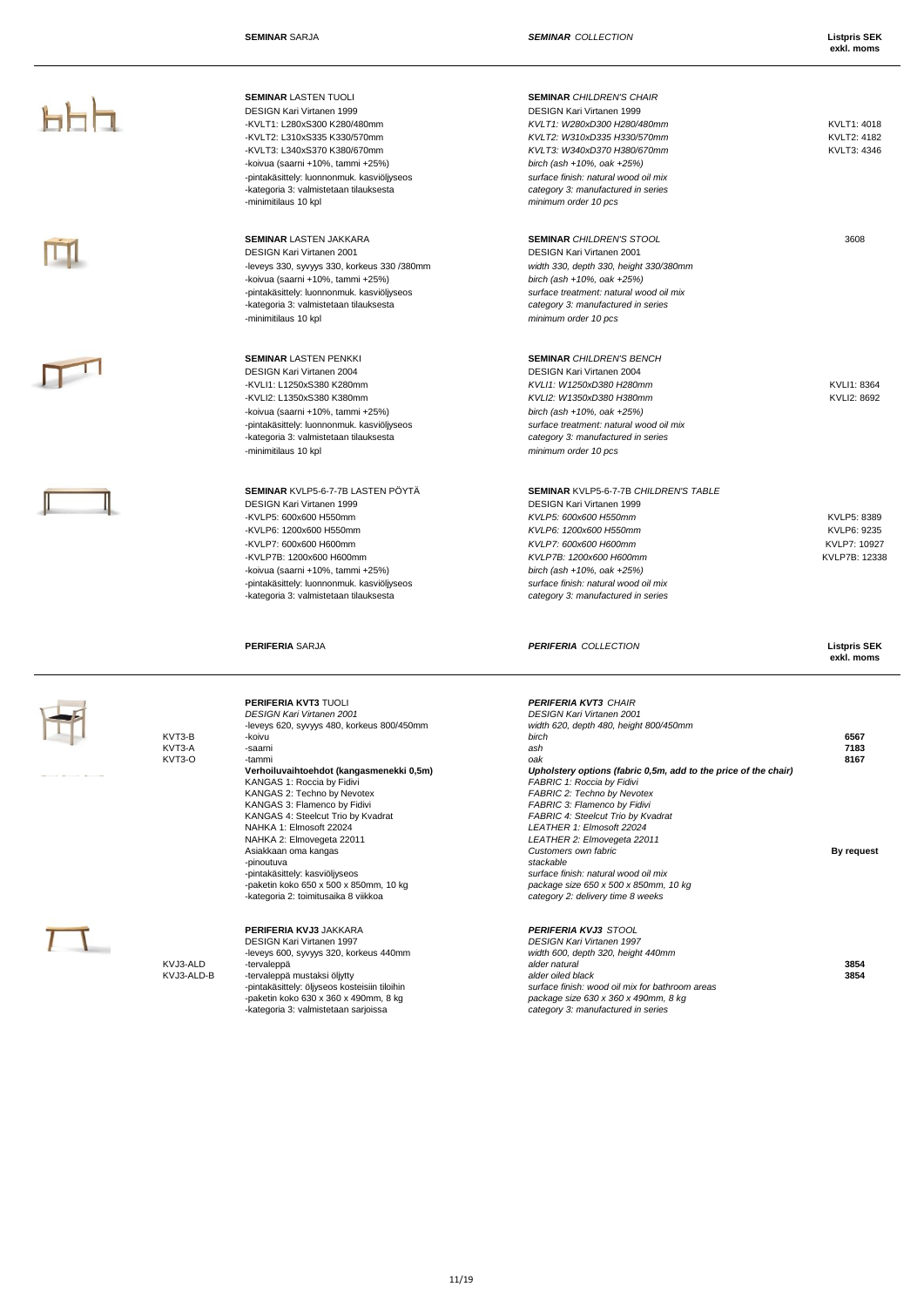| KVI5-B<br>KVI5-A<br>KVI5-O                                                                | <b>PERIFERIA KVI5 PENKKI</b><br>DESIGN Kari Virtanen 2003<br>-leveys 1080, syvyys 490, korkeus 800/450mm<br>-koivu<br>-saarni<br>-tammi<br>-pintakäsittely: kasviöljyseos<br>Verhoiluvaihtoehdot (kangasmenekki 1m)<br>KANGAS 1: Roccia by Fidivi<br>KANGAS 2: Techno by Nevotex<br>KANGAS 3: Flamenco by Fidivi<br>KANGAS 4: Steelcut Trio by Kvadrat<br>-pinoutuva (4kpl)<br>-paketin koko 1200 x 500 x 810mm, 20 kg<br>-kategoria 3: valmistetaan sarjoissa | <b>PERIFERIA KVI5 BENCH</b><br><b>DESIGN Kari Virtanen 2003</b><br>width 1080, depth 490, height 800/450mm<br>birch<br>ash<br>oak<br>surface finish: natural wood oil mix<br>Upholstery options (fabric 1m, add to the price of the bench)<br>FABRIC 1: Roccia by Fidivi<br>FABRIC 2: Techno by Nevotex<br>FABRIC 3: Flamenco by Fidivi<br>FABRIC 4: Steelcut Trio by Kvadrat<br>stackable (4pcs)<br>package size 1200 x 500 x 810mm, 20 kg<br>category 3: manufactured in series | 18040<br>19844<br>22550                                                       |
|-------------------------------------------------------------------------------------------|----------------------------------------------------------------------------------------------------------------------------------------------------------------------------------------------------------------------------------------------------------------------------------------------------------------------------------------------------------------------------------------------------------------------------------------------------------------|-----------------------------------------------------------------------------------------------------------------------------------------------------------------------------------------------------------------------------------------------------------------------------------------------------------------------------------------------------------------------------------------------------------------------------------------------------------------------------------|-------------------------------------------------------------------------------|
| KVP2-B<br>KVP2-A<br>KVP2-O<br>KVP3-B<br>KVP3-A<br>KVP3-O                                  | <b>PERIFERIA PÖYTÄ</b><br>DESIGN Kari Virtanen 1999<br>pituus 1800, leveys 900, korkeus 730mm<br>-koivu<br>-saarni<br>-tammi<br>pituus 2400, leveys 1000, korkeus 730mm<br>-koivu<br>-saarni<br>-tammi<br>-pintakäsittely: kasviöljyseos<br>-suuremmat neuvottelupöytäkoot pyynnöstä<br>-optio: johtokouru ja puiset luukut sähköratkaisuille<br>-kategoria 2: toimitusaika 8 viikkoa                                                                          | <b>PERIFERIA TABLE</b><br>DESIGN Kari Virtanen 1999<br>length 1800, width 900, height 730mm<br>birch<br>ash<br>oak<br>length 2400, width 1000, height 730mm<br>birch<br>ash<br>oak<br>surface finish: natural wood oil mix<br>bigger meeting tables by request<br>option: cable tray and solid wood flaps for tables<br>category 2: delivery time 8 weeks                                                                                                                         | 24393<br>26832<br>30491<br>30738<br>33812<br>38423<br>6345                    |
| KVP8-B<br>KVP8-A<br>KVP8-O<br>KVP9-B<br>KVP9-A<br>KVP9-O<br>KVP9B-B<br>KVP9B-A<br>KVP9B-O | PERIFERIA PYÖREÄ PÖYTÄ<br>DESIGN Kari Virtanen 2003<br>Ø1000mm, korkeus 730mm<br>-koivu<br>-saarni<br>-tammi<br>Ø1200mm, korkeus 730mm<br>-koivu<br>-saarni<br>-tammi<br>Ø1400mm, korkeus 730mm<br>-koivu<br>-saarni<br>-tammi<br>-pintakäsittely: kasviöljyseos<br>-kategoria 2: toimitusaika 8 viikkoa                                                                                                                                                       | <b>PERIFERIA ROUND TABLE</b><br><b>DESIGN Kari Virtanen 2003</b><br>Ø1000mm, height 730mm<br>birch<br>ash<br>oak<br>Ø 1200mm, height 730mm<br>birch<br>ash<br>oak<br>Ø1400mm, height 730mm<br>birch<br>ash<br>oak<br>surface finish: natural wood oil mix<br>category 2: delivery time 8 weeks                                                                                                                                                                                    | 19599<br>21559<br>24499<br>25239<br>27763<br>31549<br>30879<br>33967<br>38599 |
| KVP6C-B<br>KVP6C-A<br>KVP6C-O<br>KVP8C-B<br>KVP8C-A<br>KVP8C-O                            | <b>PERIFERIA</b> PYÖREÄ KAHVIPÖYTÄ<br>DESIGN Kari Virtanen 2014<br>Ø700, korkeus 350mm (pakkaus 750x750x400mm, 20kg)<br>-koivu<br>-saarni<br>-tammi<br>Ø900, korkeus 450mm (pakkaus 950x950x500mm, 30kg)<br>-koivu<br>-saarni<br>-tammi<br>-kategoria 2: toimitusaika 8 viikkoa                                                                                                                                                                                | <b>PERIFERIA ROUND COFFEE TABLE</b><br><b>DESIGN Kari Virtanen 2014</b><br>Ø700, height 350mm (package 750x750x400mm, 20kg)<br>birch<br>ash<br>oak<br>Ø900, height 450mm (package 950x950x500mm, 30kg)<br>birch<br>ash<br>oak<br>category 2: delivery time 8 weeks                                                                                                                                                                                                                | 8883<br>9771<br>14072<br>11703<br>12873<br>17611                              |
| KVK1-B<br>KVK1-A<br>KVK1-O                                                                | <b>PERIFERIA KAAPPI</b><br><b>DESIGN Kari Virtanen 2005</b><br>-pituus 1350, leveys 450, korkeus 780mm<br>-koivu<br>-saarni<br>-tammi<br>-pintakäsittely: kasviöljyseos<br>-lisähylly<br>-paketin koko 500 x 1400 x 850mm, 30 kg<br>-kategoria 2: toimitusaika 8 viikkoa                                                                                                                                                                                       | <b>PERIFERIA CABINET</b><br><b>DESIGN Kari Virtanen 2005</b><br>length 1350, depth 450, height 650/780mm<br>birch<br>ash<br>oak<br>surface finish: natural wood oil mix<br>extra shelf<br>package size 500 x 1400 x 850mm, 30 kg<br>category 2: delivery time 8 weeks                                                                                                                                                                                                             | 53300<br>58630<br>74817<br>1804                                               |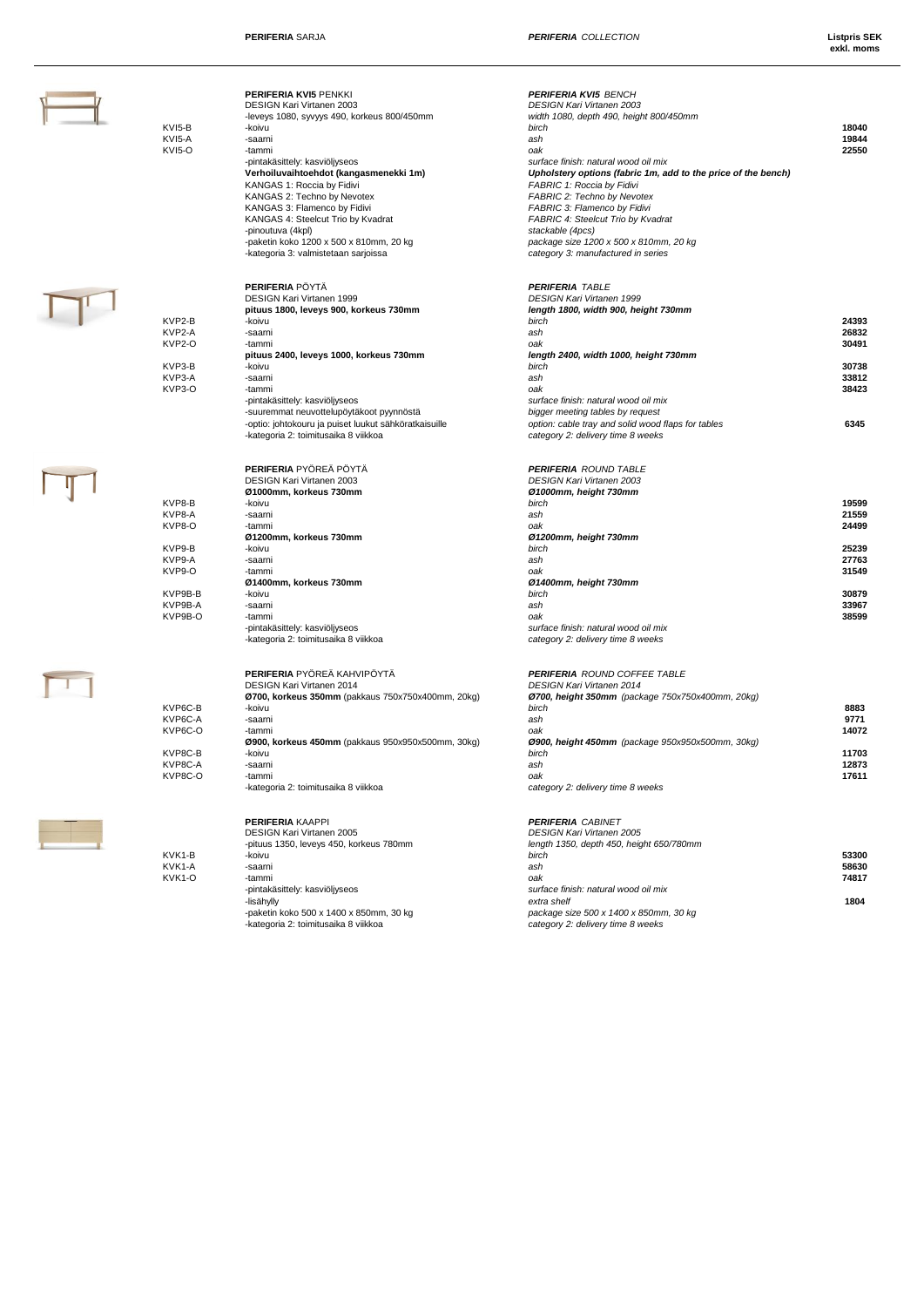**exkl. moms**

| KOTIP1-B<br>KOTIP1-A<br>KOTIP1-O | <b>KOTI</b> PÖYTÄ<br>DESIGN Laura Mattila & Mikko Merz 2017<br>-pituus 1400, leveys 650, korkeus 730<br>-koivu<br>-saarni<br>-tammi<br>-pintakäsittely: kasviöljyseos<br>-paketin koko 1500 x 700 x 750mm, 20 kg<br>-kategoria 2: toimitusaika 8 viikkoa            | <b>KOTI TABLE</b><br>DESIGN Laura Mattila & Mikko Merz 2017<br>length 1400, width 650, height 730<br>birch<br>ash<br>oak<br>surface finish: natural wood oil mix<br>package size 1500 x 700 x 750mm, 20 kg<br>category 2: delivery time 8 weeks              | 17202<br>18922<br>23653 |
|----------------------------------|---------------------------------------------------------------------------------------------------------------------------------------------------------------------------------------------------------------------------------------------------------------------|--------------------------------------------------------------------------------------------------------------------------------------------------------------------------------------------------------------------------------------------------------------|-------------------------|
| KOTII1-B<br>KOTII1-A<br>KOTII1-O | <b>KOTI PENKKI</b><br>DESIGN Laura Mattila & Mikko Merz 2017<br>-pituus 1160, leveys 300, korkeus 450mm<br>-koivu<br>-saarni<br>-tammi<br>-pintakäsittely: kasviöljyseos<br>-paketin koko 1200 x 400 x 500mm, 15 kg<br>-kategoria 2: toimitusaika 8 viikkoa         | <b>KOTI BENCH</b><br>DESIGN Laura Mattila & Mikko Merz 2017<br>length 1160, width 300, height 450mm<br>birch<br>ash<br>oak<br>surface finish: natural wood oil mix<br>package size 1200 x 400 x 500mm, 15 kg<br>category 2: delivery time 8 weeks            | 13395<br>14735<br>18418 |
| KONSTI1-B<br>KONSTI1-O           | <b>KONSTRUKTIO PENKKI</b><br>DESIGN Kari Virtanen & Johanna Gullichsen 2017<br>-pituus 1800, leveys 500, korkeus 460/730mm<br>-koivu<br>-tammi<br>-pintakäsittely: kasviöljyseos<br>-paketin koko 1900 x 600 x 800mm, 30 kg<br>-kategoria 2: toimitusaika 8 viikkoa | <b>KONSTRUKTIO BENCH</b><br>DESIGN Kari Virtanen & Johanna Gullichsen 2017<br>length1800, width 500, height 460/730mm<br>birch<br>oak<br>surface finish: natural wood oil mix<br>package size 1900 x 600 x 800mm, 30 kg<br>category 2: delivery time 8 weeks | 31980<br>35178          |
| KONSTI1-JG                       | Penkin pehmuste<br>-Johanna Gullichsen verhoilu<br>-sisältää kiinnitysvyöt ja kookoskuitupatjan                                                                                                                                                                     | Seat pad (add to the price of the bench)<br>upholstery by Johanna Gullichsen<br>including belts and coconut fibre matress                                                                                                                                    | 19680                   |
| <b>NEW</b>                       | <b>STORIA JAKKARA</b><br><b>DESIGN Kari Virtanen 2020</b><br>-leveys 350, syvyys 350, korkeus 450mm                                                                                                                                                                 | <b>STORIA STOOL</b><br><b>DESIGN Kari Virtanen 2020</b><br>width 350, depth 350, height 450mm                                                                                                                                                                |                         |
| <b>STO-A-40</b>                  | -saarni                                                                                                                                                                                                                                                             | ash                                                                                                                                                                                                                                                          | 3934                    |
| STO-O-40                         | -tammi                                                                                                                                                                                                                                                              | oak                                                                                                                                                                                                                                                          | 4061                    |
|                                  | -leveys 350, syvyys 350, korkeus 650mm                                                                                                                                                                                                                              | width 350, depth 350, height 650mm                                                                                                                                                                                                                           |                         |
| STO-A-65                         | -saarni                                                                                                                                                                                                                                                             | ash                                                                                                                                                                                                                                                          | 4893                    |
| STO-O-65                         | -tammi                                                                                                                                                                                                                                                              | oak                                                                                                                                                                                                                                                          | 5203                    |
|                                  | -leveys 350, syvyys 350, korkeus 750mm                                                                                                                                                                                                                              | width 350, depth 350, height 750mm                                                                                                                                                                                                                           |                         |
| <b>STO-A-75</b>                  | -saarni                                                                                                                                                                                                                                                             | ash                                                                                                                                                                                                                                                          | 4949                    |
| STO-O-75                         | -tammi                                                                                                                                                                                                                                                              | oak                                                                                                                                                                                                                                                          | 5316                    |
|                                  | -pintakäsittely: kasviöljyseos                                                                                                                                                                                                                                      | surface finish: natural wood oil mix                                                                                                                                                                                                                         |                         |
|                                  | -paketin koko 400 x 400 x 450/700/800mm, 10 kg                                                                                                                                                                                                                      | package size 400 x 400 x 450/700/800mm, 10 kg                                                                                                                                                                                                                |                         |
|                                  | -kategoria 2: toimitusaika 8 viikkoa                                                                                                                                                                                                                                | category 2: delivery time 8 weeks                                                                                                                                                                                                                            |                         |

Ĩ

 $+1$ 





**ARKITECTURE KVT7 TUOLI** DESIGN Kari Virtanen 2009 *DESIGN Kari Virtanen 2009* -leveys 480, syvyys 450, korkeus 830/460mm *width 480, depth 450, height 830/460mm* KANGAS 4: Steelcut Trio by Kvadrat *FABRIC 4: Steelcut Trio by Kvadrat* NAHKA 1: Elmosoft 22024 *LEATHER 1: Elmosoft 22024* NAHKA 2: Elmovegeta 22011 *LEATHER 2: Elmovegeta 22011*  -hinta ilman kangasta (menekki 0,6m) *price without fabric (fabric quantity 0,6m)* -pinoutuva *stackable* -rivikytkentäoptio *option: linking device, stackable* -paketin koko 500mm x 500mm x 850mm, 10 kg *package size 500mm x 500mm x 850mm, 10 kg* -kategoria 2: toimitusaika 8 viikkoa *category 2: delivery time 8 weeks*

**ARKITECTURE** SARJA *ARKITECTURE COLLECTION* **Listpris SEK**

|        | <b>ARKITECTURE KVT7 TUOLI</b>              | <b>ARKITECTURE KVT7 CHAIR</b>                                   |      |
|--------|--------------------------------------------|-----------------------------------------------------------------|------|
|        | <b>DESIGN Kari Virtanen 2009</b>           | <b>DESIGN Kari Virtanen 2009</b>                                |      |
|        | -leveys 480, syvyys 450, korkeus 830/460mm | width 480, depth 450, height 830/460mm                          |      |
| KVT7-B | -koivu                                     | birch                                                           | 5494 |
| KVT7-A | -saarni                                    | ash                                                             | 6052 |
| KVT7-O | -tammi                                     | oak                                                             | 7565 |
|        | -pintakäsittely: kasviöljyseos             | surface finish: natural wood oil mix                            |      |
|        | Verhoiluvaihtoehdot (kangasmenekki 0,6m)   | Upholstery options (fabric 0,6m, add to the price of the chair) |      |
|        | KANGAS 1: Roccia by Fidivi                 | FABRIC 1: Roccia by Fidivi                                      |      |
|        | KANGAS 2: Techno by Nevotex                | FABRIC 2: Techno by Nevotex                                     |      |
|        | KANGAS 3: Flamenco by Fidivi               | FABRIC 3: Flamenco by Fidivi                                    |      |
|        | KANGAS 4: Steelcut Trio by Kvadrat         | FABRIC 4: Steelcut Trio by Kvadrat                              |      |
|        | NAHKA 1: Elmosoft 22024                    | LEATHER 1: Elmosoft 22024                                       |      |
|        | NAHKA 2: Elmovegeta 22011                  | LEATHER 2: Elmovegeta 22011                                     |      |
|        | -hinta ilman kangasta (menekki 0,6m)       | price without fabric (fabric quantity 0,6m)                     |      |
|        | -pinoutuva                                 | stackable                                                       |      |
|        | -rivikytkentäoptio                         | option: linking device, stackable                               |      |
|        | -paketin koko 500mm x 500mm x 850mm, 10 kg | package size 500mm x 500mm x 850mm, 10 kg                       |      |
|        | -kategoria 2: toimitusaika 8 viikkoa       | category 2: delivery time 8 weeks                               |      |
|        |                                            |                                                                 |      |
|        |                                            |                                                                 |      |

|        | AN ILLUIDINE IN IUTULI IV IUINUULEU            |                                                         |      |
|--------|------------------------------------------------|---------------------------------------------------------|------|
|        | <b>DESIGN Kari Virtanen 2009</b>               | DESIGN Kari Virtanen 2009                               |      |
|        | -leveys 570, syvyys 460, korkeus 830/670/460mm | width 570, depth 460, height 830/670/460mm              |      |
| KVT8-B | -koivu                                         | birch                                                   | 6642 |
| KVT8-A | -saarni                                        | ash                                                     | 7314 |
| KVT8-O | -tammi                                         | oak                                                     | 9143 |
|        | -pintakäsittely: kasviöljyseos                 | surface finish: natural wood oil mix                    |      |
|        | Verhoiluvaihtoehdot 0.6m                       | Upholstery options 0,6m (add to the price of the chair) |      |
|        | KANGAS 1: Roccia by Fidivi                     | FABRIC 1: Roccia by Fidivi                              |      |
|        | KANGAS 2: Techno by Nevotex                    | FABRIC 2: Techno by Nevotex                             |      |
|        | KANGAS 3: Flamenco by Fidivi                   | FABRIC 3: Flamenco by Fidivi                            |      |
|        | KANGAS 4: Steelcut Trio by Kvadrat             | FABRIC 4: Steelcut Trio by Kvadrat                      |      |
|        | NAHKA 1: Elmosoft 22024                        | LEATHER 1: Elmosoft 22024                               |      |
|        | NAHKA 2: Elmovegeta 22011                      | LEATHER 2: Elmovegeta 22011                             |      |
|        | -hinta ilman kangasta (menekki 0,6m)           | price without fabric (fabric quantity 0,6m)             |      |
|        | -pinoutuva                                     | stackable                                               |      |
|        | -paketin koko 600 x 500 x 850mm, 10 kg         | package size 600 x 500 x 850mm, 10 kg                   |      |
|        | -kategoria 2: toimitusaika 8 viikkoa           | category 2: delivery time 8 weeks                       |      |
|        |                                                |                                                         |      |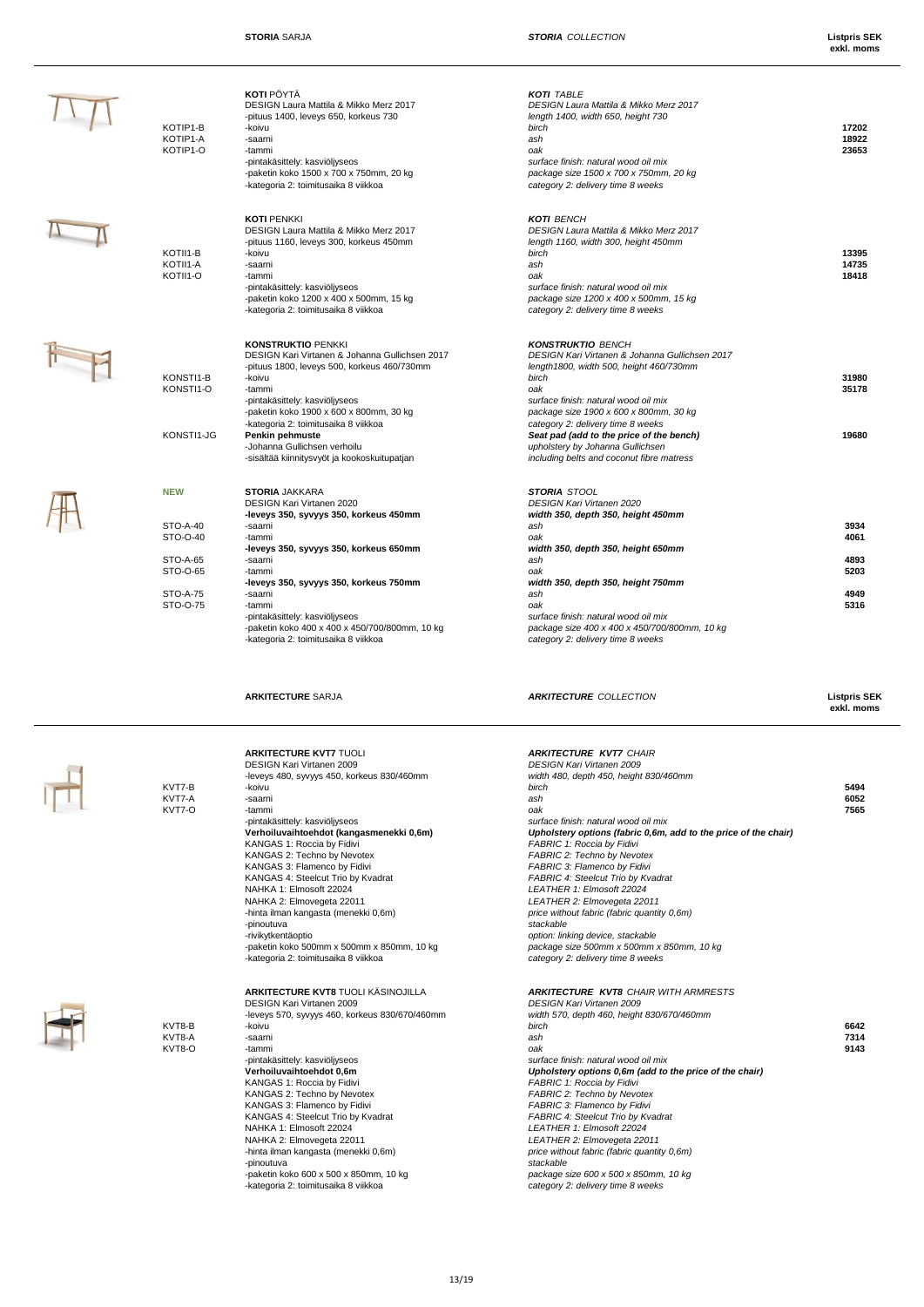t

K

 $\overline{1}$ 

 $\frac{1}{1}$ 

--

 $\mathcal{L}$ 

-paketin koko 500 x 550 x 850mm, 10 kg *package size 500 x 550 x 850mm, 10 kg*

|                          | <b>ARKITECTURE AULATUOLI</b>                                                                                                   | <b>ARKITECTURE LOUNGE CHAIR</b>                                                                                             |                                   |
|--------------------------|--------------------------------------------------------------------------------------------------------------------------------|-----------------------------------------------------------------------------------------------------------------------------|-----------------------------------|
|                          | DESIGN Yrjö Kukkapuro & Kari Virtanen 2011                                                                                     | DESIGN Yrjö Kukkapuro & Kari Virtanen 2011                                                                                  |                                   |
| YKA2-B                   | -leveys 600, syvyys 760, korkeus 780/400mm<br>-koivu                                                                           | width 600, depth 760, height 780/400mm<br>birch                                                                             | 20172                             |
|                          | -pintakäsittely: luonnonmuk. kasviöljyseos                                                                                     | surface finish: natural wood oil mix                                                                                        |                                   |
|                          | -hinta ilman kangasta (menekki 2m)                                                                                             | price without fabric (fabric quantity 2m)                                                                                   |                                   |
|                          | -kategoria 2: toimitusaika 8 viikkoa                                                                                           | category 2: delivery time 8 weeks                                                                                           |                                   |
|                          | <b>ARKITECTURE SOHVA</b>                                                                                                       | <b>ARKITECTURE SOFA</b>                                                                                                     |                                   |
|                          | DESIGN Yrjö Kukkapuro & Kari Virtanen 2011<br>-leveys 1180, syvyys 760, korkeus 780/400mm                                      | DESIGN Yrjö Kukkapuro & Kari Virtanen 2011<br>width 1180, depth 760, height 780/400mm                                       |                                   |
| YKA4-B                   | -koivu                                                                                                                         | birch                                                                                                                       | 36572                             |
|                          | -pintakäsittely: luonnonmuk. kasviöljyseos                                                                                     | surface finish: natural wood oil mix                                                                                        |                                   |
|                          | -hinta ilman kangasta (menekki 4m)                                                                                             | price without fabric (fabric quantity 4m)                                                                                   |                                   |
|                          | -kategoria 2: toimitusaika 8 viikkoa                                                                                           | category 2: delivery time 8 weeks                                                                                           |                                   |
|                          | <b>ARKITECTURE PUKKIJALKA (1KPL)</b>                                                                                           | <b>ARKITECTURE TRESTLE LEG (1PCS)</b>                                                                                       |                                   |
|                          | DESIGN Kari Virtanen 1992<br>-pituus 780, leveys 400, korkeus 690mm                                                            | <b>DESIGN Kari Virtanen 1992</b><br>length 780, width 400, height 690mm                                                     |                                   |
| PPJ                      | -koivu                                                                                                                         | birch                                                                                                                       | 1692                              |
|                          | -pintakäsittely: kasviöljyseos                                                                                                 | surface finish: natural wood oil mix                                                                                        |                                   |
|                          | -paketin koko 860 x 410 x 710mm, 15 kg (pari)<br>-kategoria 1: varastotuote                                                    | package size 860 x 410 x 710mm, 15 kg<br>category 1: stock item                                                             |                                   |
|                          | <b>ARKITECTURE PÖYTÄTASO</b>                                                                                                   | <b>ARKITECTURE TABLE TOP</b>                                                                                                |                                   |
|                          | DESIGN Kari Virtanen 1992                                                                                                      | DESIGN Kari Virtanen 1992                                                                                                   |                                   |
| PPK2-B-180<br>PPK3-B-240 | -koivu: pituus 1800, leveys 800, yht.kork. PPJ: 730mm, 20kg<br>-koivu: pituus 2400, leveys 1000, yht.kork. PPJ: 730mm, 25kg    | birch: length 1800, depth 800, height in total: 730mm, 20kg<br>birch: length 2400, depth 1000, height in total: 730mm, 25kg | 12338<br>17907                    |
| PPK4-B-300               | -koivu: pituus 3000, leveys 1000, yht.kork.PPJ: 730mm, 35kg                                                                    | birch: length 3000, depth 1000, height in total: 730mm, 35kg                                                                | 32853                             |
| PPK2-A-180               | -saarni: pituus 1800, leveys 800, yht.kork. PPJ: 730mm, 20kg                                                                   | ash: length 1800, depth 800, height in total: 730mm, 20kg                                                                   | 13572                             |
| PPK3-A-240<br>PPK4-A-300 | -saarni: pituus 2400, leveys 1000, yht.kork. PPJ: 730mm, 25kg<br>-saarni: pituus 3000, leveys 1000, yht.kork. PPJ: 730mm, 35kg | ash: length 2400, depth 1000, height in total: 730mm, 25kg<br>ash: length 3000, depth 1000, height in total: 730mm, 35kg    | 19698<br>36138                    |
|                          | -pintakäsittely: kasviöljyseos                                                                                                 | surface finish: natural wood oil mix                                                                                        |                                   |
|                          | -kategoria 2: toimitusaika 8 viikkoa                                                                                           | category 2: delivery time 8 weeks                                                                                           |                                   |
|                          | <b>ARKITECTURE MATALA KAAPPI</b>                                                                                               | <b>ARKITECTURE LOW CABINET</b>                                                                                              |                                   |
|                          | DESIGN Kari Virtanen 2010<br>-pituus 1400, leveys 400, korkeus 800mm, 40kg                                                     | <b>DESIGN Kari Virtanen 2010</b><br>width 1400, depth 400, height 800mm, 40kg                                               |                                   |
| KVK3-B-140               | -koivu                                                                                                                         | birch                                                                                                                       | 40754                             |
| KVK3-A-140               | -saarni                                                                                                                        | ash                                                                                                                         | 44829                             |
| KVK3-O-140               | -tammi<br>-pintakäsittely: kasviöljyseos                                                                                       | oak<br>surface finish: natural wood oil mix                                                                                 | 56037                             |
|                          | -sisältää yhden hyllyn                                                                                                         | incl. one shelf                                                                                                             |                                   |
|                          | -lisähylly<br>-kategoria 2: toimitusaika 8 viikkoa                                                                             | option: extra shelf<br>category 2: delivery time 8 weeks                                                                    |                                   |
|                          |                                                                                                                                |                                                                                                                             |                                   |
|                          | <b>ARKITECTURE KORKEA KAAPPI</b><br>DESIGN Kari Virtanen 2010                                                                  | <b>ARKITECTURE HIGH CABINET</b><br><b>DESIGN Kari Virtanen 2010</b>                                                         |                                   |
|                          | -leveys 800, syvyys 400, korkeus 1550mm, 40kg                                                                                  | length 800, width 400, height 1550mm, 40kg                                                                                  |                                   |
| KVK3-B-80<br>KVK3-A-80   | -koivu<br>-saarni                                                                                                              | birch<br>ash                                                                                                                | 44444<br>48888                    |
| KVK3-O-80                | -tammi                                                                                                                         | oak                                                                                                                         | 61111                             |
|                          | -pintakäsittely: kasviöljyseos                                                                                                 | surface finish: natural wood oil mix                                                                                        |                                   |
|                          | -sisältää 3 hyllyä<br>-lisähylly                                                                                               | including three shelves<br>option: extra shelf                                                                              | 1804                              |
|                          | -laatikkokokonaisuus: 2 vetolaatikkoa, korkeus 190mm                                                                           | option: box entity that includes 2 boxes, height 190mm                                                                      | 2624                              |
|                          | -kategoria 2: toimitusaika 8 viikkoa                                                                                           | category 2: delivery time 8 weeks                                                                                           |                                   |
|                          | <b>ARKITECTURE NAULAKKO</b>                                                                                                    | <b>ARKITECTURE COAT RACK</b>                                                                                                |                                   |
|                          | DESIGN Jenni Roininen 2010<br>-pituus 600, leveys 600, korkeus 1700mm                                                          | DESIGN Jenni Roininen 2010<br>width 600, length 600, height 1700mm                                                          |                                   |
| JRN1                     | -saarni                                                                                                                        | ash                                                                                                                         | 5576                              |
|                          | -pintakäsittely: kasviöljyseos<br>-paketin koko 650 x 650 x 1750mm, 15 kg                                                      | surface finish: natural wood oil mix<br>package size 650 x 650 x 1750mm, 15 kg                                              |                                   |
|                          | -kategoria 2: toimitusaika 8 viikkoa                                                                                           | category 2: delivery time 8 weeks                                                                                           |                                   |
|                          |                                                                                                                                |                                                                                                                             |                                   |
|                          | <b>CAFE SARJA</b>                                                                                                              | <b>CAFE</b> COLLECTION                                                                                                      | <b>Listpris SEK</b><br>exkl. moms |
|                          |                                                                                                                                |                                                                                                                             |                                   |
|                          | <b>CLASSIC TUOLI</b>                                                                                                           | <b>CLASSIC CHAIR</b>                                                                                                        |                                   |
|                          | DESIGN Rudi Merz 1998                                                                                                          | DESIGN Rudi Merz 1998                                                                                                       |                                   |
|                          | -leveys 430, syvyys 520, korkeus 800/450mm<br>-saarni, kasviöljyseos                                                           | width 430, depth 520, height 800/450mm<br>ash, wood oil mixture                                                             | 6216                              |
|                          | -mustaksi petsattu saarni                                                                                                      | black stained ash                                                                                                           | 6216                              |
|                          | -tammi, kasviöljyseos                                                                                                          | oak, wood oil mixture                                                                                                       | 7856                              |
|                          | -hinta ilman kangasta, saatavilla vain verhoiltuna<br>Verhoiluvaihtoehdot (kangasmenekki 0,6m, lisää tuolin hintaan)           | price without fabric, available only upholstered<br><b>Upholstery options</b> (fabric 0,6m, add to the price of the chair)  |                                   |
| RMS2-F1                  | KANGAS 1: Roccia by Fidivi                                                                                                     | FABRIC 1: Roccia by Fidivi                                                                                                  |                                   |
| RMS2-F2<br>RMS2-F3       | KANGAS 2: Techno by Nevotex<br>KANGAS 3: Flamenco by Fidivi                                                                    | FABRIC 2: Techno by Nevotex<br>FABRIC 3: Flamenco by Fidivi                                                                 |                                   |
| RMS2-F4                  | KANGAS 4: Steelcut Trio by Kvadrat                                                                                             | FABRIC 4: Steelcut Trio by Kvadrat                                                                                          |                                   |
| RMS2-L1                  | NAHKA 1: Elmosoft 22024                                                                                                        | LEATHER 1: Elmosoft 22024                                                                                                   |                                   |

# RMS2-F1 KANGAS 1: Roccia by Fidivi<br>RMS2-F2 KANGAS 2: Techno by Nevotex<br>RMS2-F3 KANGAS 3: Flamenco by Fidivi<br>RMS2-F4 KANGAS 3: Flamenco by Fidivi<br>RMS2-F4 KANGAS 4: Steelcut Trio by Kvadrat<br>RMS2-L1 NAHKA 1: Elmosoft 22024 RMS2-L1 NAHKA 1: Elmosoft 20024<br>
RMS2-L2 NAHKA 1: Elmosoft 20024<br>
RMS2-L2 NAHKA 2: Elmovegeta 22011<br>
-pinoutuva pinotuva stackable<br>
-pinotuva stackable -pinoutuva *stackable* -kategoria 2: toimitusaika 8 viikkoa *category 2: delivery time 8 weeks*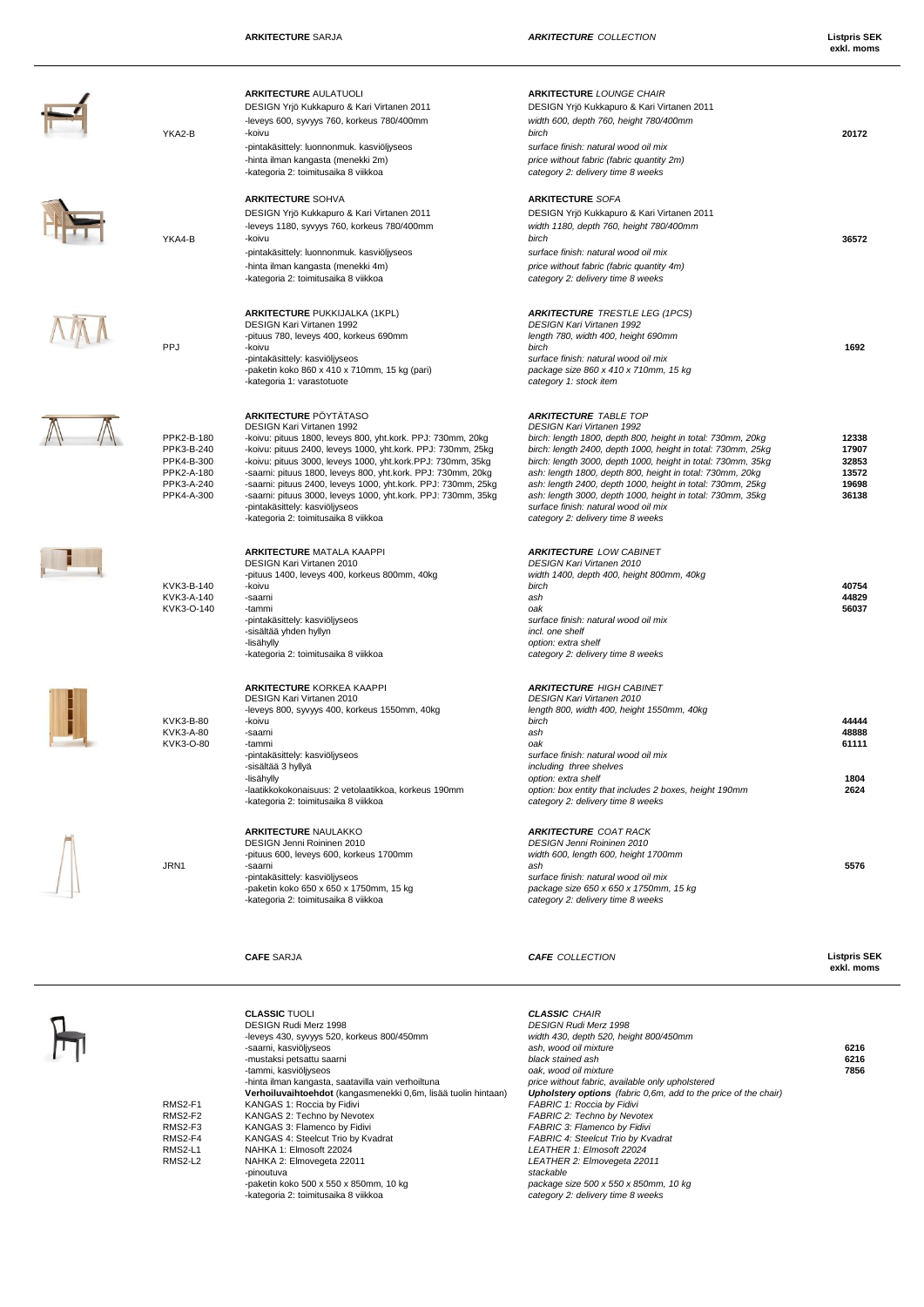| RMJ-BA-56<br>RMJ-BA-B-56<br>RMJ-BA-64<br>RMJ-BA-B-64<br>RMJ-BA-72<br>RMJ-BA-B-72                                           | <b>CLASSIC RMJ JAKKARA</b><br>DESIGN Rudi Merz 1999<br>-leveys 310, syvyys 280, korkeus 560mm<br>-koivu & saarni, kasviöljyseos<br>-mustaksi petsattu koivu & saarni<br>-leveys 310, syvyys 280, korkeus 640mm<br>-koivu & saarni, kasviöljyseos<br>-mustaksi petsattu koivu & saarni<br>-leveys 310, syvyys 280, korkeus 720mm<br>-koivu & saarni, kasviöljyseos<br>-mustaksi petsattu koivu & saarni<br>-paketin koko 430 x 400 x 580/660/740mm, 6 kg<br>-kategoria 2: toimitusaika 8 viikkoa                                                                        | <b>CLASSIC RMJ STOOL</b><br><b>DESIGN Rudi Merz 1999</b><br>width 310mm, depth 280mm, height 560mm<br>birch & ash natural, wood oil mix<br>black stained birch & ash<br>width 310mm, depth 280mm, height 640mm<br>birch & ash natural, wood oil mix<br>black stained birch & ash<br>width 310mm, depth 280mm, height 720mm<br>birch & ash natural, wood oil mix<br>black stained birch & ash<br>package size 430 x 400 x 580/660/740mm, 6 kg<br>category 2: delivery time 8 weeks                                                                                                    | 5084<br>5084<br>5084<br>5084<br>5084<br>5084 |
|----------------------------------------------------------------------------------------------------------------------------|------------------------------------------------------------------------------------------------------------------------------------------------------------------------------------------------------------------------------------------------------------------------------------------------------------------------------------------------------------------------------------------------------------------------------------------------------------------------------------------------------------------------------------------------------------------------|--------------------------------------------------------------------------------------------------------------------------------------------------------------------------------------------------------------------------------------------------------------------------------------------------------------------------------------------------------------------------------------------------------------------------------------------------------------------------------------------------------------------------------------------------------------------------------------|----------------------------------------------|
| KVJ7-F1<br>KVJ7-F2<br>KVJ7-F3<br>KVJ7-F4<br>KVJ7-L1<br>KVJ7-L2                                                             | <b>SKANDI JAKKARA</b><br><b>DESIGN Kari Virtanen 2015</b><br>-leveys 410, syvyys 410, korkeus 460mm<br>-saarni, kasviöljyseos tai lakka<br>-tammi, kasviöljyseos tai lakka<br>-hinta ilman kangasta, saatavilla vain verhoiltuna<br>Verhoiluvaihtoehdot (kangasmenekki 0,5m)<br>KANGAS 1: Roccia by Fidivi<br>KANGAS 2: Techno by Nevotex<br>KANGAS 3: Flamenco by Fidivi<br>KANGAS 4: Steelcut Trio by Kvadrat<br>NAHKA 1: Elmosoft 22024<br>NAHKA 2: Elmovegeta 22011<br>-pinoutuva<br>-paketin koko 450 x 450 x 500mm, 6 kg<br>-kategoria 2: toimitusaika 8 viikkoa | <b>SKANDI STOOL</b><br><b>DESIGN Kari Virtanen 2015</b><br>width 410, depth 410, height 460mm<br>ash, wood oil mix or lacquer<br>oak, wood oil mix or lacquer<br>price without fabric, available only upholstered<br><b>Upholstery options</b> (fabric 0,5m, add to the price of the chair)<br>FABRIC 1: Roccia by Fidivi<br>FABRIC 2: Techno by Nevotex<br>FABRIC 3: Flamenco by Fidivi<br>FABRIC 4: Steelcut Trio by Kvadrat<br>LEATHER 1: Elmosoft 22024<br>LEATHER 2: Elmovegeta 22011<br>stackable<br>package size 450 x 450 x 500mm, 6 kg<br>category 2: delivery time 8 weeks | 4904<br>6117                                 |
| KVP14-B-70<br>KVP14-A-70<br>KVP14-O-70                                                                                     | <b>SKANDI</b> PÖYTÄ<br>DESIGN Kari Virtanen 2015<br>-leveys 700, syvyys 700, korkeus 730mm<br>-koivu, kasviöljyseos tai lakka<br>-saarni, kasviöljyseos tai lakka<br>-tammi, kasviöljyseos tai lakka<br>-paketin koko 750 x 750 x 200mm, 20 kg, flat pack<br>-kategoria 2: toimitusaika 8 viikkoa                                                                                                                                                                                                                                                                      | <b>SKANDI TABLE</b><br><b>DESIGN Kari Virtanen 2015</b><br>width 700, depth 700, height 730mm<br>birch, wood oil mix or lacquer<br>ash, wood oil mix or lacquer<br>oak, wood oil mix or lacquer<br>package size 750 x 750 x 200mm, 20 kg, flat pack<br>category 2: delivery time 8 weeks                                                                                                                                                                                                                                                                                             | 8390<br>9236<br>1048                         |
| KVP14-2-B-D75<br>KVP14-2-A-D75<br>KVP14-2-O-D75                                                                            | <b>SKANDI PYÖREÄ PÖYTÄ</b><br>DESIGN Kari Virtanen 2015<br>-Ø700, korkeus 730mm<br>-koivu, kasviöljyseos tai lakka<br>-saarni, kasviöljyseos tai lakka<br>-tammi, kasviöljyseos tai lakka<br>-paketin koko 750 x 750 x 200mm, 20 kg, flat pack<br>-kategoria 2: toimitusaika 8 viikkoa                                                                                                                                                                                                                                                                                 | <b>SKANDI ROUND TABLE</b><br><b>DESIGN Kari Virtanen 2015</b><br>Ø700, height 730mm<br>birch, wood oil mix or lacquer<br>ash, wood oil mix or lacquer<br>oak, wood oil mix or lacquer<br>package size 750 x 750 x 200mm, 20kg, flat pack<br>category 2: delivery time 8 weeks                                                                                                                                                                                                                                                                                                        | 8390<br>9236<br>1048                         |
| JRV1-A                                                                                                                     | <b>BASIC LEDVALAISIN</b><br>DESIGN Jenni Roininen 2014<br>-Ø105mm, johto musta 2,5m<br>-saarni, 1kpl<br>-pintakäsittely: kasviöljyseos<br>-paketin koko 200 x 130 x 130mm, 1 kg<br>-kategoria 2: toimitusaika 8 viikkoa                                                                                                                                                                                                                                                                                                                                                | <b>BASIC LED LIGHT</b><br><b>DESIGN Jenni Roininen 2014</b><br>Ø 105mm, cord: black 2,5m<br>ash, 1pc<br>surface finish: natural wood oil mix or painted<br>package size 120 x 120 x 170mm, 1 kg<br>category 2: delivery time 8 weeks                                                                                                                                                                                                                                                                                                                                                 | 3034                                         |
| <b>NEW</b>                                                                                                                 | <b>BASIC PÖYTÄ</b><br>DESIGN Jenni Roininen 2020                                                                                                                                                                                                                                                                                                                                                                                                                                                                                                                       | <b>BASIC TABLE</b><br>DESIGN Jenni Roininen 2020                                                                                                                                                                                                                                                                                                                                                                                                                                                                                                                                     |                                              |
| <b>BASO-A-200</b><br><b>BASO-O-200</b><br><b>BASO-A-260</b><br>BASO-O-260<br><b>BASO-A-300</b><br>BASO-O-300               | ovaali<br>-saarni:pituus 2000, syvyys 800, korkeus 730mm<br>-tammi:pituus 2000, syvyys 800, korkeus 730mm<br>-saarni: pituus 2600, syvyys 900, korkeus 730mm<br>-tammi: pituus 2600, syyyys 900, korkeus 730mm<br>-saarni: pituus 3000, syvyys 1100, korkeus 730mm<br>-tammi: pituus 3000, syvyys 1100, korkeus 730mm                                                                                                                                                                                                                                                  | oval<br>ash: length 2000, depth 800, height 730mm<br>oak: length 2000, depth 800, height 730mm<br>ash: length 2600, depth 900, height 730mm<br>oak: length 2600, depth 900, height 730mm<br>ash: length 3000, depth 1100, height 730mm<br>oak: length 3000, depth 1100, height 730mm                                                                                                                                                                                                                                                                                                 | 2707<br>3179<br>2848<br>3362<br>4681<br>5492 |
| <b>BASS-A-200</b><br><b>BASS-O-200</b><br><b>BASS-A-180</b><br><b>BASS-O-180</b><br><b>BASS-A-300</b><br><b>BASS-O-300</b> | suorakaide<br>-saarni: pituus 2000, syvyys 800, korkeus 730mm<br>-tammi: pituus 2000, syvyys 800, korkeus 730mm<br>-saarni: pituus 1800, syvyys 900, korkeus 730mm<br>-tammi: pituus 1800, syvyys 900, korkeus 730mm<br>-saarni: pituus 3000, syvyys 1100, korkeus 730mm<br>-tammi: pituus 3000, syvyys 1100, korkeus 730mm                                                                                                                                                                                                                                            | straight<br>ash: length 2000, depth 800, height 730mm<br>oak: length 2000, depth 800, height 730mm<br>ash: length 1800, depth 900, height 730mm<br>oak: length 1800, depth 900, height 730mm<br>ash: length 3000, depth 1100, height 730mm<br>oak: length 3000, depth 1100, height 730mm                                                                                                                                                                                                                                                                                             | 2707<br>3179<br>2707<br>3179<br>4681<br>5492 |
| <b>BAS1-A-250</b><br>BAS1-O-250                                                                                            | ovaali ja suorakaide<br>-saarni: pituus 2500, syvyys 900, korkeus 730mm<br>-tammi: pituus 2500, syvyys 900, korkeus 730mm<br>-pintakäsittely:kasviöljyseos tai lakka<br>-paketin koko: pituus+300 x leveys+100 x 400mm, 80kg, flat pack<br>-kategoria 2: toimitusaika 8 viikkoa                                                                                                                                                                                                                                                                                        | oval-straight<br>ash: length 2500, depth 900, height 730mm<br>oak: length 2500, depth 900, height 730mm<br>surface finish: natural wood oil mix or lacquered<br>package: length+300 x depth+100 x 400mm, 80kg, flat pack<br>category 2: delivery time 8 weeks                                                                                                                                                                                                                                                                                                                        | 2848<br>3362                                 |
|                                                                                                                            |                                                                                                                                                                                                                                                                                                                                                                                                                                                                                                                                                                        |                                                                                                                                                                                                                                                                                                                                                                                                                                                                                                                                                                                      |                                              |

|                          | <b>CLASSIC RMJ JAKKARA</b>                                                                              | <b>CLASSIC RMJ STOOL</b>                                                                             |                |
|--------------------------|---------------------------------------------------------------------------------------------------------|------------------------------------------------------------------------------------------------------|----------------|
|                          | DESIGN Rudi Merz 1999                                                                                   | <b>DESIGN Rudi Merz 1999</b>                                                                         |                |
|                          | -leveys 310, syvyys 280, korkeus 560mm                                                                  | width 310mm, depth 280mm, height 560mm                                                               |                |
| RMJ-BA-56<br>RMJ-BA-B-56 | -koivu & saarni, kasviöljyseos<br>-mustaksi petsattu koivu & saarni                                     | birch & ash natural, wood oil mix<br>black stained birch & ash                                       | 5084<br>5084   |
|                          | -leveys 310, syvyys 280, korkeus 640mm                                                                  | width 310mm, depth 280mm, height 640mm                                                               |                |
| RMJ-BA-64                | -koivu & saarni, kasviöljyseos                                                                          | birch & ash natural, wood oil mix                                                                    | 5084           |
| RMJ-BA-B-64              | -mustaksi petsattu koivu & saarni                                                                       | black stained birch & ash                                                                            | 5084           |
| RMJ-BA-72                | -leveys 310, syvyys 280, korkeus 720mm<br>-koivu & saarni, kasviöljyseos                                | width 310mm, depth 280mm, height 720mm<br>birch & ash natural, wood oil mix                          | 5084           |
| RMJ-BA-B-72              | -mustaksi petsattu koivu & saarni                                                                       | black stained birch & ash                                                                            | 5084           |
|                          | -paketin koko 430 x 400 x 580/660/740mm, 6 kg                                                           | package size 430 x 400 x 580/660/740mm, 6 kg                                                         |                |
|                          | -kategoria 2: toimitusaika 8 viikkoa                                                                    | category 2: delivery time 8 weeks                                                                    |                |
|                          |                                                                                                         |                                                                                                      |                |
|                          | <b>SKANDI JAKKARA</b><br><b>DESIGN Kari Virtanen 2015</b>                                               | <b>SKANDI STOOL</b><br><b>DESIGN Kari Virtanen 2015</b>                                              |                |
|                          | -leveys 410, syvyys 410, korkeus 460mm                                                                  | width 410, depth 410, height 460mm                                                                   |                |
|                          | -saarni, kasviöljyseos tai lakka                                                                        | ash, wood oil mix or lacquer                                                                         | 4904           |
|                          | -tammi, kasviöljyseos tai lakka                                                                         | oak, wood oil mix or lacquer                                                                         | 6117           |
|                          | -hinta ilman kangasta, saatavilla vain verhoiltuna                                                      | price without fabric, available only upholstered                                                     |                |
| KVJ7-F1                  | Verhoiluvaihtoehdot (kangasmenekki 0,5m)<br>KANGAS 1: Roccia by Fidivi                                  | <b>Upholstery options</b> (fabric 0,5m, add to the price of the chair)<br>FABRIC 1: Roccia by Fidivi |                |
| KVJ7-F2                  | KANGAS 2: Techno by Nevotex                                                                             | <b>FABRIC 2: Techno by Nevotex</b>                                                                   |                |
| KVJ7-F3                  | KANGAS 3: Flamenco by Fidivi                                                                            | FABRIC 3: Flamenco by Fidivi                                                                         |                |
| KVJ7-F4                  | KANGAS 4: Steelcut Trio by Kvadrat                                                                      | <b>FABRIC 4: Steelcut Trio by Kvadrat</b>                                                            |                |
| KVJ7-L1                  | NAHKA 1: Elmosoft 22024                                                                                 | LEATHER 1: Elmosoft 22024                                                                            |                |
| KVJ7-L2                  | NAHKA 2: Elmovegeta 22011<br>-pinoutuva                                                                 | LEATHER 2: Elmovegeta 22011<br>stackable                                                             |                |
|                          | -paketin koko 450 x 450 x 500mm, 6 kg                                                                   | package size 450 x 450 x 500mm, 6 kg                                                                 |                |
|                          | -kategoria 2: toimitusaika 8 viikkoa                                                                    | category 2: delivery time 8 weeks                                                                    |                |
|                          |                                                                                                         |                                                                                                      |                |
|                          | <b>SKANDI PÖYTÄ</b>                                                                                     | <b>SKANDI TABLE</b>                                                                                  |                |
|                          | DESIGN Kari Virtanen 2015                                                                               | <b>DESIGN Kari Virtanen 2015</b>                                                                     |                |
| KVP14-B-70               | -leveys 700, syvyys 700, korkeus 730mm<br>-koivu, kasviöljyseos tai lakka                               | width 700, depth 700, height 730mm<br>birch, wood oil mix or lacquer                                 | 8390           |
| KVP14-A-70               | -saarni, kasviöljyseos tai lakka                                                                        | ash, wood oil mix or lacquer                                                                         | 9236           |
| KVP14-O-70               | -tammi, kasviöljyseos tai lakka                                                                         | oak, wood oil mix or lacquer                                                                         | 10488          |
|                          | -paketin koko 750 x 750 x 200mm, 20 kg, flat pack                                                       | package size 750 x 750 x 200mm, 20 kg, flat pack                                                     |                |
|                          | -kategoria 2: toimitusaika 8 viikkoa                                                                    | category 2: delivery time 8 weeks                                                                    |                |
|                          |                                                                                                         |                                                                                                      |                |
|                          | <b>SKANDI</b> PYÖREÄ PÖYTÄ<br>DESIGN Kari Virtanen 2015                                                 | <b>SKANDI ROUND TABLE</b><br><b>DESIGN Kari Virtanen 2015</b>                                        |                |
|                          | -Ø700, korkeus 730mm                                                                                    | Ø700, height 730mm                                                                                   |                |
| KVP14-2-B-D75            | -koivu, kasviöljyseos tai lakka                                                                         | birch, wood oil mix or lacquer                                                                       | 8390           |
| KVP14-2-A-D75            | -saarni, kasviöljyseos tai lakka                                                                        | ash, wood oil mix or lacquer                                                                         | 9236           |
| KVP14-2-O-D75            | -tammi, kasviöljyseos tai lakka                                                                         | oak, wood oil mix or lacquer                                                                         | 10488          |
|                          | -paketin koko 750 x 750 x 200mm, 20 kg, flat pack<br>-kategoria 2: toimitusaika 8 viikkoa               | package size 750 x 750 x 200mm, 20kg, flat pack<br>category 2: delivery time 8 weeks                 |                |
|                          |                                                                                                         |                                                                                                      |                |
|                          | <b>BASIC LEDVALAISIN</b>                                                                                | <b>BASIC LED LIGHT</b>                                                                               |                |
|                          | DESIGN Jenni Roininen 2014                                                                              | <b>DESIGN Jenni Roininen 2014</b>                                                                    |                |
|                          | -Ø105mm, johto musta 2,5m                                                                               | Ø 105mm, cord: black 2,5m                                                                            |                |
| JRV1-A                   | -saarni, 1kpl                                                                                           | ash, 1pc<br>surface finish: natural wood oil mix or painted                                          | 3034           |
|                          | -pintakäsittely: kasviöljyseos<br>-paketin koko 200 x 130 x 130mm, 1 kg                                 | package size 120 x 120 x 170mm, 1 kg                                                                 |                |
|                          | -kategoria 2: toimitusaika 8 viikkoa                                                                    | category 2: delivery time 8 weeks                                                                    |                |
|                          |                                                                                                         |                                                                                                      |                |
| NEW                      | <b>BASIC PÖYTÄ</b>                                                                                      | <b>BASIC TABLE</b>                                                                                   |                |
|                          | DESIGN Jenni Roininen 2020                                                                              | DESIGN Jenni Roininen 2020                                                                           |                |
|                          | ovaali                                                                                                  | oval                                                                                                 |                |
| <b>BASO-A-200</b>        | -saarni:pituus 2000, syvyys 800, korkeus 730mm                                                          | ash: length 2000, depth 800, height 730mm                                                            | 27072          |
| BASO-O-200               | -tammi:pituus 2000, syvyys 800, korkeus 730mm                                                           | oak: length 2000, depth 800, height 730mm<br>ash: length 2600, depth 900, height 730mm               | 31796<br>28482 |
| BASO-A-260<br>BASO-O-260 | -saarni: pituus 2600, syvyys 900, korkeus 730mm<br>-tammi: pituus 2600, syvyys 900, korkeus 730mm       | oak: length 2600, depth 900, height 730mm                                                            | 33629          |
| <b>BASO-A-300</b>        | -saarni: pituus 3000, syvyys 1100, korkeus 730mm                                                        | ash: length 3000, depth 1100, height 730mm                                                           | 46812          |
| BASO-O-300               | -tammi: pituus 3000, syvyys 1100, korkeus 730mm                                                         | oak: length 3000, depth 1100, height 730mm                                                           | 54920          |
|                          | suorakaide                                                                                              | straight                                                                                             |                |
| BASS-A-200               | -saarni: pituus 2000, syvyys 800, korkeus 730mm                                                         | ash: length 2000, depth 800, height 730mm                                                            | 27072          |
| <b>BASS-O-200</b>        | -tammi: pituus 2000, syvyys 800, korkeus 730mm                                                          | oak: length 2000, depth 800, height 730mm                                                            | 31796          |
| BASS-A-180               | -saarni: pituus 1800, syvyys 900, korkeus 730mm                                                         | ash: length 1800, depth 900, height 730mm                                                            | 27072          |
| BASS-O-180<br>BASS-A-300 | -tammi: pituus 1800, syvyys 900, korkeus 730mm<br>-saarni: pituus 3000, syvyys 1100, korkeus 730mm      | oak: length 1800, depth 900, height 730mm<br>ash: length 3000, depth 1100, height 730mm              | 31796<br>46812 |
| <b>BASS-O-300</b>        | -tammi: pituus 3000, syvyys 1100, korkeus 730mm                                                         | oak: length 3000, depth 1100, height 730mm                                                           | 54920          |
|                          | ovaali ja suorakaide                                                                                    | oval-straight                                                                                        |                |
| BAS1-A-250               | -saarni: pituus 2500, syvyys 900, korkeus 730mm                                                         | ash: length 2500, depth 900, height 730mm                                                            | 28482          |
| BAS1-O-250               | -tammi: pituus 2500, syvyys 900, korkeus 730mm                                                          | oak: length 2500, depth 900, height 730mm                                                            | 33629          |
|                          | -pintakäsittely:kasviöljyseos tai lakka                                                                 | surface finish: natural wood oil mix or lacquered                                                    |                |
|                          | -paketin koko: pituus+300 x leveys+100 x 400mm, 80kg, flat pack<br>-kategoria 2: toimitusaika 8 viikkoa | package: length+300 x depth+100 x 400mm, 80kg, flat pack<br>category 2: delivery time 8 weeks        |                |
|                          |                                                                                                         |                                                                                                      |                |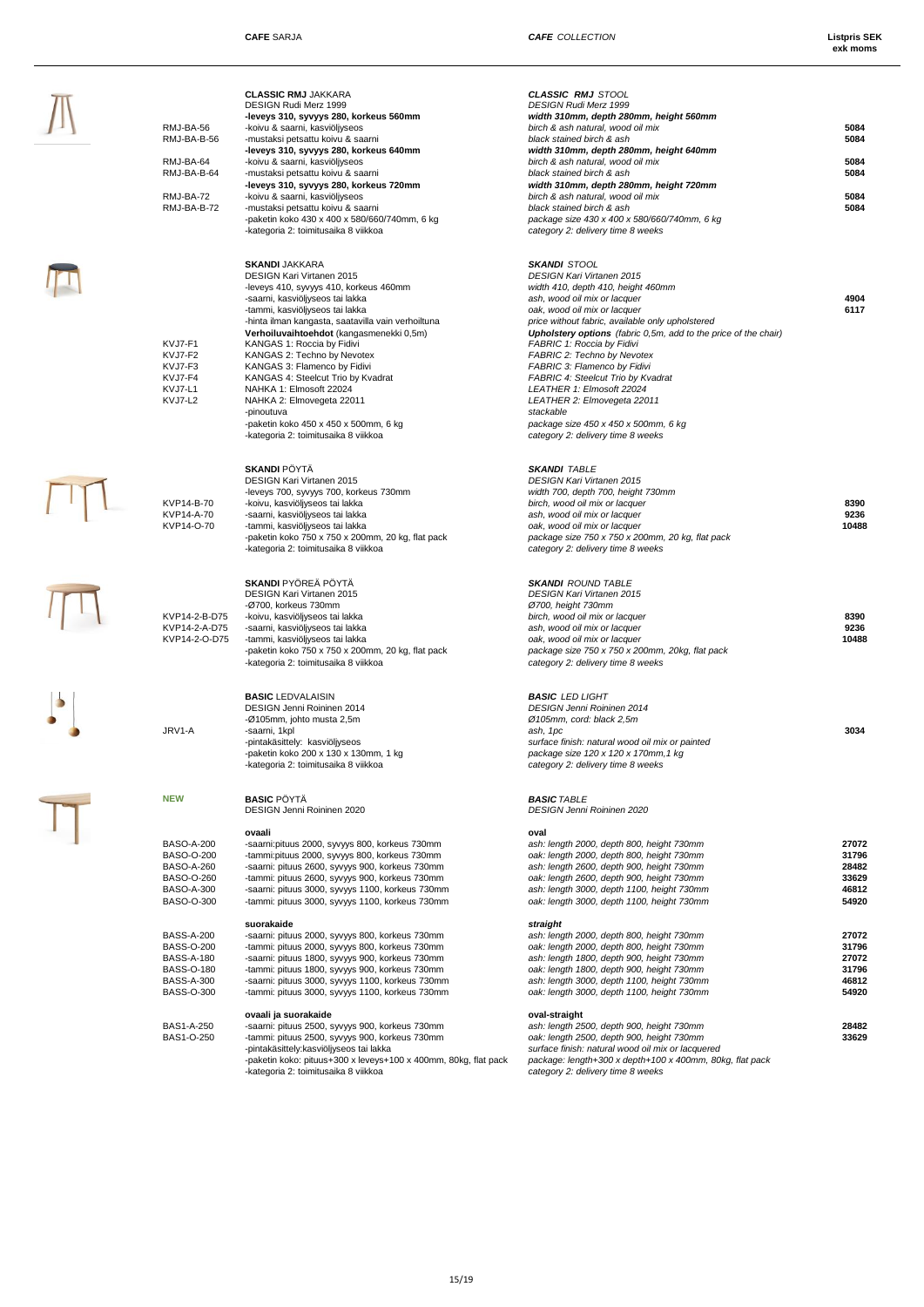| JAN-A                                            | <b>JANUARY PENKKI</b><br>DESIGN HARRI KOSKINEN 2012<br>-leveys 1750, syvyys 320, korkeus 450mm<br>-saarni<br>-pintakäsittely: kasviöljyseos<br>-paketin koko 1900 x 400 x 550mm, 35 kg<br>-kategoria 2: toimitusaika 8 viikkoa                                                                                                                                                                    | <b>JANUARY BENCH</b><br><b>DESIGN HARRI KOSKINEN 2012</b><br>width 1750, depth 320, height 450mm<br>ash<br>surface finish: natural wood oil mix<br>package size 1900 x 400 x 550mm, 35 kg<br>category 2: delivery time 8 weeks                                                                                                                                                      | 12300                            |
|--------------------------------------------------|---------------------------------------------------------------------------------------------------------------------------------------------------------------------------------------------------------------------------------------------------------------------------------------------------------------------------------------------------------------------------------------------------|-------------------------------------------------------------------------------------------------------------------------------------------------------------------------------------------------------------------------------------------------------------------------------------------------------------------------------------------------------------------------------------|----------------------------------|
| JAN1-A-53<br>JAN1-O-53<br>JAN2-A-65<br>JAN2-O-65 | <b>JANUARY PÖYTÄ</b><br>DESIGN HARRI KOSKINEN 2015<br>Ø530, korkeus 400mm, 10kg<br>-saarni<br>-tammi<br>Ø650, korkeus 480mm, 15kg<br>-saarni<br>-tammi<br>-pintakäsittely: kasviöljyseos<br>-kategoria 2: toimitusaika 8 viikkoa                                                                                                                                                                  | <b>JANUARY TABLE</b><br><b>DESIGN HARRI KOSKINEN 2015</b><br>Ø530, height 400mm, 10kg<br>ash<br>oak<br>Ø650, height 480mm, 15kg<br>ash<br>oak<br>surface finish: natural wood oil mix<br>category 2: delivery time 8 weeks                                                                                                                                                          | 8659<br>9840<br>12267<br>13940   |
| FEB-A                                            | <b>FEBRUARY PÖYTÄ</b><br>DESIGN THOMAS SANDELL 2012<br>-Ø400, tason korkeus 455, koko korkeus 670mm<br>-saarni ja graniitti<br>-pintakäsittely: kasviöljyseos<br>-paketin koko 470 x 470 x 730mm, 15 kg<br>-kategoria 2: toimitusaika 8 viikkoa                                                                                                                                                   | <b>FEBRUARY TABLE</b><br>DESIGN THOMAS SANDELL 2012<br>Ø400, table top height 455, whole height 670mm<br>ash and granite<br>surface finish: natural wood oil mix<br>package size 470 x 470 x 730mm, 15 kg<br>category 2: delivery time 8 weeks                                                                                                                                      | 8036                             |
| MARCH-O                                          | <b>MARCH SEINÄPENKKI</b><br>DESIGN MARTI GUIXE 2012<br>-leveys 1300, syvyys 670, istuinkorkeus 450, korkeus 1930mm<br>-tammi<br>-pintakäsittely: kasviöljyseos<br>-paketin koko 2000 x 700 x 200mm, 25 kg<br>-kategoria 2: toimitusaika 8 viikkoa                                                                                                                                                 | <b>MARCH WALL BENCH</b><br><b>DESIGN MARTI GUIXE 2012</b><br>width 1300, depth 670, seat height 450, height 1930mm<br>oak<br>surface finish: natural wood oil mix<br>package size 2000 x 700 x 200mm, 25 kg<br>category 2: delivery time 8 weeks                                                                                                                                    | 1395<br>22878                    |
| APR1-A<br>APR2-O<br>APR3-B<br>APR1-2-3-A-O-B     | <b>APRIL PÖYDÄT</b><br>DESIGN ALFREDO HÄBERLI 2012<br>-600 x 500, korkeus 200mm, saarni<br>-pakkaus 730 x 630 x 250mm, 25kg<br>-500x300, korkeus 400mm, tammi<br>-pakkaus 530 x 420 x 450mm, 25kg<br>-250 x 150, korkeus 600mm, koivu<br>-pakkaus 280 x 270 x 640mm, 20kg<br>-yhteishinta kolmen pöydän kokonaisuudelle<br>-pintakäsittely: kasviöljyseos<br>-kategoria 2: toimitusaika 8 viikkoa | <b>APRIL TABLES</b><br>DESIGN ALFREDO HÄBERLI 2012<br>600x500, height 200mm, ash<br>-package730 x 630 x 250mm, 25kg<br>500x300 height 400mm, oak<br>-package 530 x 420 x 450mm, 25kg<br>250x150, height 600mm, birch<br>-package 280 x 270 x 640mm, 20kg<br>total price for the three table set entity<br>surface finish: natural wood oil mix<br>category 2: delivery time 8 weeks | 22796<br>22796<br>19516<br>47560 |
| MAY                                              | <b>MAY TUOLI</b><br>DESIGN SIMO HEIKKILÄ 2012<br>-leveys 485, syvyys 700, korkeus 740, istuinkorkeus 360mm<br>-koivu<br>-pintakäsittely: kasviöljyseos<br>-paketin koko 500 x 750 x 800mm, 15 kg<br>-kategoria 3: valmistetaan sarjoissa                                                                                                                                                          | <b>MAY CHAIR</b><br>DESIGN SIMO HEIKKILÄ 2012<br>width 485, depth 700, height 740, seat height 360mm<br>birch<br>surface finish: natural wood oil mix<br>package size 500 x 750 x 800mm, 15 kg<br>category 3: is manufactured in series                                                                                                                                             | 11316                            |
| <b>JUNE</b>                                      | <b>JUNE VALAISIN</b><br><b>DESIGN MIKKO PAAKKANEN 2012</b><br>-Ø850, korkeus 550mm<br>-tammi<br>-pintakäsittely: kasviöljyseos<br>-paketin koko 900 x 900 x 600mm, 15 kg<br>-kategoria 3: valmistetaan sarjoissa                                                                                                                                                                                  | <b>JUNE CHANDELIER</b><br>DESIGN MIKKO PAAKKANEN 2012<br>Ø850mm, height 550mm<br>oak<br>surface finish: natural wood oil mix<br>package size 900 x 900 x 600mm, 15 kg<br>category 3: is manufactured in series                                                                                                                                                                      | 47560                            |
| JULY                                             | <b>JULY</b> JAKKARA-PÖYTÄ<br>DESIGN NAO TAMURA 2012<br>-leveys 460, syvyys 460, korkeus 460mm<br>-tammi & jalava<br>-pintakäsittely: kasviöljyseos<br>-paketin koko 500 x 520 x 500mm, 8 kg<br>-kategoria 1: varastotuote                                                                                                                                                                         | <b>JULY STOOL-TABLE</b><br><b>DESIGN NAO TAMURA 2012</b><br>width 460, depth 460, height 460mm<br>oak & elm<br>surface finish: natural wood oil mix<br>package size 500 x 520 x 500mm, 8 kg<br>category 1: stock item                                                                                                                                                               | 5084                             |
| AUG-IN                                           | <b>AUGUST INDUSTRY JAKKARA</b><br>DESIGN AAMU SONG & JOHAN OLIN<br>-Ø320, korkeus 380mm<br>-saarni<br>-pintakäsittely: kasviöljyseos<br>-paketin koko 350 x 350 x 480mm, 8 kg<br>-kategoria 2: toimitusaika 8 viikkoa                                                                                                                                                                             | <b>AUGUST INDUSTRY STOOL</b><br>DESIGN AAMU SONG & JOHAN OLIN<br>diameter 300-350, height 400-450<br>ash<br>surface finish: natural wood oil mix<br>package size 350 x 350 x 480mm, 8 kg<br>category 2: delivery time 8 weeks                                                                                                                                                       | 4346                             |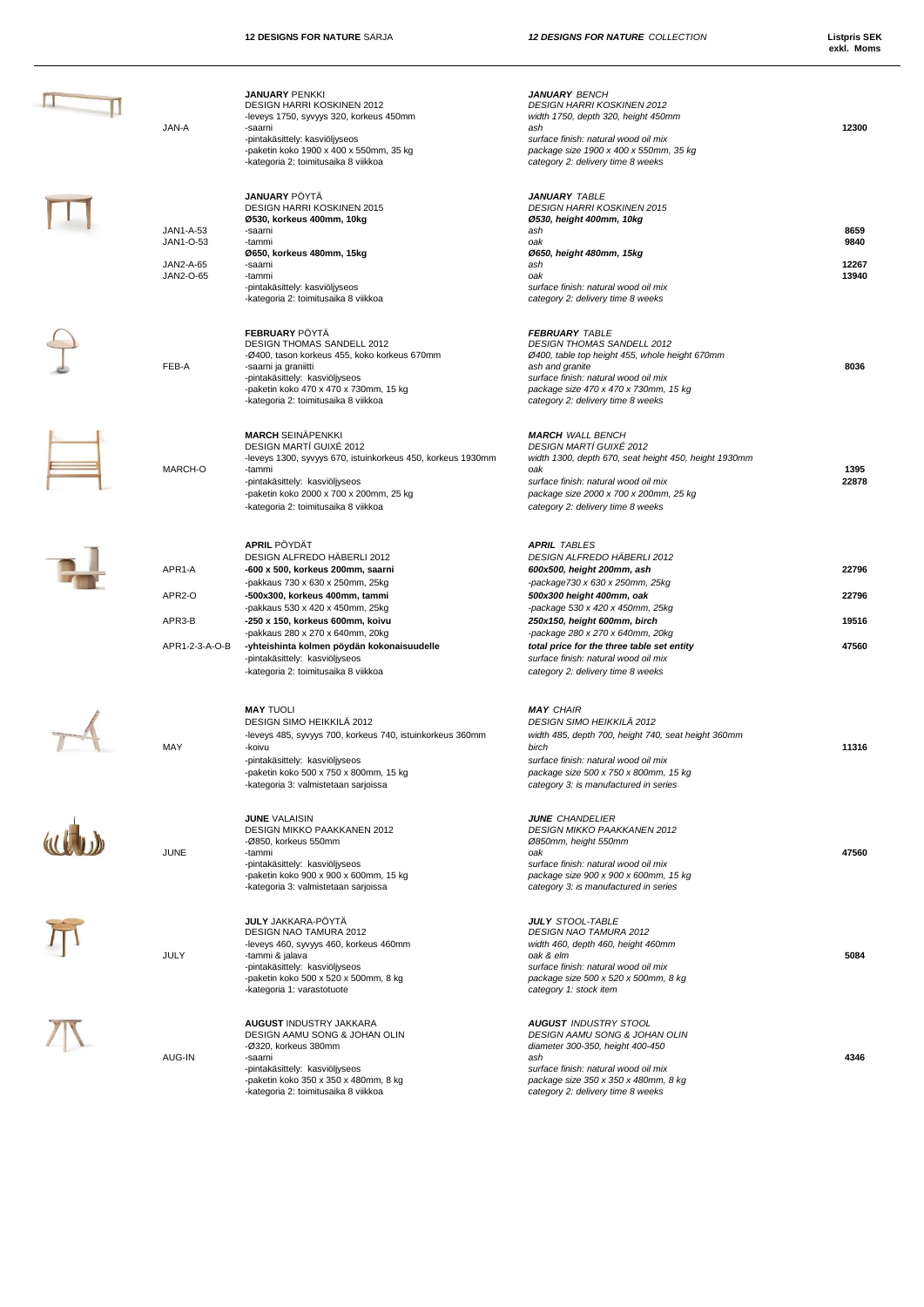| DESIGN MIKHAIL BARASHKOV 2012<br><b>DESIGN MIKHAIL BARASHKOV 2012</b><br>-leveys 390, syvyys 520, korkeus 1120mm<br>width 390, depth 520, height 1120mm<br>SEP<br>-jalava<br>elm<br>-pintakäsittely: kasviöljyseos<br>surface finish: natural wood oil mix<br>-paketin koko 400 x 530 x 1200mm, 15 kg<br>package size 400 x 530 x 1200mm, 15 kg<br>-kategoria 3: valmistetaan sarjoissa<br>category 3: is manufactured in series<br><b>OCTOBER LIGHT TUOLI</b><br><b>OCTOBER LIGHT CHAIR</b><br>DESIGN SAMULI NAAMANKA 2015<br>DESIGN SAMULI NAAMANKA 2015<br>-leveys 460, syvyys 450, korkeus 780/460mm<br>width 460, depth 450, height 780/460mm<br>OCT-LIGHT-A<br>-saarni<br>ash<br>OCT-LIGHT-BA<br>black stained ash<br>-mustaksi petsattu saarni<br>-pinoutuva, rivikytkentä mahdollisuus<br>stackable, linking device option<br>surface finish: water-based lacquer<br>-pintakäsittely: vesilakka<br>-paketin koko 520 x 480 x 980mm, 8 kg<br>package size 520 x 480 x 980mm, 8 kg<br>-kategoria 2: toimitusaika 8 viikkoa<br>category 2: delivery time 8 weeks<br>NOVEMBER LIGHT PÖYTÄ<br><b>NOVEMBER LIGHT TABLE</b><br>DESIGN LOUISE CAMPBELL 2015<br>DESIGN LOUISE CAMPBELL 2015<br>-leveys 1200, syvyys 630, korkeus 730/820mm<br>width 1200, depth 630, height 730/820mm<br>NOV-LIGHT<br>-saarni<br>ash<br>-pintakäsittely: kasviöljyseos<br>surface finish: natural wood oil mix<br>-paketin koko 1300 x 650 x 800mm, 35 kg<br>package size 1300 x 650 x 800mm, 35 kg<br>-kategoria 2: toimitusaika 8 viikkoa<br>category 2: delivery time 8 weeks<br><b>DECEMBER TUOLI, CANVAS</b><br><b>DECEMBER</b> CANVAS CHAIR<br>DESIGN JASPER MORRISON & WATARU KUMANO 2014<br>DESIGN JASPER MORRISON & WATARU KUMANO 2014<br>-leveys 590, syvyys 590, korkeus 700 / 380mm<br>width 590, depth 590, height 700 / 380mm<br>DEC-CAN-A<br>ash and linen canvas<br>-saarni ja pellava<br>DEC-CAN-O<br>-tammi ja pellava<br>oak and linen canvas<br>-pintakäsittely: kasviöljyseos<br>surface finish: natural wood oil mix<br>-paketin koko 650 x 650 x 750mm, 10 kg<br>package size 650 x 650 x 750mm, 10 kg<br>-kategoria 1: varastotuote<br>category 1: stock item<br><b>DECEMBER TUOLI, NAHKA</b><br><b>DECEMBER LEATHER CHAIR</b><br>DESIGN JASPER MORRISON & WATARU KUMANO 2014<br>DESIGN JASPER MORRISON & WATARU KUMANO 2014<br>-leveys 590, syvyys 590, korkeus 700 / 380mm<br>width 590, depth 590, height 700 / 380mm<br>DEC-LN-A<br>-saarni ja nude nahka<br>ash and nude leather<br>DEC-LC-O<br>-tammi ja konjakki nahka<br>oak and cognac leather<br>-pintakäsittely: kasviöljyseos<br>surface finish: natural wood oil mix<br>-paketin koko 650 x 650 x 750mm, 10 kg<br>package size 650 x 650 x 750mm, 10 kg<br>-kategoria 1: varastotuote<br>category 1: stock item<br>DECEMBER LOUNGE TUOLI, CANVAS<br><b>DECEMBER LOUNGE CHAIR, CANVAS</b><br>DESIGN JASPER MORRISON & WATARU KUMANO 2016<br>DESIGN JASPER MORRISON & WATARU KUMANO 2016<br>-leveys 700, syvyys 600, korkeus 700 / 380mm<br>width 700, depth 600, height 700 / 380mm<br>DEC-ARM-CAN-A<br>-saarni ja pellava<br>ash and linen canvas<br>DEC-ARM-CAN-O<br>-tammi ja pellava<br>oak and linen canvas<br>-pintakäsittely: kasviöljyseos<br>surface finish: natural wood oil mix<br>-paketin koko 750 x 650 x 750mm, 15 kg<br>package size 750 x 650 x 750mm, 15 kg<br>-kategoria 2: toimitusaika 8 viikkoa<br>category 2: delivery time 8 weeks<br>DECEMBER LOUNGE TUOLI, NAHKA<br><b>DECEMBER LOUNGE LEATHER CHAIR</b><br>DESIGN JASPER MORRISON & WATARU KUMANO 2016<br>DESIGN JASPER MORRISON & WATARU KUMANO 2016<br>-leveys 700, syvyys 600, korkeus 700 / 380mm<br>width 700, depth 600, height 700 / 380mm<br>DEC-ARM-LN-A<br>-saarni ja nude nahka<br>ash and nude leather<br>DEC-ARM-LC-O<br>-tammi ja konjakki nahka<br>oak and cognac leather<br>-pintakäsittely: kasviöljyseos<br>surface finish: natural wood oil mix<br>-paketin koko 750 x 650 x 750mm, 15 kg<br>package size 750 x 650 x 750mm, 15 kg<br>-kategoria 2: toimitusaika 8 viikkoa<br>category 2: delivery time 8 weeks<br><b>DECEMBER RAHI</b><br><b>DECEMBER OTTOMAN</b> |                        |
|-------------------------------------------------------------------------------------------------------------------------------------------------------------------------------------------------------------------------------------------------------------------------------------------------------------------------------------------------------------------------------------------------------------------------------------------------------------------------------------------------------------------------------------------------------------------------------------------------------------------------------------------------------------------------------------------------------------------------------------------------------------------------------------------------------------------------------------------------------------------------------------------------------------------------------------------------------------------------------------------------------------------------------------------------------------------------------------------------------------------------------------------------------------------------------------------------------------------------------------------------------------------------------------------------------------------------------------------------------------------------------------------------------------------------------------------------------------------------------------------------------------------------------------------------------------------------------------------------------------------------------------------------------------------------------------------------------------------------------------------------------------------------------------------------------------------------------------------------------------------------------------------------------------------------------------------------------------------------------------------------------------------------------------------------------------------------------------------------------------------------------------------------------------------------------------------------------------------------------------------------------------------------------------------------------------------------------------------------------------------------------------------------------------------------------------------------------------------------------------------------------------------------------------------------------------------------------------------------------------------------------------------------------------------------------------------------------------------------------------------------------------------------------------------------------------------------------------------------------------------------------------------------------------------------------------------------------------------------------------------------------------------------------------------------------------------------------------------------------------------------------------------------------------------------------------------------------------------------------------------------------------------------------------------------------------------------------------------------------------------------------------------------------------------------------------------------------------------------------------------------------------------------------------------------------------------------------------------------------------------------------------------------------------------------------------------------------------------------------------------------------------------------------------------------------------------------------------------------------------------------------------------------------------------------------------------------------------------------------------------------------------------------------------------------------------------------------------------------------------------------------------|------------------------|
|                                                                                                                                                                                                                                                                                                                                                                                                                                                                                                                                                                                                                                                                                                                                                                                                                                                                                                                                                                                                                                                                                                                                                                                                                                                                                                                                                                                                                                                                                                                                                                                                                                                                                                                                                                                                                                                                                                                                                                                                                                                                                                                                                                                                                                                                                                                                                                                                                                                                                                                                                                                                                                                                                                                                                                                                                                                                                                                                                                                                                                                                                                                                                                                                                                                                                                                                                                                                                                                                                                                                                                                                                                                                                                                                                                                                                                                                                                                                                                                                                                                                                                                                     | 19647                  |
|                                                                                                                                                                                                                                                                                                                                                                                                                                                                                                                                                                                                                                                                                                                                                                                                                                                                                                                                                                                                                                                                                                                                                                                                                                                                                                                                                                                                                                                                                                                                                                                                                                                                                                                                                                                                                                                                                                                                                                                                                                                                                                                                                                                                                                                                                                                                                                                                                                                                                                                                                                                                                                                                                                                                                                                                                                                                                                                                                                                                                                                                                                                                                                                                                                                                                                                                                                                                                                                                                                                                                                                                                                                                                                                                                                                                                                                                                                                                                                                                                                                                                                                                     |                        |
|                                                                                                                                                                                                                                                                                                                                                                                                                                                                                                                                                                                                                                                                                                                                                                                                                                                                                                                                                                                                                                                                                                                                                                                                                                                                                                                                                                                                                                                                                                                                                                                                                                                                                                                                                                                                                                                                                                                                                                                                                                                                                                                                                                                                                                                                                                                                                                                                                                                                                                                                                                                                                                                                                                                                                                                                                                                                                                                                                                                                                                                                                                                                                                                                                                                                                                                                                                                                                                                                                                                                                                                                                                                                                                                                                                                                                                                                                                                                                                                                                                                                                                                                     | 6888                   |
|                                                                                                                                                                                                                                                                                                                                                                                                                                                                                                                                                                                                                                                                                                                                                                                                                                                                                                                                                                                                                                                                                                                                                                                                                                                                                                                                                                                                                                                                                                                                                                                                                                                                                                                                                                                                                                                                                                                                                                                                                                                                                                                                                                                                                                                                                                                                                                                                                                                                                                                                                                                                                                                                                                                                                                                                                                                                                                                                                                                                                                                                                                                                                                                                                                                                                                                                                                                                                                                                                                                                                                                                                                                                                                                                                                                                                                                                                                                                                                                                                                                                                                                                     | 6888                   |
|                                                                                                                                                                                                                                                                                                                                                                                                                                                                                                                                                                                                                                                                                                                                                                                                                                                                                                                                                                                                                                                                                                                                                                                                                                                                                                                                                                                                                                                                                                                                                                                                                                                                                                                                                                                                                                                                                                                                                                                                                                                                                                                                                                                                                                                                                                                                                                                                                                                                                                                                                                                                                                                                                                                                                                                                                                                                                                                                                                                                                                                                                                                                                                                                                                                                                                                                                                                                                                                                                                                                                                                                                                                                                                                                                                                                                                                                                                                                                                                                                                                                                                                                     |                        |
|                                                                                                                                                                                                                                                                                                                                                                                                                                                                                                                                                                                                                                                                                                                                                                                                                                                                                                                                                                                                                                                                                                                                                                                                                                                                                                                                                                                                                                                                                                                                                                                                                                                                                                                                                                                                                                                                                                                                                                                                                                                                                                                                                                                                                                                                                                                                                                                                                                                                                                                                                                                                                                                                                                                                                                                                                                                                                                                                                                                                                                                                                                                                                                                                                                                                                                                                                                                                                                                                                                                                                                                                                                                                                                                                                                                                                                                                                                                                                                                                                                                                                                                                     | 27716                  |
|                                                                                                                                                                                                                                                                                                                                                                                                                                                                                                                                                                                                                                                                                                                                                                                                                                                                                                                                                                                                                                                                                                                                                                                                                                                                                                                                                                                                                                                                                                                                                                                                                                                                                                                                                                                                                                                                                                                                                                                                                                                                                                                                                                                                                                                                                                                                                                                                                                                                                                                                                                                                                                                                                                                                                                                                                                                                                                                                                                                                                                                                                                                                                                                                                                                                                                                                                                                                                                                                                                                                                                                                                                                                                                                                                                                                                                                                                                                                                                                                                                                                                                                                     |                        |
|                                                                                                                                                                                                                                                                                                                                                                                                                                                                                                                                                                                                                                                                                                                                                                                                                                                                                                                                                                                                                                                                                                                                                                                                                                                                                                                                                                                                                                                                                                                                                                                                                                                                                                                                                                                                                                                                                                                                                                                                                                                                                                                                                                                                                                                                                                                                                                                                                                                                                                                                                                                                                                                                                                                                                                                                                                                                                                                                                                                                                                                                                                                                                                                                                                                                                                                                                                                                                                                                                                                                                                                                                                                                                                                                                                                                                                                                                                                                                                                                                                                                                                                                     | 10578<br>10578         |
|                                                                                                                                                                                                                                                                                                                                                                                                                                                                                                                                                                                                                                                                                                                                                                                                                                                                                                                                                                                                                                                                                                                                                                                                                                                                                                                                                                                                                                                                                                                                                                                                                                                                                                                                                                                                                                                                                                                                                                                                                                                                                                                                                                                                                                                                                                                                                                                                                                                                                                                                                                                                                                                                                                                                                                                                                                                                                                                                                                                                                                                                                                                                                                                                                                                                                                                                                                                                                                                                                                                                                                                                                                                                                                                                                                                                                                                                                                                                                                                                                                                                                                                                     |                        |
|                                                                                                                                                                                                                                                                                                                                                                                                                                                                                                                                                                                                                                                                                                                                                                                                                                                                                                                                                                                                                                                                                                                                                                                                                                                                                                                                                                                                                                                                                                                                                                                                                                                                                                                                                                                                                                                                                                                                                                                                                                                                                                                                                                                                                                                                                                                                                                                                                                                                                                                                                                                                                                                                                                                                                                                                                                                                                                                                                                                                                                                                                                                                                                                                                                                                                                                                                                                                                                                                                                                                                                                                                                                                                                                                                                                                                                                                                                                                                                                                                                                                                                                                     | 19926                  |
|                                                                                                                                                                                                                                                                                                                                                                                                                                                                                                                                                                                                                                                                                                                                                                                                                                                                                                                                                                                                                                                                                                                                                                                                                                                                                                                                                                                                                                                                                                                                                                                                                                                                                                                                                                                                                                                                                                                                                                                                                                                                                                                                                                                                                                                                                                                                                                                                                                                                                                                                                                                                                                                                                                                                                                                                                                                                                                                                                                                                                                                                                                                                                                                                                                                                                                                                                                                                                                                                                                                                                                                                                                                                                                                                                                                                                                                                                                                                                                                                                                                                                                                                     | 19926                  |
|                                                                                                                                                                                                                                                                                                                                                                                                                                                                                                                                                                                                                                                                                                                                                                                                                                                                                                                                                                                                                                                                                                                                                                                                                                                                                                                                                                                                                                                                                                                                                                                                                                                                                                                                                                                                                                                                                                                                                                                                                                                                                                                                                                                                                                                                                                                                                                                                                                                                                                                                                                                                                                                                                                                                                                                                                                                                                                                                                                                                                                                                                                                                                                                                                                                                                                                                                                                                                                                                                                                                                                                                                                                                                                                                                                                                                                                                                                                                                                                                                                                                                                                                     | 19598                  |
|                                                                                                                                                                                                                                                                                                                                                                                                                                                                                                                                                                                                                                                                                                                                                                                                                                                                                                                                                                                                                                                                                                                                                                                                                                                                                                                                                                                                                                                                                                                                                                                                                                                                                                                                                                                                                                                                                                                                                                                                                                                                                                                                                                                                                                                                                                                                                                                                                                                                                                                                                                                                                                                                                                                                                                                                                                                                                                                                                                                                                                                                                                                                                                                                                                                                                                                                                                                                                                                                                                                                                                                                                                                                                                                                                                                                                                                                                                                                                                                                                                                                                                                                     | 19598                  |
|                                                                                                                                                                                                                                                                                                                                                                                                                                                                                                                                                                                                                                                                                                                                                                                                                                                                                                                                                                                                                                                                                                                                                                                                                                                                                                                                                                                                                                                                                                                                                                                                                                                                                                                                                                                                                                                                                                                                                                                                                                                                                                                                                                                                                                                                                                                                                                                                                                                                                                                                                                                                                                                                                                                                                                                                                                                                                                                                                                                                                                                                                                                                                                                                                                                                                                                                                                                                                                                                                                                                                                                                                                                                                                                                                                                                                                                                                                                                                                                                                                                                                                                                     | 26650                  |
|                                                                                                                                                                                                                                                                                                                                                                                                                                                                                                                                                                                                                                                                                                                                                                                                                                                                                                                                                                                                                                                                                                                                                                                                                                                                                                                                                                                                                                                                                                                                                                                                                                                                                                                                                                                                                                                                                                                                                                                                                                                                                                                                                                                                                                                                                                                                                                                                                                                                                                                                                                                                                                                                                                                                                                                                                                                                                                                                                                                                                                                                                                                                                                                                                                                                                                                                                                                                                                                                                                                                                                                                                                                                                                                                                                                                                                                                                                                                                                                                                                                                                                                                     | 26650                  |
| DESIGN JASPER MORRISON & WATARU KUMANO 2014<br>DESIGN JASPER MORRISON & WATARU KUMANO 2014<br>-leveys 590, syvyys 420, korkeus 370mm<br>width 590, depth 420, height 370mm<br>DEC-OT-CAN-A<br>-saarni ja pellava<br>ash and linen canvas                                                                                                                                                                                                                                                                                                                                                                                                                                                                                                                                                                                                                                                                                                                                                                                                                                                                                                                                                                                                                                                                                                                                                                                                                                                                                                                                                                                                                                                                                                                                                                                                                                                                                                                                                                                                                                                                                                                                                                                                                                                                                                                                                                                                                                                                                                                                                                                                                                                                                                                                                                                                                                                                                                                                                                                                                                                                                                                                                                                                                                                                                                                                                                                                                                                                                                                                                                                                                                                                                                                                                                                                                                                                                                                                                                                                                                                                                            | 8282                   |
| DEC-OT-CAN-O<br>-tammi ja pellava<br>oak and linen canvas<br>DEC-OT-LN-A<br>-saarni ja nude nahka<br>ash and nude leather<br>DEC-OT-LC-O<br>-tammi ja konjakki nahka<br>oak and cognac leather                                                                                                                                                                                                                                                                                                                                                                                                                                                                                                                                                                                                                                                                                                                                                                                                                                                                                                                                                                                                                                                                                                                                                                                                                                                                                                                                                                                                                                                                                                                                                                                                                                                                                                                                                                                                                                                                                                                                                                                                                                                                                                                                                                                                                                                                                                                                                                                                                                                                                                                                                                                                                                                                                                                                                                                                                                                                                                                                                                                                                                                                                                                                                                                                                                                                                                                                                                                                                                                                                                                                                                                                                                                                                                                                                                                                                                                                                                                                      | 8282<br>12103<br>12103 |
| -pintakäsittely: kasviöljyseos<br>surface finish: natural wood oil mix<br>-paketin koko 620 x 450 x 420mm, 15 kg<br>package size 620 x 450 x 420mm, 15 kg<br>-kategoria 2: toimitusaika 8 viikkoa<br>category 2: delivery time 8 weeks                                                                                                                                                                                                                                                                                                                                                                                                                                                                                                                                                                                                                                                                                                                                                                                                                                                                                                                                                                                                                                                                                                                                                                                                                                                                                                                                                                                                                                                                                                                                                                                                                                                                                                                                                                                                                                                                                                                                                                                                                                                                                                                                                                                                                                                                                                                                                                                                                                                                                                                                                                                                                                                                                                                                                                                                                                                                                                                                                                                                                                                                                                                                                                                                                                                                                                                                                                                                                                                                                                                                                                                                                                                                                                                                                                                                                                                                                              |                        |



 $\overline{\mathsf{H}}$ 



 $\mathcal{H}$ 







 $\n *T*\n$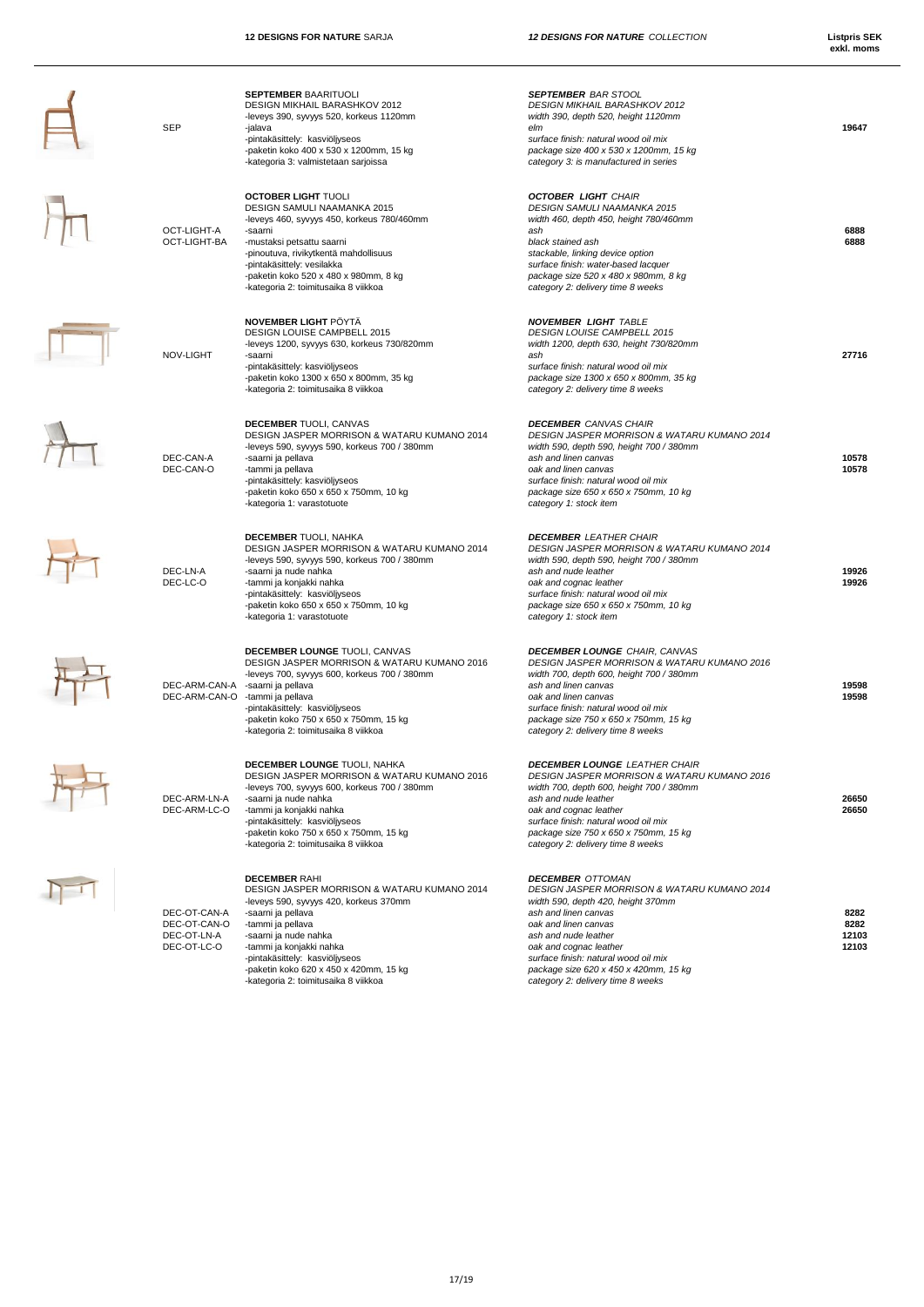$\mathbb{A}$ 

 $\mathbb{R}^n$ 

**exkl. moms**

|  | UP-DEC-CAN<br>UP-DEC-CAN-LC<br>UP-DEC-LN<br>UP-DEC-ARM-LN<br>UP-DEC-LC<br>UP-DEC-ARM-LC<br>UP-DEC-OT-CAN<br>UP-DEC-OT-LN<br>UP-DEC-OT-LC | <b>DECEMBER VERHOILUT</b><br>-pellavakanvasverhoilu. December-tuoli<br>-pellavakanvasverhoilu, December-tuoli käsinojilla<br>-nude luonnonparkkinahkaverhoilu, December-tuoli<br>-nude, luonnonparkkinahkaverhoilu, December-tuoli käsinojilla<br>-konjakki, luonnonparkkinahkaverhoilu, December-tuoli<br>-konjakki, luonnonparkkinahkaverhoilu, December-tuoli käsinojilla<br>-pellavakanvasverhoilu, December-rahi<br>-nude, luonnonparkkinahkaverhoilu, December-rahi<br>-konjakki, luonnonparkkinahkaverhoilu, December-rahi | <b>DECEMBER UPHOLSTERIES</b><br>linen canvas for December chair<br>linen canvas for December Lounge chair with armrests<br>nude, natural tanned leather for December chair<br>nude, natural tanned leather for December chair with armrests<br>cognac, natural tanned leather, for December chair<br>cognac, natural tanned leather for December chair with armrests<br>linen canvas for December ottoman<br>nude, natural tanned leather for December ottoman<br>cognac natural tanned leather for December ottoman | 5182<br>6756<br>6527<br>7544<br>6494<br>7544<br>3214<br>4920<br>4920 |
|--|------------------------------------------------------------------------------------------------------------------------------------------|-----------------------------------------------------------------------------------------------------------------------------------------------------------------------------------------------------------------------------------------------------------------------------------------------------------------------------------------------------------------------------------------------------------------------------------------------------------------------------------------------------------------------------------|----------------------------------------------------------------------------------------------------------------------------------------------------------------------------------------------------------------------------------------------------------------------------------------------------------------------------------------------------------------------------------------------------------------------------------------------------------------------------------------------------------------------|----------------------------------------------------------------------|
|  | CARRIAGE-T                                                                                                                               | PÖYTÄVAUNU SEMINAR TJP2 PÖYDÄLLE<br>pituus 1570, leveys 760, korkeus 1350mm<br>10kpl pöytiä/vaunu                                                                                                                                                                                                                                                                                                                                                                                                                                 | <b>TABLE CARRIAGE FOR SEMINAR TJP2 TABLE</b><br>length 1570, width 760, height 1350mm<br>10pcs tables/carriage                                                                                                                                                                                                                                                                                                                                                                                                       | 16826                                                                |
|  | CARRIAGE-C                                                                                                                               | <b>TUOLIVAUNU</b><br>-pinottaville tuoleille koon mukaan<br>pituus 810, leveys 580, korkeus 605mm                                                                                                                                                                                                                                                                                                                                                                                                                                 | <b>CHAIR CARRIAGE</b><br>for stackable chairs according to size<br>length 810, width 580, height 605mm                                                                                                                                                                                                                                                                                                                                                                                                               | 11890                                                                |
|  | ACOUS-C                                                                                                                                  | <b>AKUSTIIKKALEVY</b><br>-1400x700mm tai pienemmät pöydät<br>-isommat pöydät kuin 1400x700mm<br>-pikkutuolit                                                                                                                                                                                                                                                                                                                                                                                                                      | <b>ACOUSTIC PLATE</b><br>1400x700mm or smaller tables<br>bigger tables than 1400x700mm<br>visitors' chairs                                                                                                                                                                                                                                                                                                                                                                                                           | 1968<br>3936<br>738                                                  |
|  | LINK-C                                                                                                                                   | RIVIKYTKENTÄMEKANISMI TUOLEILLE                                                                                                                                                                                                                                                                                                                                                                                                                                                                                                   | <b>LINKING DEVICE FOR CHAIRS</b>                                                                                                                                                                                                                                                                                                                                                                                                                                                                                     |                                                                      |
|  | <b>GLIDER</b>                                                                                                                            | JALKANASTAVAIHTOEHDOT: HUOPA, MUOVI<br>-saatavana erikseen tilattuina                                                                                                                                                                                                                                                                                                                                                                                                                                                             | STANDARD GLIDER OPTIONS: FELT, PLASTIC<br>available also separate gliders                                                                                                                                                                                                                                                                                                                                                                                                                                            |                                                                      |
|  | <b>OUTLET-WIRE</b>                                                                                                                       | JOHTOKOURU JA PUISET LUUKUT SÄHKÖRATKAISUILLE                                                                                                                                                                                                                                                                                                                                                                                                                                                                                     | <b>CABLE TRAY AND SOLID WOOD FLAPS FOR TABLES</b>                                                                                                                                                                                                                                                                                                                                                                                                                                                                    | 5500                                                                 |
|  | SAMPLE-1                                                                                                                                 | MATERIAALIMALLILAATIKKO                                                                                                                                                                                                                                                                                                                                                                                                                                                                                                           | <b>MATERIAL SAMPLE BOX</b>                                                                                                                                                                                                                                                                                                                                                                                                                                                                                           |                                                                      |
|  | BOOK-1                                                                                                                                   | NIKARI KIRJA: Working with Wood                                                                                                                                                                                                                                                                                                                                                                                                                                                                                                   | <b>NIKARI BOOK: Working with Wood</b>                                                                                                                                                                                                                                                                                                                                                                                                                                                                                | By reques                                                            |
|  |                                                                                                                                          |                                                                                                                                                                                                                                                                                                                                                                                                                                                                                                                                   |                                                                                                                                                                                                                                                                                                                                                                                                                                                                                                                      |                                                                      |